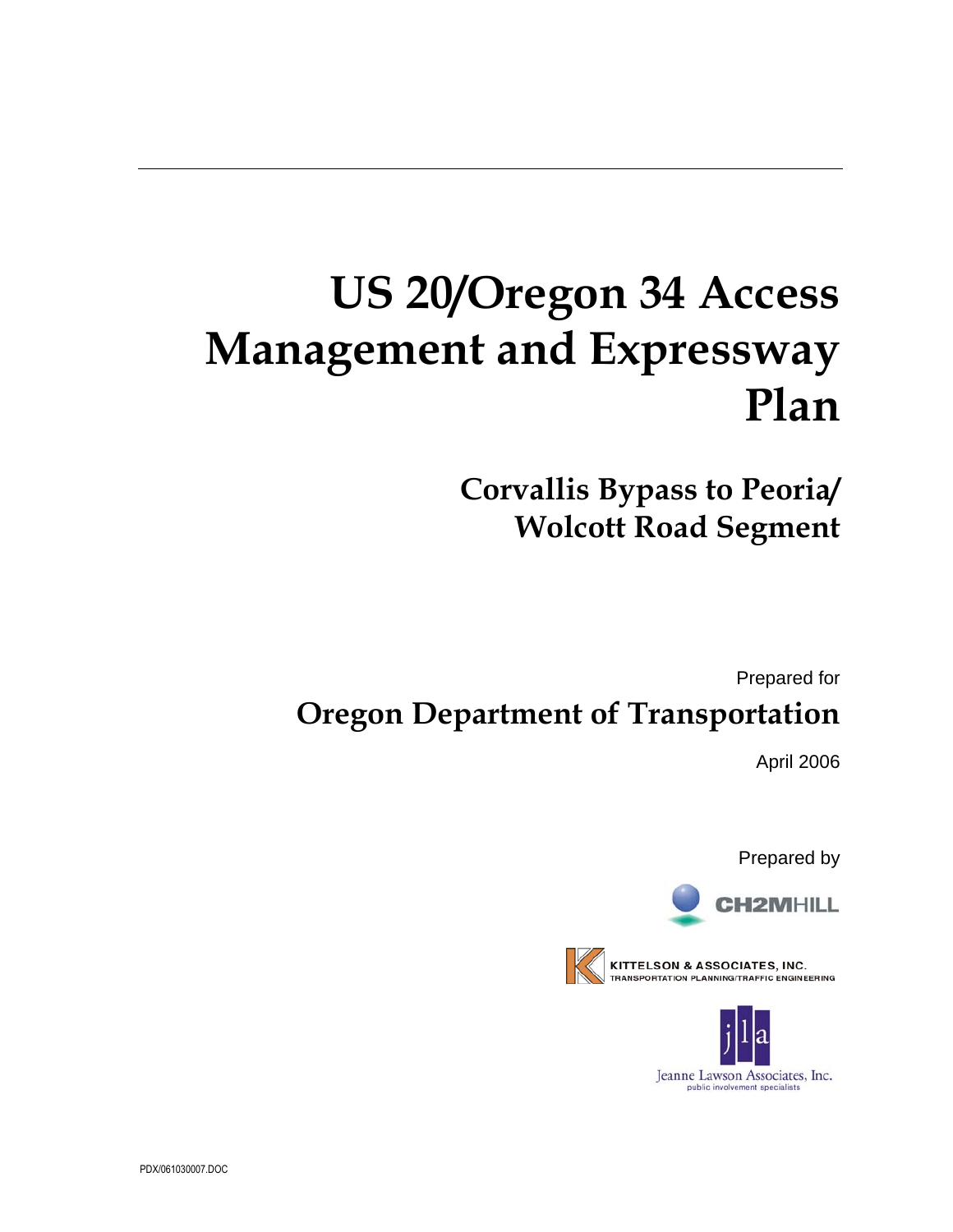

Printed on<br>Recycled and<br>Recyclable<br>Paper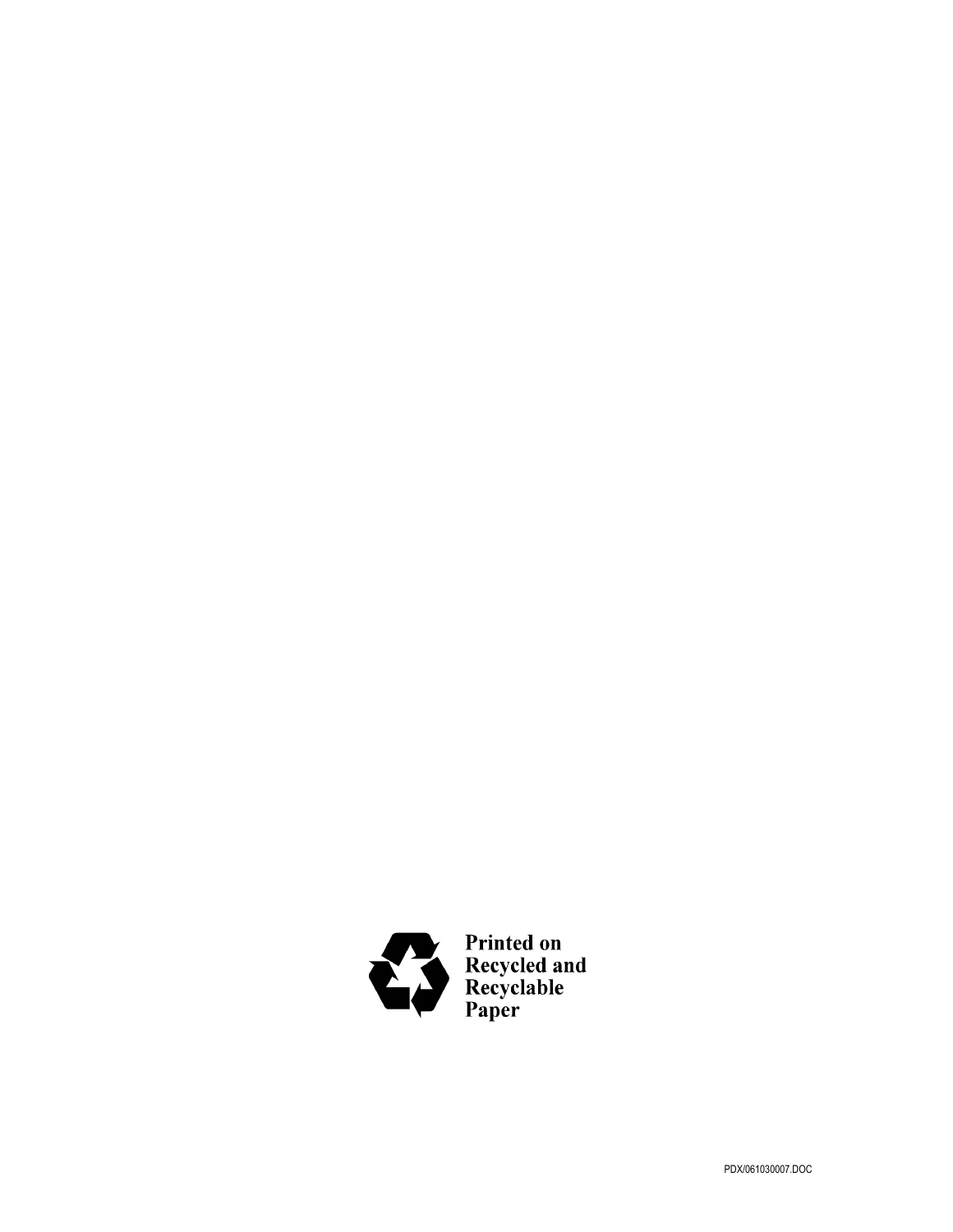## **Acknowledgments**

### **Project Team and Staff**

**Oregon Department of Transportation**  John deTar

**CH2M HILL**  John Willis, P.E. Michael Hoffmann Nichole Coulter Valerie Panek Joe Plaskett Eric Sack Billy Adams Darren Hippenstiel Jim Bard

**Kittelson & Associates, Inc.**  Joe Bessman Julia Kuhn, P.E. Brian Ray, P.E.

**Jeanne Lawson Associates, Inc.**  Jamie Damon

#### **Steering Team**

Darrin Lane, Lane County Jim Mitchell, City of Corvallis Dorothy Upton, ODOT-TPAU Derryl James, ODOT R2PD Roger Irvin, Benton County Public Works David Warren, ODOT Robert Trevis, ODOT Access Management Kathi McConnell, ODOT Region 2 Traffic Steve Dockins, ODOT Area 4 Tom Boylan, ODOT District 4 Jean Celia, ODOT Right-of-Way Mark Wigg, ODOT R-2-Salem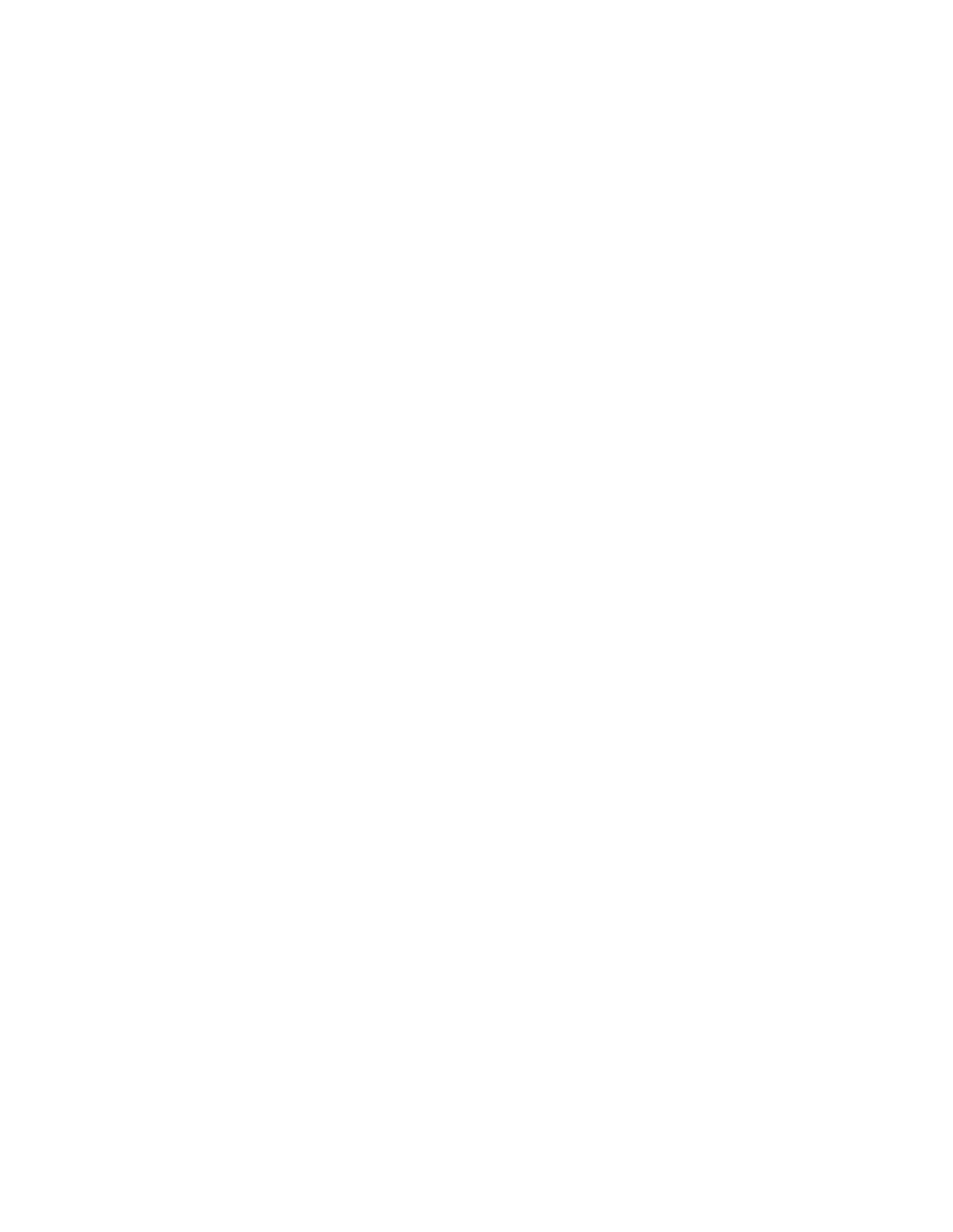## **Contents**

| Section | Page |
|---------|------|
|         |      |
|         |      |
|         |      |
|         |      |
| 1       |      |
|         |      |
|         |      |
|         |      |
|         |      |
|         |      |
|         |      |
|         |      |
|         |      |
| 2       |      |
|         |      |
|         |      |
|         |      |
|         |      |
|         |      |
|         |      |
|         |      |
| 3       |      |
|         |      |
|         |      |
|         |      |
|         |      |
|         |      |
|         |      |
|         |      |
|         |      |
|         |      |
|         |      |
|         |      |
|         |      |
|         |      |
|         |      |
|         |      |
|         |      |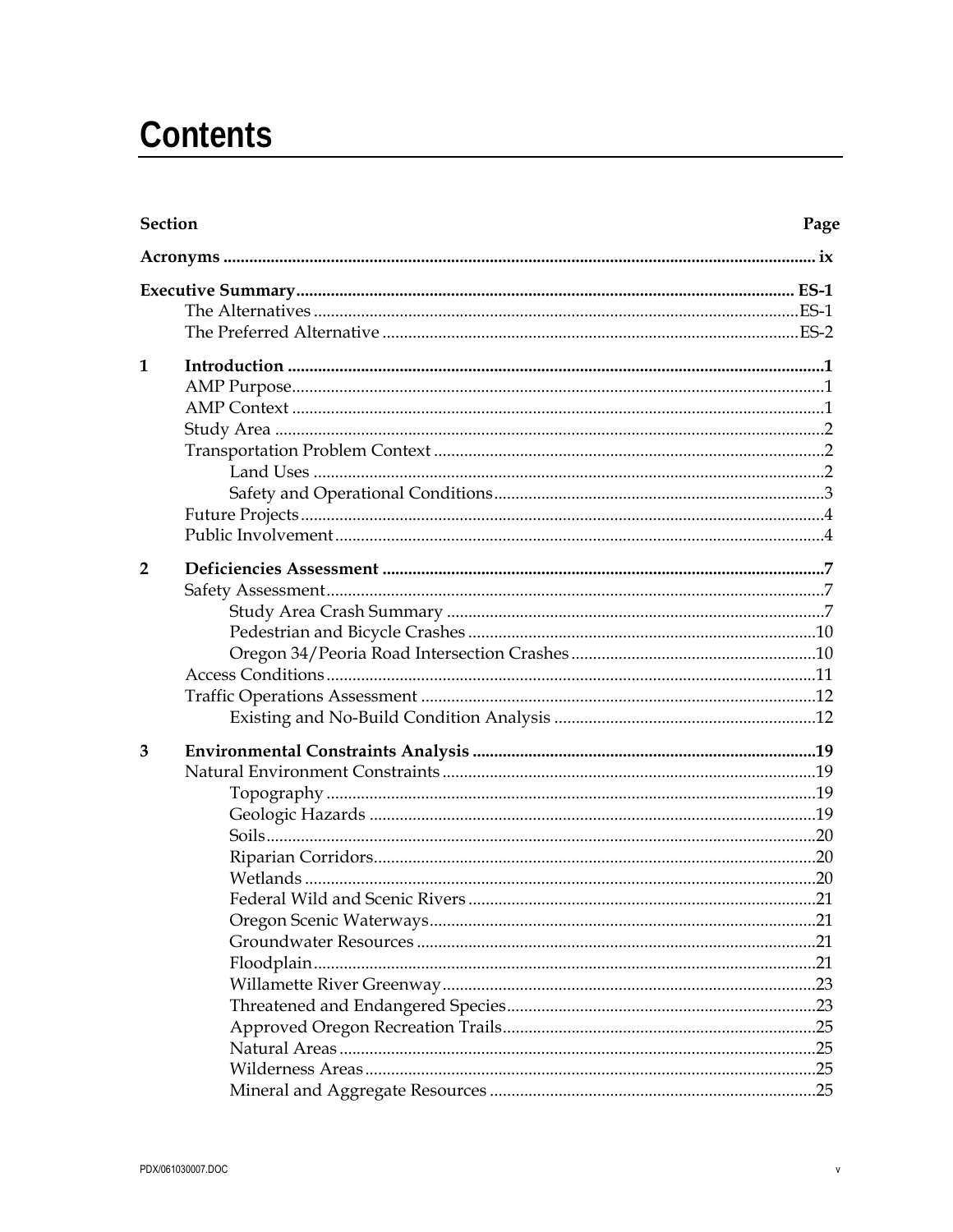| <b>Section</b> |                                                                 | Page |
|----------------|-----------------------------------------------------------------|------|
|                |                                                                 |      |
|                |                                                                 |      |
|                |                                                                 |      |
|                |                                                                 |      |
|                |                                                                 |      |
|                |                                                                 |      |
|                |                                                                 |      |
|                |                                                                 |      |
|                |                                                                 |      |
|                |                                                                 |      |
|                |                                                                 |      |
| 4              |                                                                 |      |
|                |                                                                 |      |
| 5              |                                                                 |      |
|                |                                                                 |      |
|                |                                                                 |      |
|                |                                                                 |      |
|                |                                                                 |      |
|                |                                                                 |      |
|                | Alternative: Right-In/Right-Out, Truck Turn-Around Loop45       |      |
|                |                                                                 |      |
|                |                                                                 |      |
|                |                                                                 |      |
|                |                                                                 |      |
|                |                                                                 |      |
|                |                                                                 |      |
|                |                                                                 |      |
|                |                                                                 |      |
|                |                                                                 |      |
|                |                                                                 |      |
|                |                                                                 |      |
|                |                                                                 |      |
|                |                                                                 |      |
| 6              |                                                                 |      |
|                |                                                                 |      |
|                |                                                                 |      |
|                |                                                                 |      |
|                |                                                                 |      |
|                |                                                                 |      |
|                |                                                                 |      |
|                |                                                                 |      |
| 7              |                                                                 |      |
|                |                                                                 |      |
|                | LCC 933.310-Rural Resource Zone conditional uses; generally  84 |      |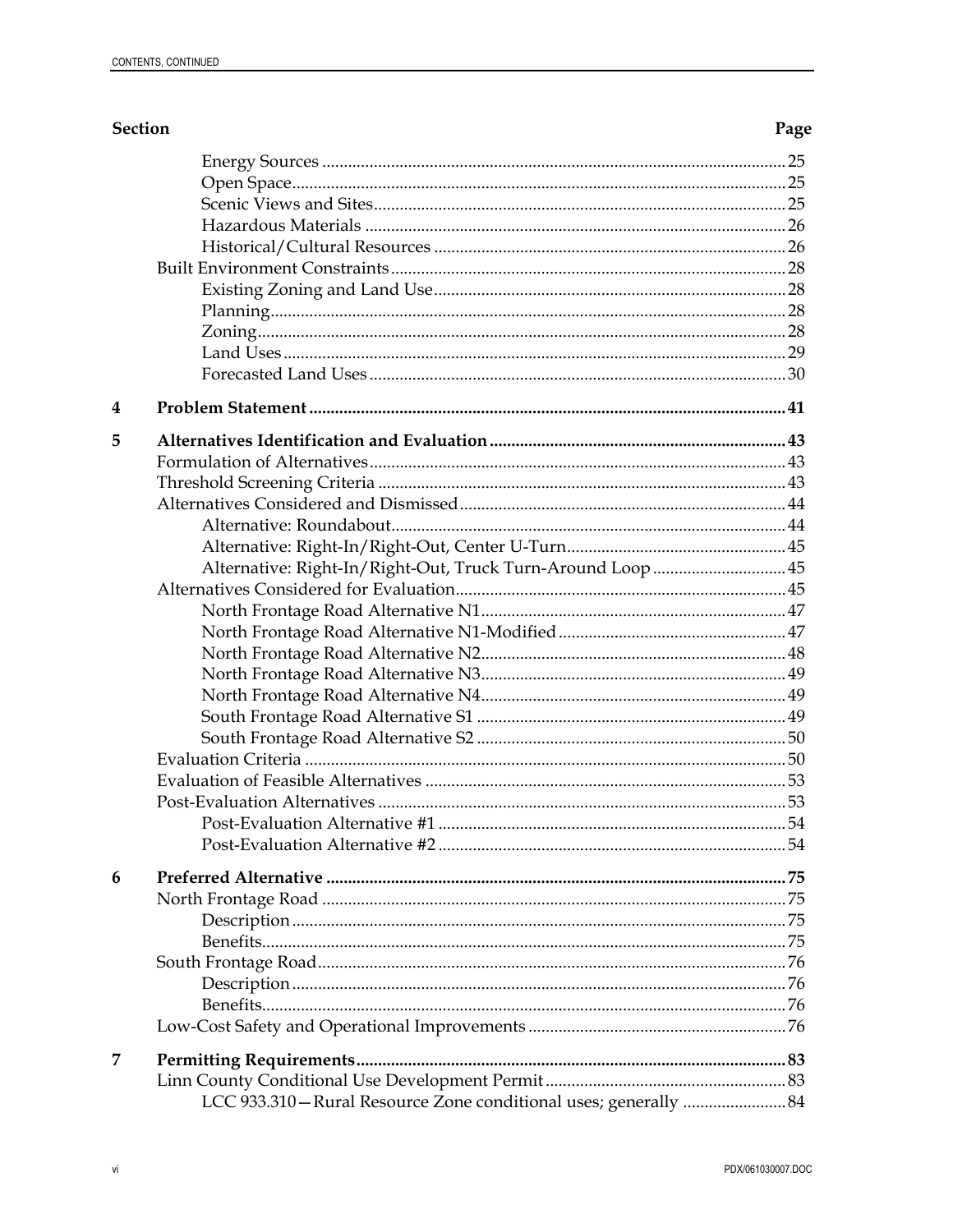| <b>Section</b> | Page |
|----------------|------|
|                |      |
|                |      |
|                |      |
| 8              |      |
|                |      |
|                |      |
|                |      |
|                |      |
| 9              |      |
|                |      |
|                |      |
|                |      |
|                |      |
|                |      |
|                |      |
|                | .99  |

#### **Appendices**

- A [Planning Process](http://www.oregon.gov/ODOT/HWY/REGION2/docs/area4/US20OR34AMEP/US20/Appendix_A.pdf)
- B [Interchange Concepts](http://www.oregon.gov/ODOT/HWY/REGION2/docs/area4/US20OR34AMEP/US20/Appendix_B.pdf)
- C [Existing Conditions No-Build Analysis Technical Memorandum](http://www.oregon.gov/ODOT/HWY/REGION2/docs/area4/US20OR34AMEP/US20/Appendix_C.pdf)  *(TPAU Memo, March 2002*)
- D [FEMA Flood Insurance Rate Map](http://www.oregon.gov/ODOT/HWY/REGION2/docs/area4/US20OR34AMEP/US20/Appendix_D.pdf)
- E [Linn County Development Code Excerpts \(Project-Relevant\)](http://www.oregon.gov/ODOT/HWY/REGION2/docs/area4/US20OR34AMEP/US20/Appendix_E.pdf)
- F [ORNHIC Query Results](http://www.oregon.gov/ODOT/HWY/REGION2/docs/area4/US20OR34AMEP/US20/Appendix_F.pdf)
- G [Oregon DEQ Hazardous Materials Report](http://www.oregon.gov/ODOT/HWY/REGION2/docs/area4/US20OR34AMEP/US20/Appendix_G.pdf)
- H [Section 106 Determination of Eligibility: Russell Poultry Farm](http://www.oregon.gov/ODOT/HWY/REGION2/docs/area4/US20OR34AMEP/US20/Appendix_H.pdf)
- I [Screening Criteria Results Summary](http://www.oregon.gov/ODOT/HWY/REGION2/docs/area4/US20OR34AMEP/US20/Appendix_I.pdf)
- J [Detailed Profiles and Cut/Fill Volumes](http://www.oregon.gov/ODOT/HWY/REGION2/docs/area4/US20OR34AMEP/US20/Appendix_J.pdf)
- K [Traffic Analysis Data Results](http://www.oregon.gov/ODOT/HWY/REGION2/docs/area4/US20OR34AMEP/US20/Appendix_K.pdf)
- L [Public Involvement Summaries](http://www.oregon.gov/ODOT/HWY/REGION2/docs/area4/US20OR34AMEP/US20/Appendix_L.pdf)

#### **Tables**

- ES-1 Recommended Actions to Improve Safety on Oregon 34/Peoria Road
- 2-1 Oregon 34 Study Area: Crash Summary
- 2-2 Oregon 34 Study Area: Crash Severity
- 2-3 Oregon 34 Study Area: Crash Characteristics
- 2-4 ODOT Spacing Standards for Statewide Highways
- 2-5 Intersection Operations Analysis Results—30th Highest Hour
- 3-1 Rare Plant Survey Timing
- 5-1 Evaluation Criteria and Performance Measures
- 8-1 Public Involvement Activity Summary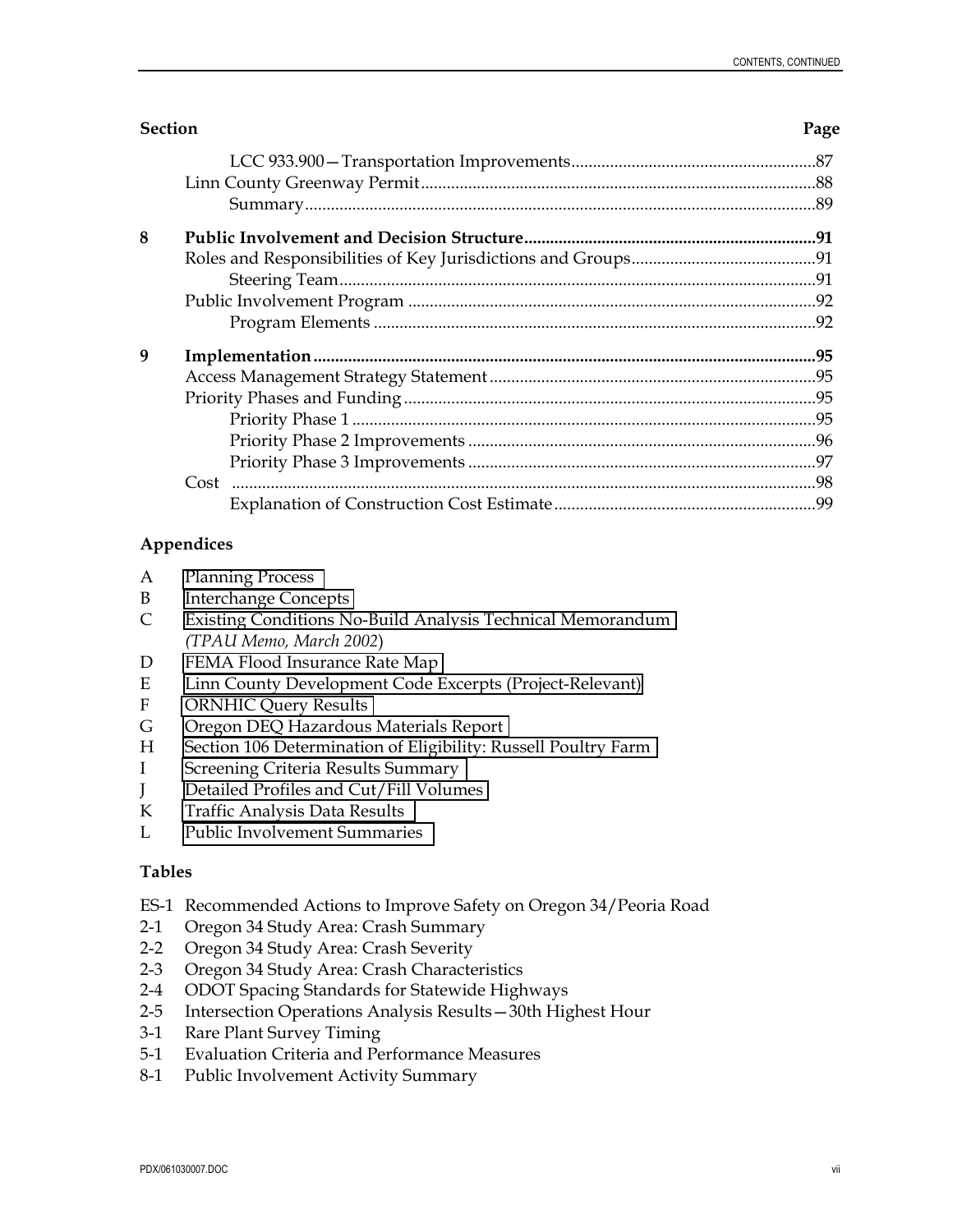#### **Figures (located at the end of each section)**

- ES-1 [Preferred Solution](http://www.oregon.gov/ODOT/HWY/REGION2/docs/area4/US20OR34AMEP/US20/Figure_ES-1.pdf)
- 1-1 [Study Area](http://www.oregon.gov/ODOT/HWY/REGION2/docs/area4/US20OR34AMEP/US20/Figure_1_1.pdf)
- 2-1 [Existing Traffic and Safety Conditions](http://www.oregon.gov/ODOT/HWY/REGION2/docs/area4/US20OR34AMEP/US20/Figure_2_1.pdf)
- 2-2 [Existing Highway Approaches and Adjacent Properties](http://www.oregon.gov/ODOT/HWY/REGION2/docs/area4/US20OR34AMEP/US20/Figure_2_2.pdf)
- 3-1 [Soils](http://www.oregon.gov/ODOT/HWY/REGION2/docs/area4/US20OR34AMEP/US20/Figure_3_1.pdf)
- 3-2 [Floodplain/Wetlands](http://www.oregon.gov/ODOT/HWY/REGION2/docs/area4/US20OR34AMEP/US20/Figure_3_2.pdf)
- 3-3 [Zoning](http://www.oregon.gov/ODOT/HWY/REGION2/docs/area4/US20OR34AMEP/US20/Figure_3_3.pdf)
- 3-4 [Project Constraints](http://www.oregon.gov/ODOT/HWY/REGION2/docs/area4/US20OR34AMEP/US20/Figure_3_4.pdf)
- 5-1 [Screening Criteria](http://www.oregon.gov/ODOT/HWY/REGION2/docs/area4/US20OR34AMEP/US20/Figure_5_1.pdf)
- 5-2 [Frontage Road Alternatives](http://www.oregon.gov/ODOT/HWY/REGION2/docs/area4/US20OR34AMEP/US20/Figure_5_2.pdf)
- 5-3 [Alternative N1](http://www.oregon.gov/ODOT/HWY/REGION2/docs/area4/US20OR34AMEP/US20/Figure_5_3.pdf)
- 5-4 [Alternative N2](http://www.oregon.gov/ODOT/HWY/REGION2/docs/area4/US20OR34AMEP/US20/Figure_5_4.pdf)
- 5-5 [Alternative N3](http://www.oregon.gov/ODOT/HWY/REGION2/docs/area4/US20OR34AMEP/US20/Figure_5_5.pdf)
- 5-6 [Alternative N4](http://www.oregon.gov/ODOT/HWY/REGION2/docs/area4/US20OR34AMEP/US20/Figure_5_6.pdf)
- 5-7 [Alternative S2](http://www.oregon.gov/ODOT/HWY/REGION2/docs/area4/US20OR34AMEP/US20/Figure_5_7.pdf)
- 5-8 [Alternative Evaluation Summary Matrix](http://www.oregon.gov/ODOT/HWY/REGION2/docs/area4/US20OR34AMEP/US20/Figure_5_8.pdf)
- 5-9 [Evaluation Summary Matrix](http://www.oregon.gov/ODOT/HWY/REGION2/docs/area4/US20OR34AMEP/US20/Figure_5_9.pdf)
- 6-1 [Preferred Alternative: North & South Frontage Roads](http://www.oregon.gov/ODOT/HWY/REGION2/docs/area4/US20OR34AMEP/US20/Figure_6_1.pdf)
- 6-2 [Proposed Alternative Low-Cost Safety and Operational Improvements](http://www.oregon.gov/ODOT/HWY/REGION2/docs/area4/US20OR34AMEP/US20/Figure_6_2.pdf)
- 9-1 [Preferred Alternative](http://www.oregon.gov/ODOT/HWY/REGION2/docs/area4/US20OR34AMEP/US20/Figure_9_1.pdf)
- 9-2 [Preferred Alternative Priority 1](http://www.oregon.gov/ODOT/HWY/REGION2/docs/area4/US20OR34AMEP/US20/Figure_9_2.pdf)
- 9-3 [Preferred Alternative Priority 2A](http://www.oregon.gov/ODOT/HWY/REGION2/docs/area4/US20OR34AMEP/US20/Figure_9_3.pdf)
- 9-4 [Preferred Alternative Priority 2B](http://www.oregon.gov/ODOT/HWY/REGION2/docs/area4/US20OR34AMEP/US20/Figure_9_4.pdf)
- 9-5 [Preferred Alternative Priority 3A](http://www.oregon.gov/ODOT/HWY/REGION2/docs/area4/US20OR34AMEP/US20/Figure_9_5.pdf)
- 9-6 [Preferred Alternative Priority 3B](http://www.oregon.gov/ODOT/HWY/REGION2/docs/area4/US20OR34AMEP/US20/Figure_9_6.pdf)
- 9-7 [US 20/Oregon 34 Corvallis Bypass to Wolcott Road Project Access List](http://www.oregon.gov/ODOT/HWY/REGION2/docs/area4/US20OR34AMEP/US20/Figure_9_7.pdf)
- 9-8 [US 20/Oregon 34 Access Management and Expressway Plan](http://www.oregon.gov/ODOT/HWY/REGION2/docs/area4/US20OR34AMEP/US20/Figure_9_8.pdf) (Corvallis Bypass to Peoria/Wolcott: Project Cost Estimate Breakdown)

#### **Chart**

2-1 Oregon 34 Study Area: Crash Data by Time of Day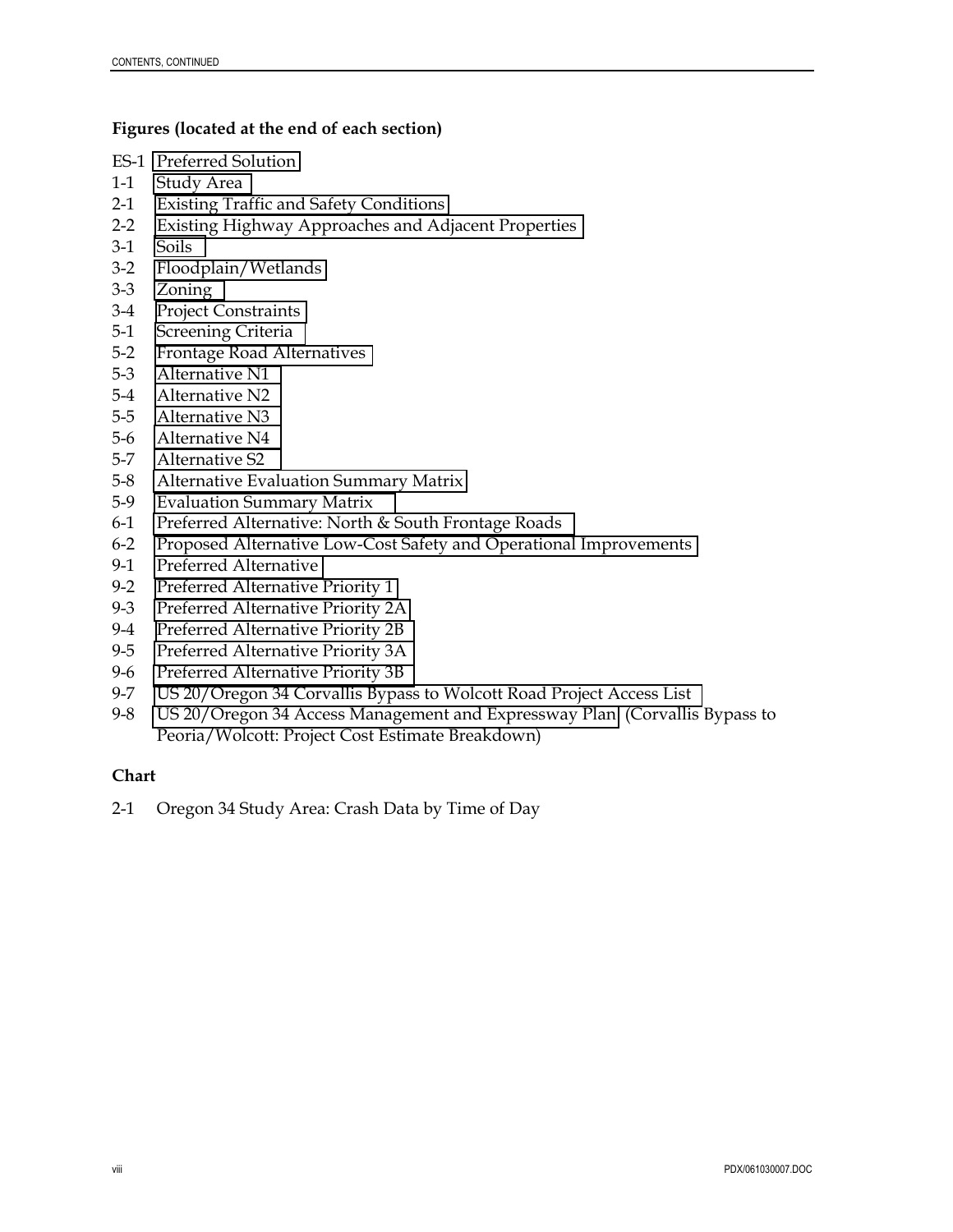## <span id="page-8-0"></span>**Acronyms**

| ADT           | average daily traffic                                        |
|---------------|--------------------------------------------------------------|
| AMP           | access management plan                                       |
| ВA            | biological assessment                                        |
| BMP           | best management practice                                     |
| <b>CLOMR</b>  | Certified Letter of Map Revision                             |
| <b>CTWLTL</b> | continuous two-way left-turn lane                            |
| <b>CWA</b>    | Clean Water Act                                              |
| DEQ           | Oregon Department of Environmental Quality                   |
| <b>DHV</b>    | design hourly volumes                                        |
| ECSI          | Environmental Cleanup Site Information                       |
| EFU           | <b>Exclusive Farm Use</b>                                    |
| ESA           | <b>Endangered Species Act</b>                                |
| FCM           | Forest Conservation Management (Linn County zoning district) |
| <b>FEMA</b>   | Federal Emergency Management Agency                          |
| F/F           | Farm/Forest (Linn County zoning district)                    |
| <b>FIRM</b>   | Flood Insurance Rate Map                                     |
| GIS           | geographic information systems                               |
| GLO           | Government Land Office                                       |
| LCC           | Linn County Development Code                                 |
| $_{\rm LI}$   | Limited Industrial (Linn County zoning district)             |
| <b>NFA</b>    | no further action                                            |
| <b>NFIP</b>   | National Flood Insurance Program                             |
| <b>NHPA</b>   | National Historic Preservation Act                           |
| <b>NHS</b>    | National Highway System                                      |
| NRHP          | National Register of Historic Places                         |
| <b>NWI</b>    | National Wetlands Inventory                                  |
| OAR           | Oregon Administrative Rules                                  |
| ODFW          | Oregon Department of Fish and Wildlife                       |
| ODOT          | Oregon Department of Transportation                          |
| ORNHIC        | Oregon Natural Heritage Information Center                   |
| OSU           | <b>Oregon State University</b>                               |
| <b>OTC</b>    | Oregon Transportation Commission                             |
| OSHPO         | Oregon State Historic Preservation Office                    |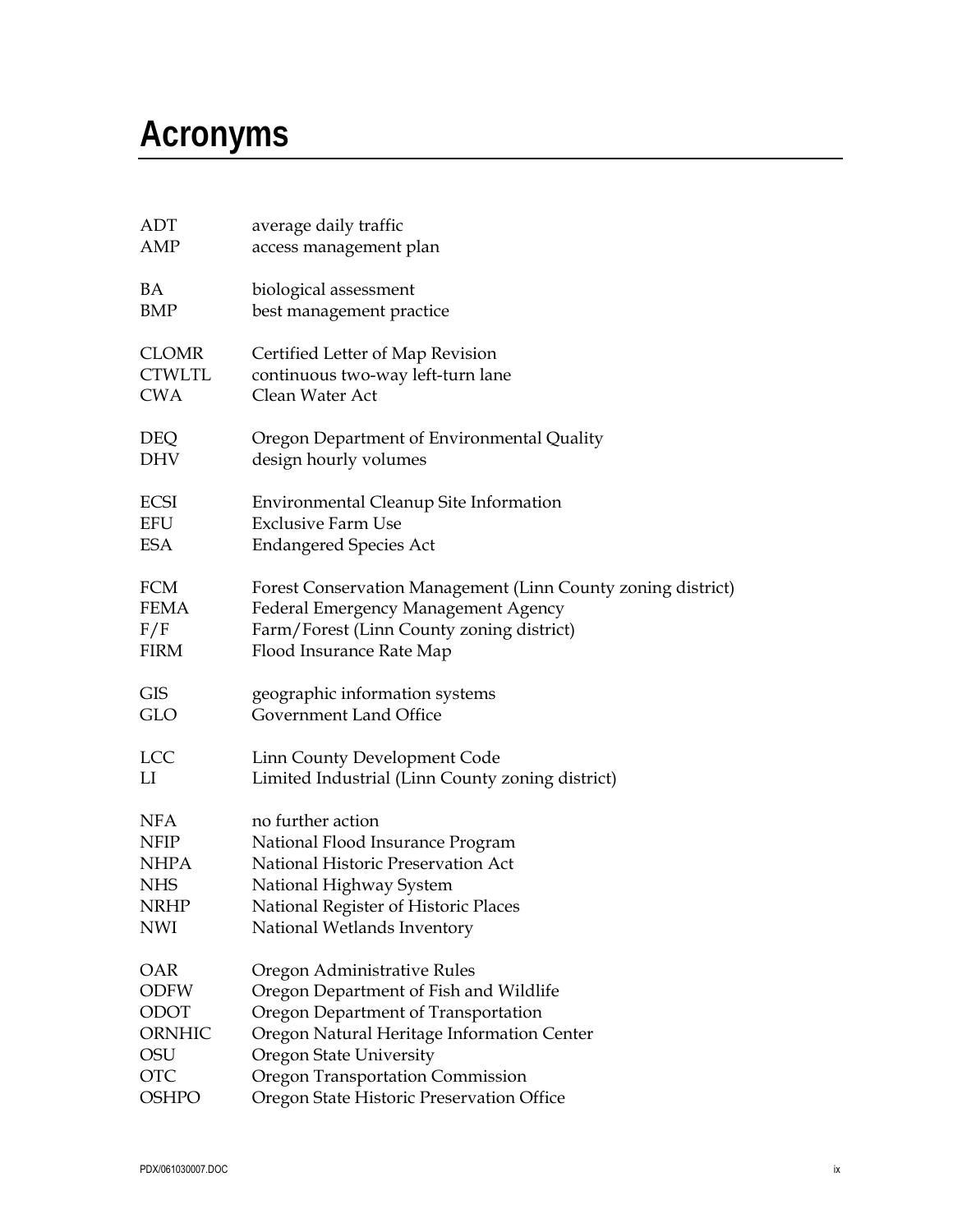| <b>PMT</b>  | Project Management Team                                         |
|-------------|-----------------------------------------------------------------|
| <b>RCM</b>  | Rural Commercial                                                |
| RR.         | Rural Residential (Linn County zoning district)                 |
| SIP         | Safety Improvement Program                                      |
| <b>SPIS</b> | Safety Priority Index System                                    |
| <b>STIP</b> | <b>State Transportation Improvement Program</b>                 |
| TPAU        | Transportation Planning Analysis Unit (ODOT)                    |
| TPR.        | <b>Transportation Planning Rule</b>                             |
| <b>TSP</b>  | <b>Transportation System Plan</b>                               |
| <b>UGB</b>  | urban growth boundary                                           |
| v/c<br>VMT  | volume-to-capacity ratios<br>vehicle miles traveled             |
| WRGO        | Willamette River Greenway Overlay (Linn County zoning district) |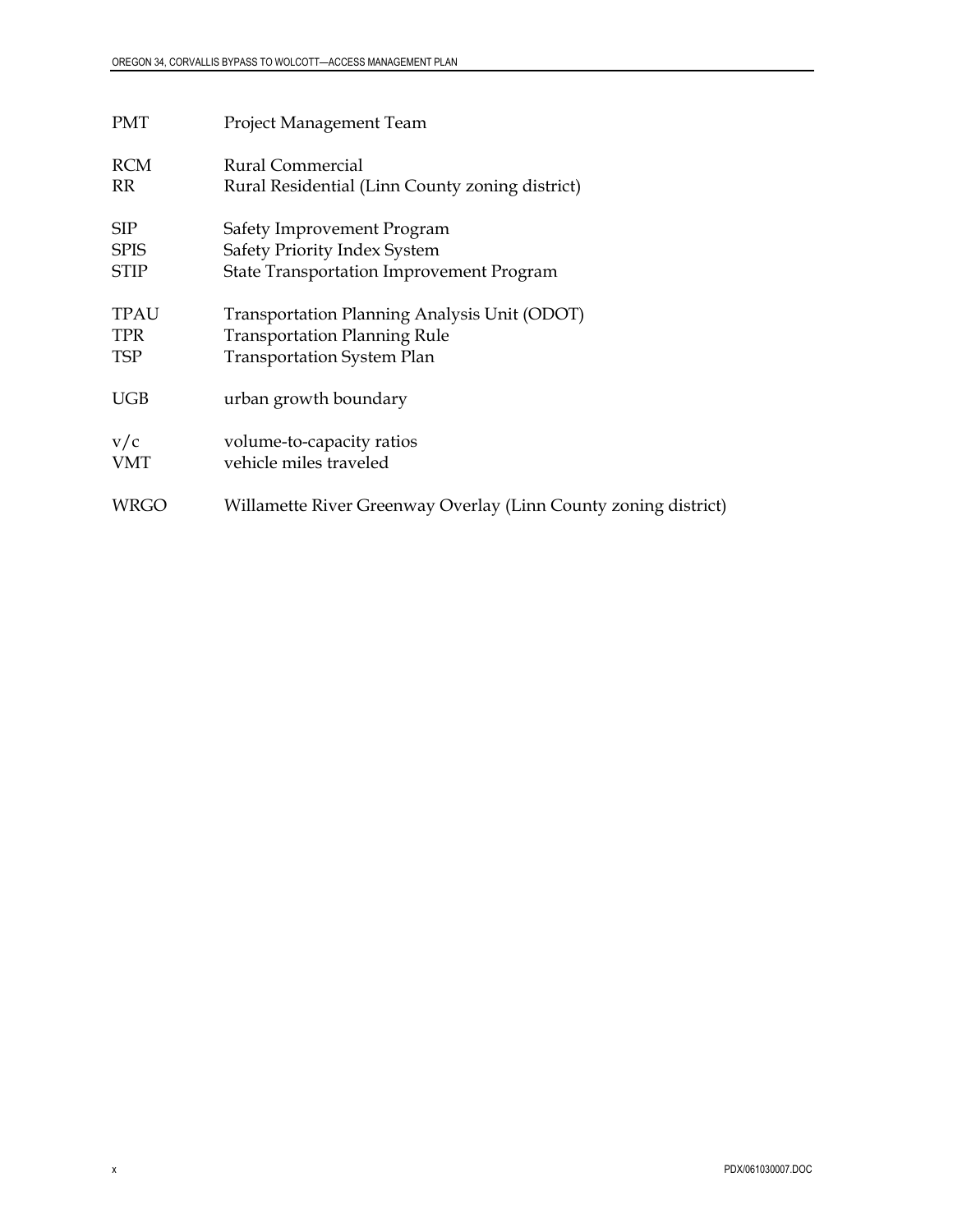<span id="page-10-0"></span>This plan examines safety and highway operational conditions within the area of Oregon 34 located between the Corvallis Bypass and Wolcott Road. This study was precipitated by the designation of Oregon 34 as an Expressway and the high number of vehicular crashes within the study area, particularly in the immediate vicinity of the Oregon 34/Corvallis Bypass and Oregon 34/Peoria Road intersections. These intersections are considered to be among the worst crash locations on the state highway system when ranked according to crash frequency and severity.

Several key factors contribute to poor safety conditions within the study area:

- Traffic flow is interrupted by numerous driveways and roads that intersect with the highway, reducing roadway efficiency and increasing potential for accidents.
- Traffic volumes exceed state capacity standards.
- Poor driver expectancy conditions are present on westbound Oregon 34 approaching the study segment. Drivers traveling at highway speeds encounter sudden stop conditions at the Peoria Road traffic signal.

Existing and projected traffic conditions indicate that additional highway capacity will be needed near the end of the planning horizon (2027) to meet the Oregon Highway Plan mobility standards for a statewide highway expressway and freight route. This plan however, uses access management as a central strategy to mitigate existing safety conditions in the study area and to allow for future changes to address mobility. Resolving property access issues will allow highway operation and property access to be accomplished in the manner that best deals with highway safety and highway mobility needs.

As part of this AMP, 14 different roadway access and intersection control alternatives were reviewed. All of these alternatives were intended to control access and increase roadway safety for all roadway users in the project segment. Alternatives were scored against threshold and evaluation criteria developed and adopted by the AMP Steering Team, which included officials from ODOT, Linn County, Benton County, and the City of Corvallis. Ideas, concerns, and feedback on alternatives were also obtained from the public through small group meetings with land, home, and business owners and through a community open house.

## **The Alternatives**

Fourteen alternatives were identified and evaluated:

• **Seven north frontage road options** were evaluated that close public and private access roads on the north side of Oregon 34 between the Corvallis Bypass and Wolcott Road. Six of these options entail realigning Wolcott Road to create a four-legged intersection with Oregon 34 (and Peoria Road). One option entails realigning Peoria Road to create a four-legged intersection with Oregon 34 (and Wolcott Road).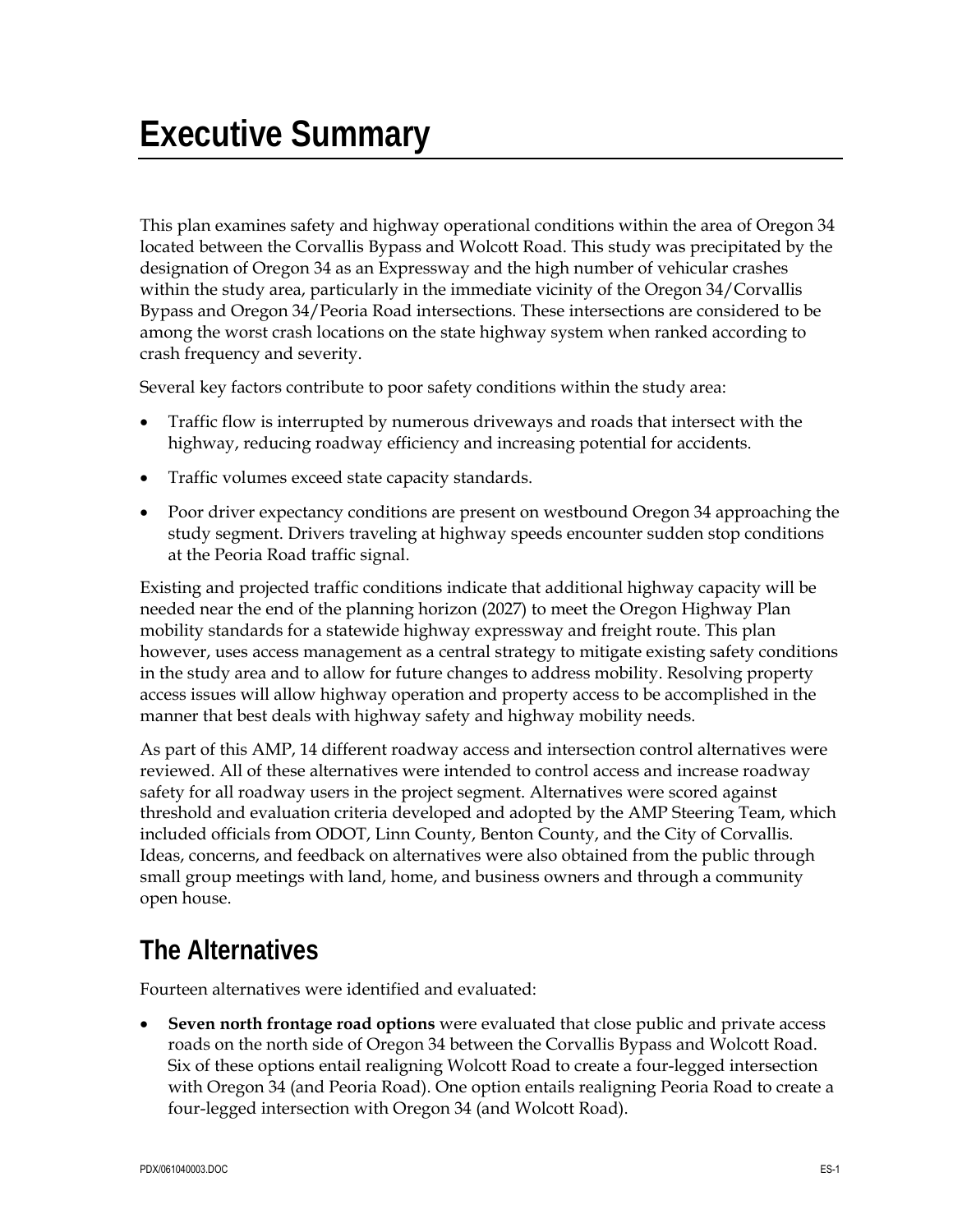- <span id="page-11-0"></span>• **Two south frontage road options** were evaluated that close all public and private access roads on the south side of Oregon 34.
- **One roundabout option** in which roundabouts would be installed at three study segment intersections of Oregon 34: Corvallis Bypass, Morse Brothers driveway, and Peoria Road.
- **Two options** that would **relegate** all existing **access** roads within the study area to **right**in/right-out movements only.
- **Two options** to **create** a **wide intersection** at Oregon 34 and between the existing alignments of Peoria Road and/Wolcott Road.

## **The Preferred Alternative**

A preferred alternative package was chosen on the basis of performance against evaluation criteria, comparison with other feasible alternatives, and potential for improving safety conditions. The preferred package entails:

- Closing all access roads on the study segment between the Corvallis Bypass and Peoria Road
- Building local access roads both north and south of the highway
- Creating a bicycle/pedestrian path north of the highway
- Realigning Wolcott Road so that it forms a four-legged intersection with Oregon 34 and Peoria Road
- Implementing a collection of other safety and operational roadway treatments

The "N1-Modified" package includes a local access road and bicycle/pedestrian multi-use path. This north frontage road system was selected because it best minimized impacts to agricultural land and farm operations, out-of-direction travel, and impacts on local businesses and residences. The road linking between the bypass signalized intersection and Electric Road, however, would impact the Trysting Tree Golf Course by using land now part of the golf course. This road was identified by Oregon State University officials and Trysting Tree Golf Course officials as the preferred solution for access to the golf course and to the adjacent farmlands owned and used for agricultural research by OSU.

The selected south road system, "Alternative S1," had fewer impacts on potentially environmentally sensitive land and provided more direct travel routes than the other south frontage road alternative.

To further address safety concerns, a number of safety and operational roadway treatments are proposed for implementation. These include intersection, intersection approach, and highway segment treatments. These improvements would address safety concerns in the interim period before the local access road system is completed, and would augment the safety of these roads when all system segments have been constructed.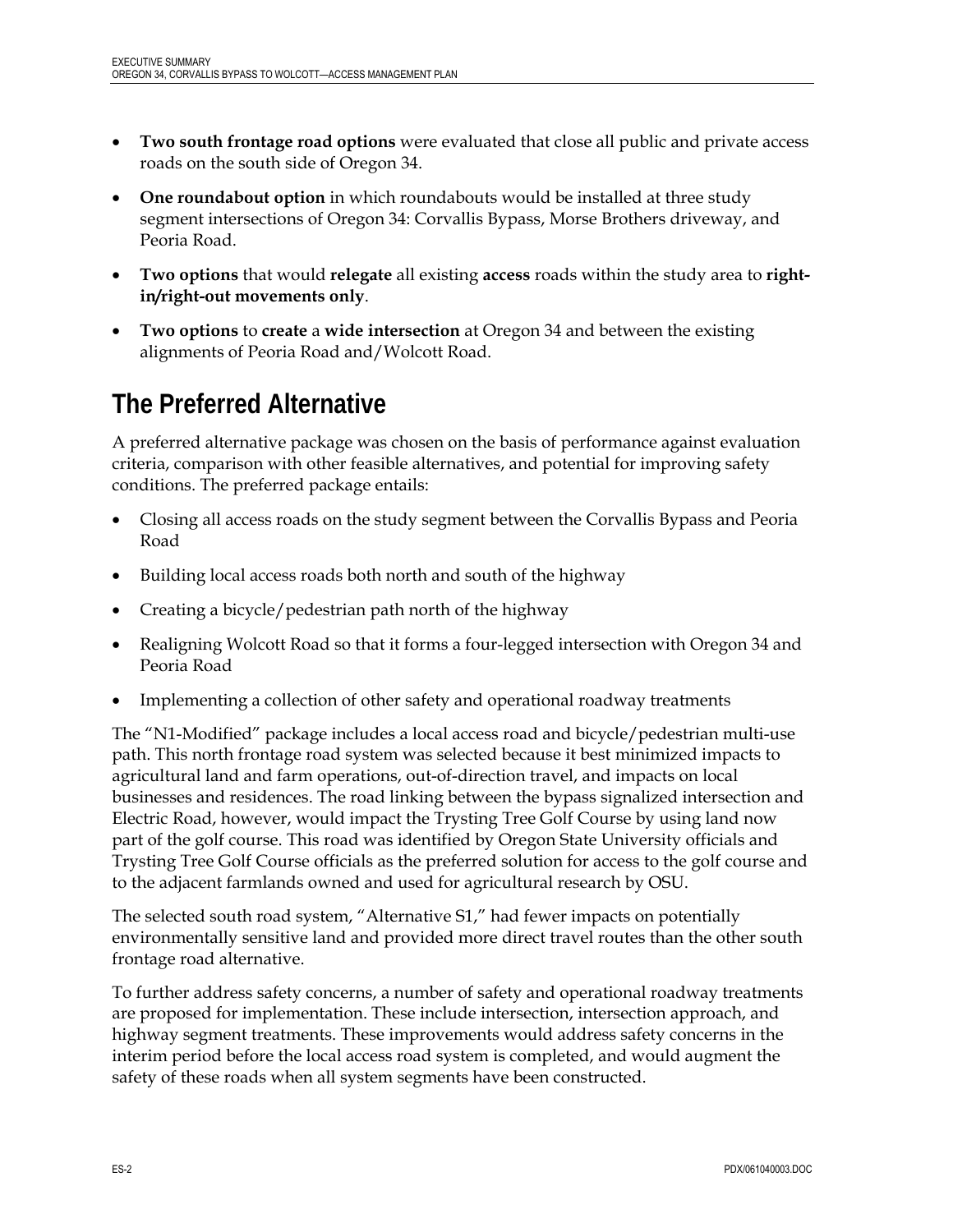The plan also prioritizes implementation of improvements by phase. The established priority is based on available funding in the 2006-2009 State Transportation Improvement Program, the cost of future phases, and the expected increase in future highway safety.

Table ES-1 summaries the prioritized actions included in the preferred alternative package. [Figure ES-1](http://www.oregon.gov/ODOT/HWY/REGION2/docs/area4/US20OR34AMEP/US20/Figure_ES-1.pdf) shows these priorities as components of the preferred alternative.

| Recommended Actions to Improve Safety on Oregon 34 and Peoria Road |                                                                                                                                                                                                                                                                                                |                                                                                                                                                                                                                                                                                                                                                                        |  |  |  |  |  |  |  |
|--------------------------------------------------------------------|------------------------------------------------------------------------------------------------------------------------------------------------------------------------------------------------------------------------------------------------------------------------------------------------|------------------------------------------------------------------------------------------------------------------------------------------------------------------------------------------------------------------------------------------------------------------------------------------------------------------------------------------------------------------------|--|--|--|--|--|--|--|
| Location                                                           | <b>Action</b>                                                                                                                                                                                                                                                                                  | <b>Benefit</b>                                                                                                                                                                                                                                                                                                                                                         |  |  |  |  |  |  |  |
| Priority 1: Peoria Road/Wolcott Rd. Realignment and Traffic Signal |                                                                                                                                                                                                                                                                                                |                                                                                                                                                                                                                                                                                                                                                                        |  |  |  |  |  |  |  |
| <b>Wolcott Road</b>                                                | Realign Wolcott Road to create a four-<br>legged intersection with Oregon 34; the<br>realigned Wolcott Road would be directly<br>across from Peoria Road.                                                                                                                                      | Provides for safer and more orderly<br>movement of vehicles, including the<br>movement of farm equipment, onto and<br>across Oregon 34. Eliminates conflicting<br>movements in the center left-turn lane East of<br>the current intersection.                                                                                                                          |  |  |  |  |  |  |  |
| North of<br>Oregon 34                                              | Construct a local access frontage road<br>between the realigned Wolcott Road west<br>to the Oregon Department of Fish and<br>Wildlife (ODFW) building driveway.                                                                                                                                | Provides users access to Oregon 34 via<br>proposed signalized intersection at the<br>realigned Wolcott Road. Replaces previous<br>direct driveway access.                                                                                                                                                                                                              |  |  |  |  |  |  |  |
| Oregon 34 and<br>Peoria Road<br>Intersection                       | Extend the existing right-turn lane on<br>eastbound Oregon 34 at the Peoria Road<br>intersection to provide adequate vehicular<br>queuing and deceleration length. Add a<br>second left-turn lane on Peoria Road.                                                                              | Separates travel movements at the<br>intersections ensuring speed consistency and<br>reducing the likelihood for rear-end crashes.<br>Increases the intersection capacity and<br>efficiency.                                                                                                                                                                           |  |  |  |  |  |  |  |
|                                                                    | Priority 2A: Multi-use Path from ODFW Building to Crew Dock Road                                                                                                                                                                                                                               |                                                                                                                                                                                                                                                                                                                                                                        |  |  |  |  |  |  |  |
| North of<br>Oregon 34                                              | Construct a bicycle/pedestrian path<br>alongside the frontage road between the<br>OSU crew docks driveway east to Electric<br>Road. Construct a stand-alone<br>bicycle/pedestrian path between Electric<br>Road east to tie-in with the frontage road<br>at the ODFW office building driveway. | Provides safe off-highway route for bicyclists<br>and pedestrians from Corvallis to the OSU<br>Research Farm facility, ODFW, and Trysting<br>Tree Golf Course. Also eliminates contra-flow<br>bike movements on N-shoulder, and provides<br>safe accommodations for recreational<br>bicyclists riding between downtown Corvallis<br>and the Peoria Road cycling route. |  |  |  |  |  |  |  |
|                                                                    | Priority 2B: North Side Frontage Road from Electric Road to Crew Dock Road                                                                                                                                                                                                                     |                                                                                                                                                                                                                                                                                                                                                                        |  |  |  |  |  |  |  |
| North of<br>Oregon 34                                              | Construct a local access road between<br>the Oregon State University (OSU) crew<br>docks driveway east to Electric Road.                                                                                                                                                                       | Provides access to Oregon 34 via the existing<br>Corvallis Bypass signalized intersection at the<br>OSU crew docks driveway and consolidates<br>access at the signal.                                                                                                                                                                                                  |  |  |  |  |  |  |  |
|                                                                    | Priority 3A: South Side Frontage Road from Morse Brothers Driveway to Peoria Road                                                                                                                                                                                                              |                                                                                                                                                                                                                                                                                                                                                                        |  |  |  |  |  |  |  |
| South of<br>Oregon 34                                              | Construct a local access road between<br>the Morse Brothers Driveway to Peoria<br>Road (at a point approximately 750 feet<br>south of the Oregon 34/Peoria Road<br>intersection).                                                                                                              | Provides users access to Oregon 34 via the<br>proposed four-legged signalized intersection<br>at Peoria Road. Replaces previous direct<br>highway access.                                                                                                                                                                                                              |  |  |  |  |  |  |  |

**TABLE ES-1**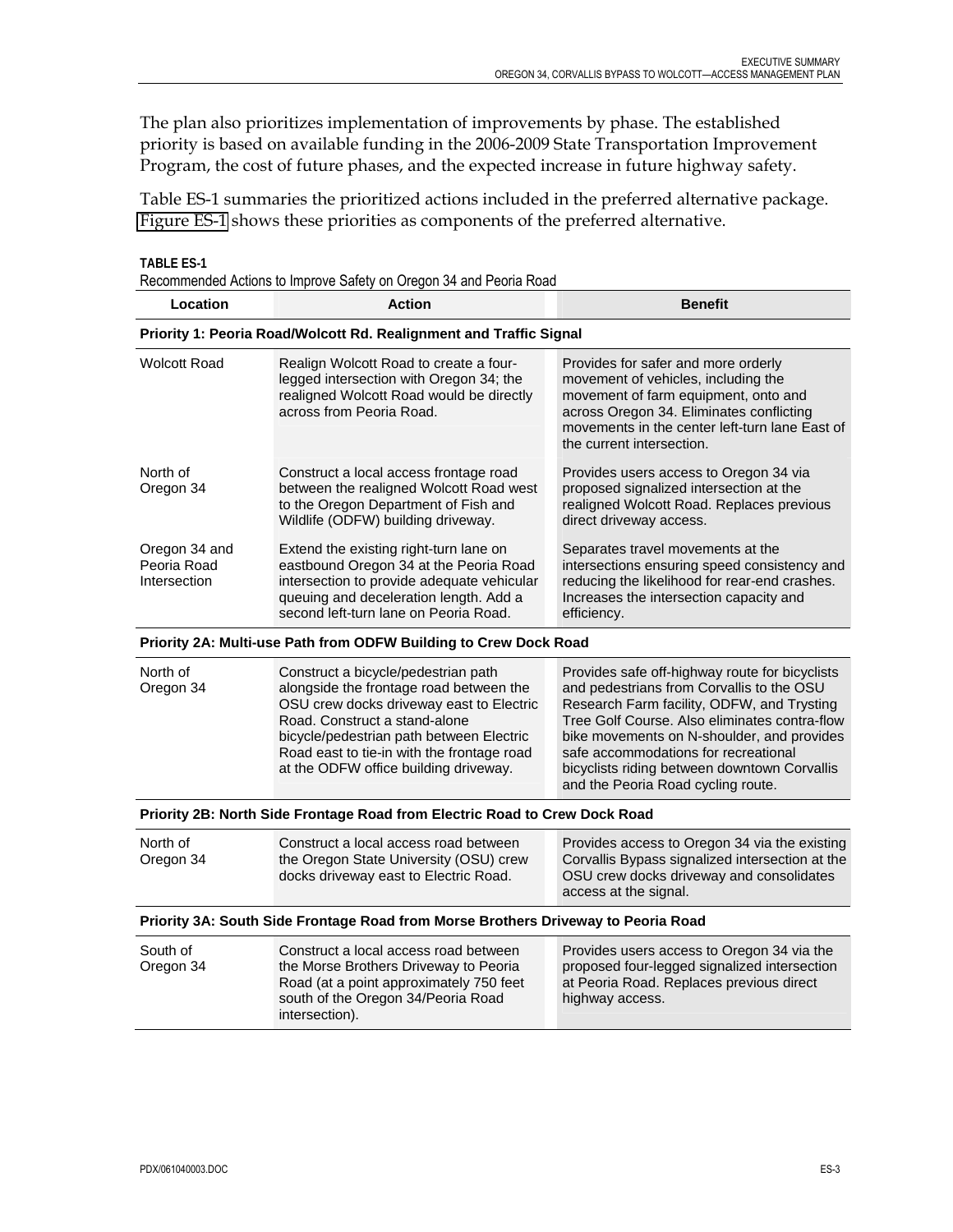| Location                                                                                                                 | <b>Action</b>                                                                                                                                                                                                                                                                                                                                                                               | <b>Benefit</b>                                                                                                                                                                                                             |  |  |  |  |  |  |  |
|--------------------------------------------------------------------------------------------------------------------------|---------------------------------------------------------------------------------------------------------------------------------------------------------------------------------------------------------------------------------------------------------------------------------------------------------------------------------------------------------------------------------------------|----------------------------------------------------------------------------------------------------------------------------------------------------------------------------------------------------------------------------|--|--|--|--|--|--|--|
|                                                                                                                          | Priority 3B: South Side Frontage Road from Morse Brothers Driveway to Ireland Lane                                                                                                                                                                                                                                                                                                          |                                                                                                                                                                                                                            |  |  |  |  |  |  |  |
| South of<br>Oregon 34                                                                                                    | Construct a local access road between<br>Ireland Lane and the Morse Brothers<br>Driveway.                                                                                                                                                                                                                                                                                                   | Provides users access to the proposed Allen<br>B. Berg Park, to be developed as a<br>recreational ball-field park.                                                                                                         |  |  |  |  |  |  |  |
| <b>All Priority Phases</b>                                                                                               |                                                                                                                                                                                                                                                                                                                                                                                             |                                                                                                                                                                                                                            |  |  |  |  |  |  |  |
| Highway access<br>locations between<br>the Corvallis<br><b>Bypass and Peoria</b><br>Road intersections<br>with Oregon 34 | Consolidate roadway approaches at the<br>public intersections of Oregon 34/Peoria-<br>Wolcott Road and Oregon 34/Corvallis<br>Bypass. Close road approaches (both<br>public roads and private driveways).                                                                                                                                                                                   | Consolidates turning movements onto and<br>across Oregon 34. Reduces conflict points for<br>through vehicles.                                                                                                              |  |  |  |  |  |  |  |
| Entire study<br>segment                                                                                                  | Install a variety of low-cost safety and<br>operational treatments in the vicinity of<br>the study segment. This includes<br>improvements:<br>$-$ At the two segment signalized<br>intersections (greater illumination, and<br>pedestrian crossing treatments)<br>In the areas approaching the inter-<br>sections (wider longitudinal pavement<br>markings and raised pavement<br>markings) | The resulting enhancement of driver<br>awareness, visibility, and pedestrian crossing<br>treatments is expected to cost-effectively<br>improve roadway safety conditions between<br>the Corvallis Bypass and Wolcott Road. |  |  |  |  |  |  |  |
|                                                                                                                          | In highway segment treatments (curb/<br>gutter improvements, striped medians,<br>landscaping, and greater illumination).                                                                                                                                                                                                                                                                    |                                                                                                                                                                                                                            |  |  |  |  |  |  |  |

| TABLE ES-1                                                   |  |  |
|--------------------------------------------------------------|--|--|
| Recommended Actions to Improve Safety on Oregon 34 and Peori |  |  |

This AMP was prepared in collaboration with ODOT, Linn County, Benton County, and the City of Corvallis.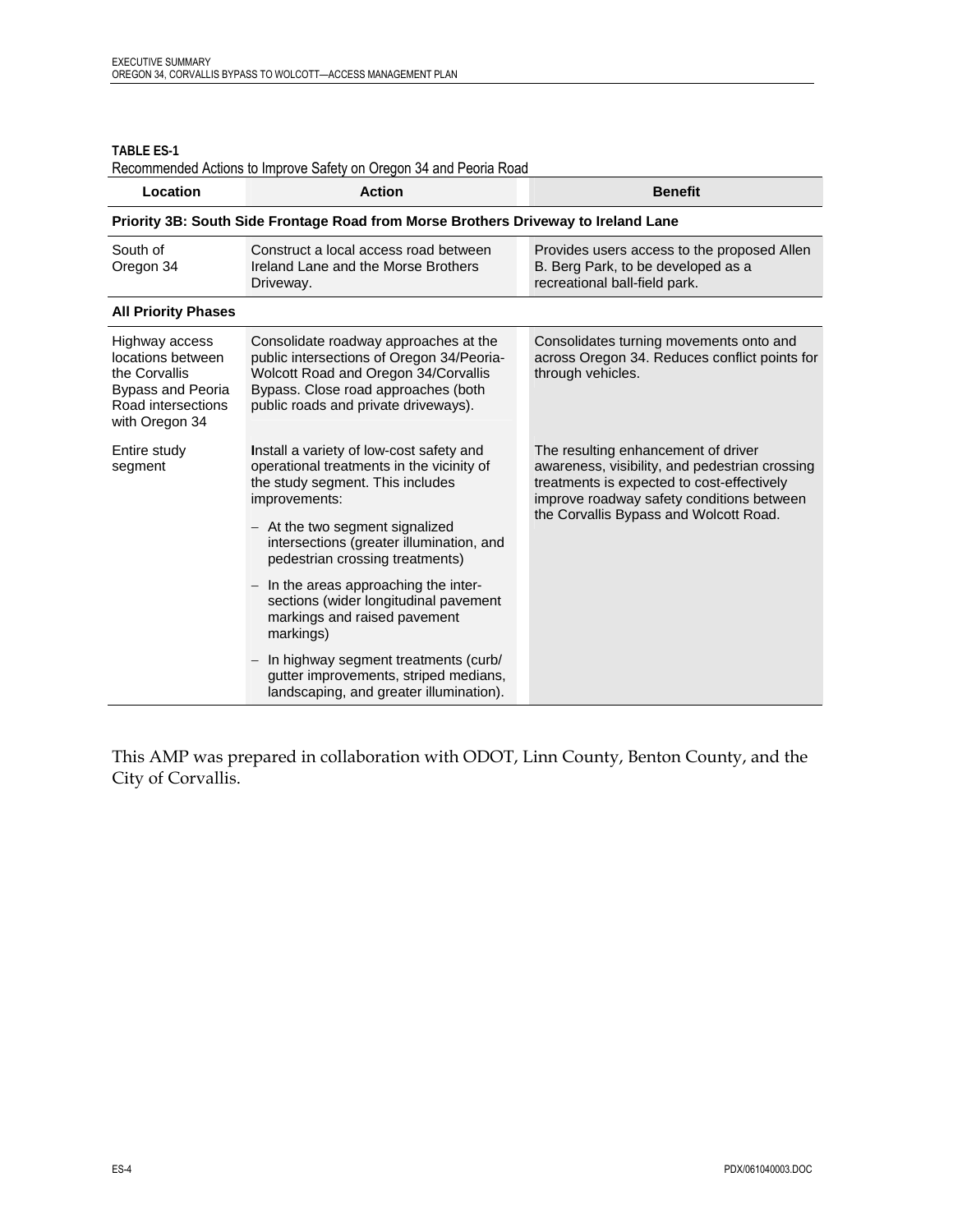## <span id="page-14-0"></span>**SECTION 1 Introduction**

What follows is information on the context in which this AMP was developed. This includes a discussion of existing study area conditions, which made evident the problems the AMP needed to address.

## **AMP Purpose**

The purpose of this AMP is to provide a planning tool to support the implementation of cost-effective access management and safety treatments within the study area that will:

- Improve safety conditions along the study segment and its intersections;
- Meet or move toward meeting the technical requirements of the study area's designation as an expressway (including access spacing and mobility standards);
- Provide safe, reliable access to private properties, recreation areas, and businesses for motorists, bicyclists, and pedestrians; and
- Meet Linn County Land Use permit development criteria.

[Appendix A](http://www.oregon.gov/ODOT/HWY/REGION2/docs/area4/US20OR34AMEP/US20/Appendix_A.pdf) provides a description of the AMP planning process.

## **AMP Context**

This AMP is part of a larger study, the Oregon 34 Expressway Management Plan, which addresses needs along the entire 19.5-mile length of Oregon 34 designated as an expressway. This plan is the result of an extensive amount of work performed previously by ODOT to evaluate and remedy conditions on Oregon 34.

The 2004-2007 Statewide Transportation Improvement Program (STIP) included two projects for the segment of Oregon 34 being studied in this AMP. The first project, completed in summer 2005, entailed the construction of dual left-turn lanes at the intersection of Oregon 34 and the Corvallis Bypass and the installation of added traffic signs and signals. The second project, for which this AMP is providing planning-level analysis, is described in the STIP as the construction of frontage roads on both the north and south sides of the highway and the implementation of access control.

AMP planning and transportation improvements are being funded through the STIP's Safety Improvement Program (SIP). The primary purpose of the SIP is to identify where the most serious crashes occur in the state system and apply the most cost-effective measures to reduce them. The intent of SIP projects is to make as many improvements as possible within the scope and budget of the project and to document the decision-making process.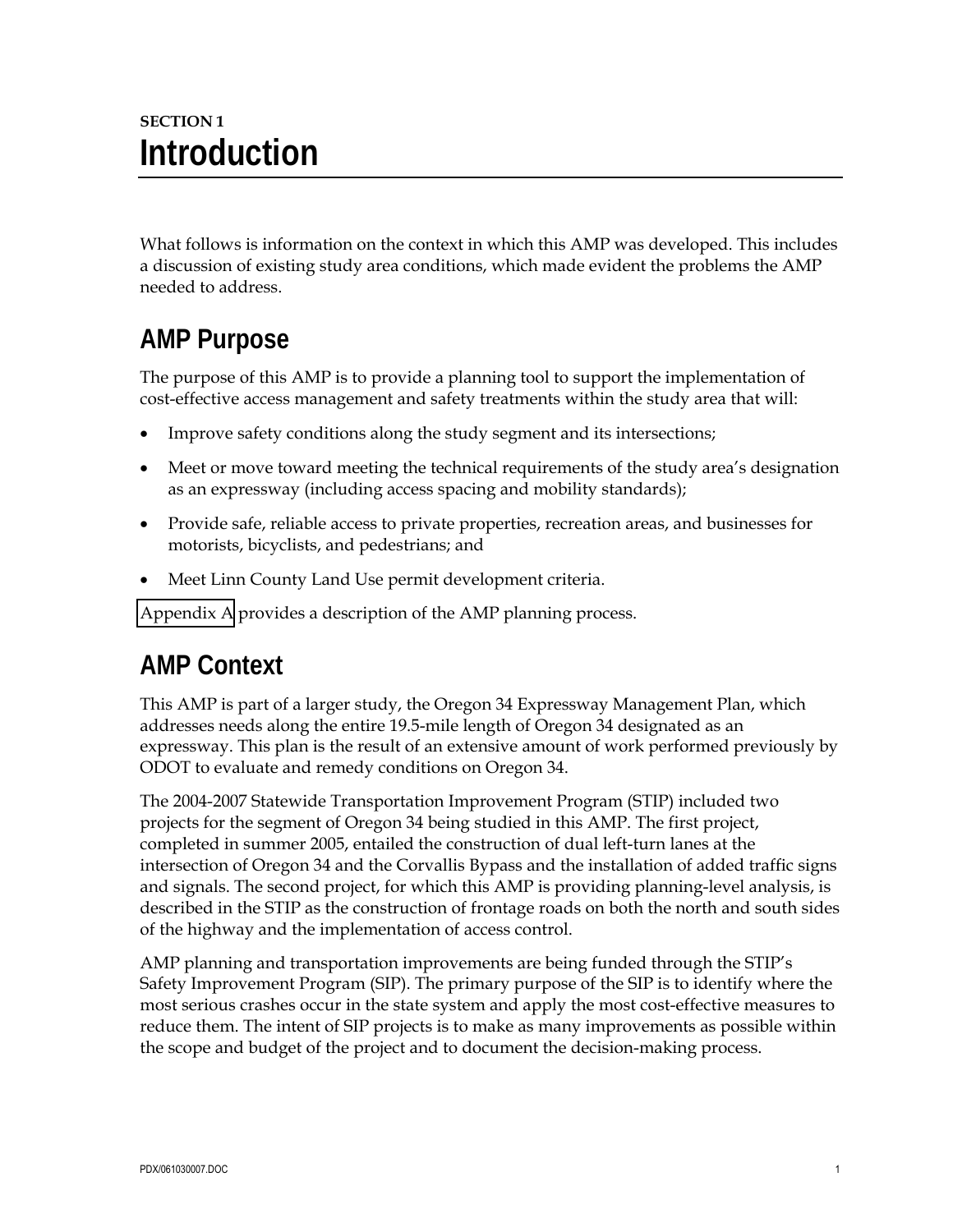## <span id="page-15-0"></span>**Study Area**

The study area for this AMP, shown in [Figure 1-1](http://www.oregon.gov/ODOT/HWY/REGION2/docs/area4/US20OR34AMEP/US20/Figure_1_1.pdf), is the section of Oregon 34 between the Corvallis Bypass/Oregon 34 intersection to the west and the Wolcott Road/Oregon 34 intersection to the east (The purpose of identifying the study area is to define the transportation improvement impact area). The study area also includes the area approximately 0.75 mile north and south of the highway.

## **Transportation Problem Context**

Oregon 34 is four-lane, higher speed facility that is mostly rural in character. In spite of its rural setting, there are several private and commercial accesses within the study area.

The study area:

- Is classified as an expressway and a Statewide Freight Route.
- Is part of the National Highway System (NHS).
- Is a state-designated safety corridor (roadside signs alert motorists to this designation).
- Has a speed limit of 50 miles per hour. This limit rises to 55 miles per hour immediately east of the study segment.
- Roadway includes two travel lanes in each direction and a continuous two-way left-turn lane (CTWLTL), and provides access to adjacent land via signalized and unsignalized intersections.

### **Land Uses**

Primary land uses in the study area are: agriculture, recreation, education, and aggregate resource extraction and processing, as shown in [Figure 1-1.](http://www.oregon.gov/ODOT/HWY/REGION2/docs/area4/US20OR34AMEP/US20/Figure_1_1.pdf)

There are several prominent land uses on the north side of Oregon 34 within the study area. This includes the Oregon State University (OSU) crew dock and maintenance building, which are located adjacent to the Willamette River. These parcels are accessed from a driveway that intersects with Oregon 34 directly across from the Corvallis Bypass. In addition, the Trysting Tree Golf Course and the OSU Experimental Farms are located to the east and are accessed from Electric Road. The Oregon Department of Fish and Wildlife (ODFW) and two private farm residences are located farther east.

The primary land uses on the south side of Oregon 34 between the Corvallis Bypass and Peoria Road are a Morse Brothers rock quarry, city parklands (currently being farmed), wetlands, and private residences. Wetlands cover a significant portion of the land to the south. A small convenience store is located east of Peoria Road.

The study area serves as a primary entrance and exit route for the City of Corvallis from points east and southeast. Because of this, there is a heavy volume of vehicles heading to and from Corvallis from the Oregon 34/Interstate 5 interchange, as well as traffic flowing onto Oregon 34 from Peoria Road, a heavily used Linn County arterial road. The numerous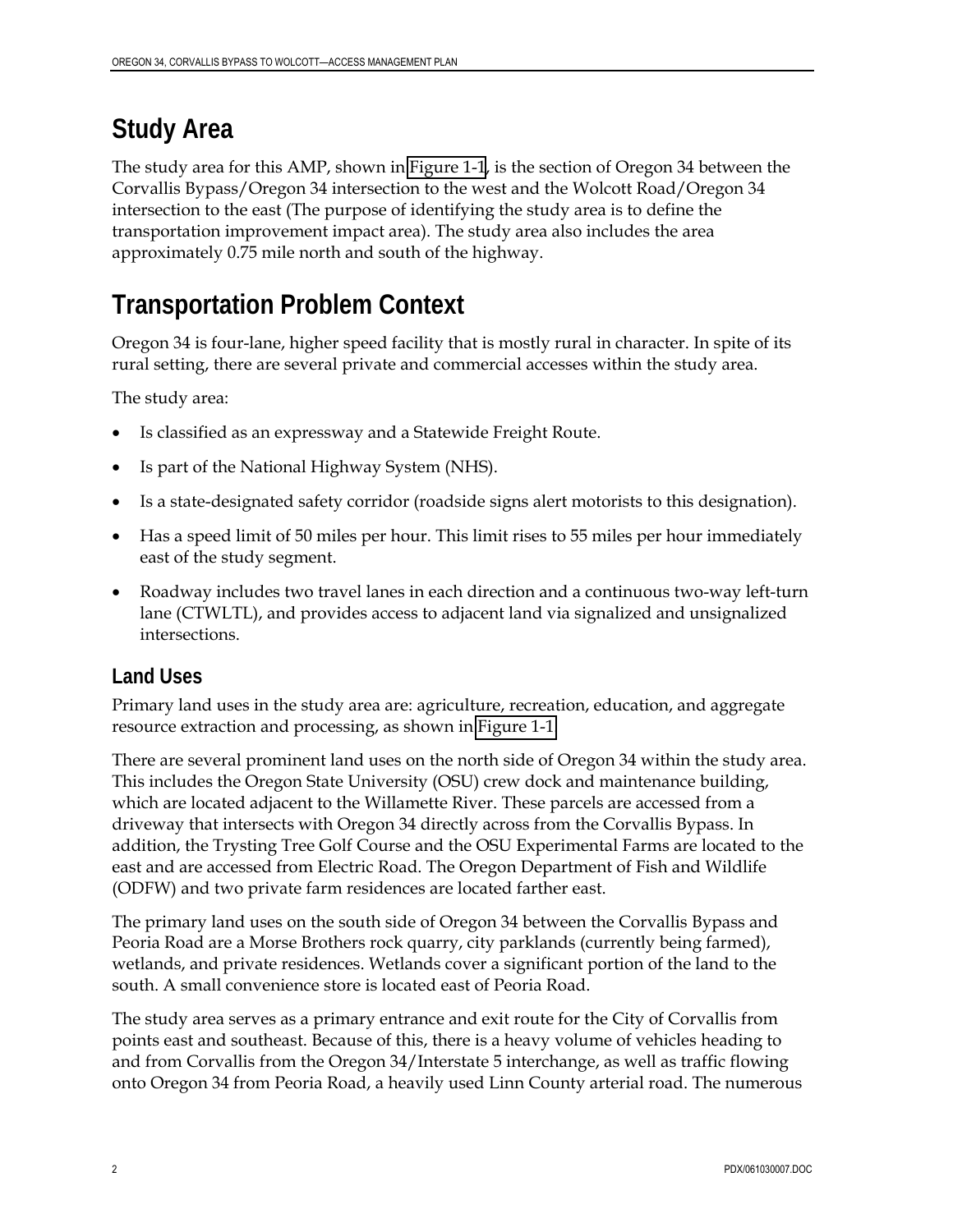<span id="page-16-0"></span>traffic generators and attractions in Corvallis, most notably OSU, create consistent highvolume traffic conditions within the study area.

## **Safety and Operational Conditions**

A review and analysis of crash and traffic data reveals the presence of poor safety and operational conditions. Both signalized intersections in the study area (Peoria Road and Corvallis Bypass) are among the top 10 percent of SPIS locations. ODOT volume/capacity ratio (v/c) standards are exceeded at both of these locations, indicating that both intersections have an increased likelihood for geometric or operational deficiencies based on higher than typical crash rates. Vehicle queues often reach considerable lengths along westbound Oregon 34 at the Corvallis Bypass intersection. As a result, motorists are unable to make left turns across the CTWLTL to access public roads and driveways.

Eighteen approaches (both public streets and private driveways) intersect the study area. Aside from the two signalized intersections at Corvallis Bypass and Peoria Road, study area approach intersections are unsignalized and allow full-turning movements both to and from the highway. This results in a significant number of vehicle conflict points along Oregon 34, a situation that runs counter to safety objectives and the desired operational characteristics of an expressway. This situation is exacerbated during weekday peak-hour travel periods, when there are often few gaps in either eastbound or westbound traffic. Particularly problematic among the unsignalized intersections in the study area is the Morse Brothers driveway, where large trucks must exit and enter the high traffic-volume roadway.

As noted, this AMP is part of a broader ODOT effort to address safety and operational deficiencies on the expressway-designated sections of US 20/Oregon 34. As part of this effort, an additional left-turn lane has been constructed on westbound Oregon 34 at the Corvallis Bypass intersection. The dual left-turn lanes will shorten peak hour vehicle queue lengths, enhance operation of the signalized intersection at the Corvallis Bypass, and mitigate conflicts with accesses at Ireland Lane and Electric Road.

This STIP safety project also included the following improvements:

- Mast arm advanced warning signs with flashing beacons on both westbound and eastbound Oregon 34 before the Peoria Road intersection (to replace existing roadside warning signs);
- Westbound advance guide sign for Peoria Road;
- Advanced guide and directional signage on westbound Oregon 34 prior to the Corvallis Bypass intersection;
- Guide signage at the Corvallis Bypass intersection for motorists on all legs of the intersection;
- Highway route signage; and
- New traffic signal heads at the Corvallis Bypass intersection.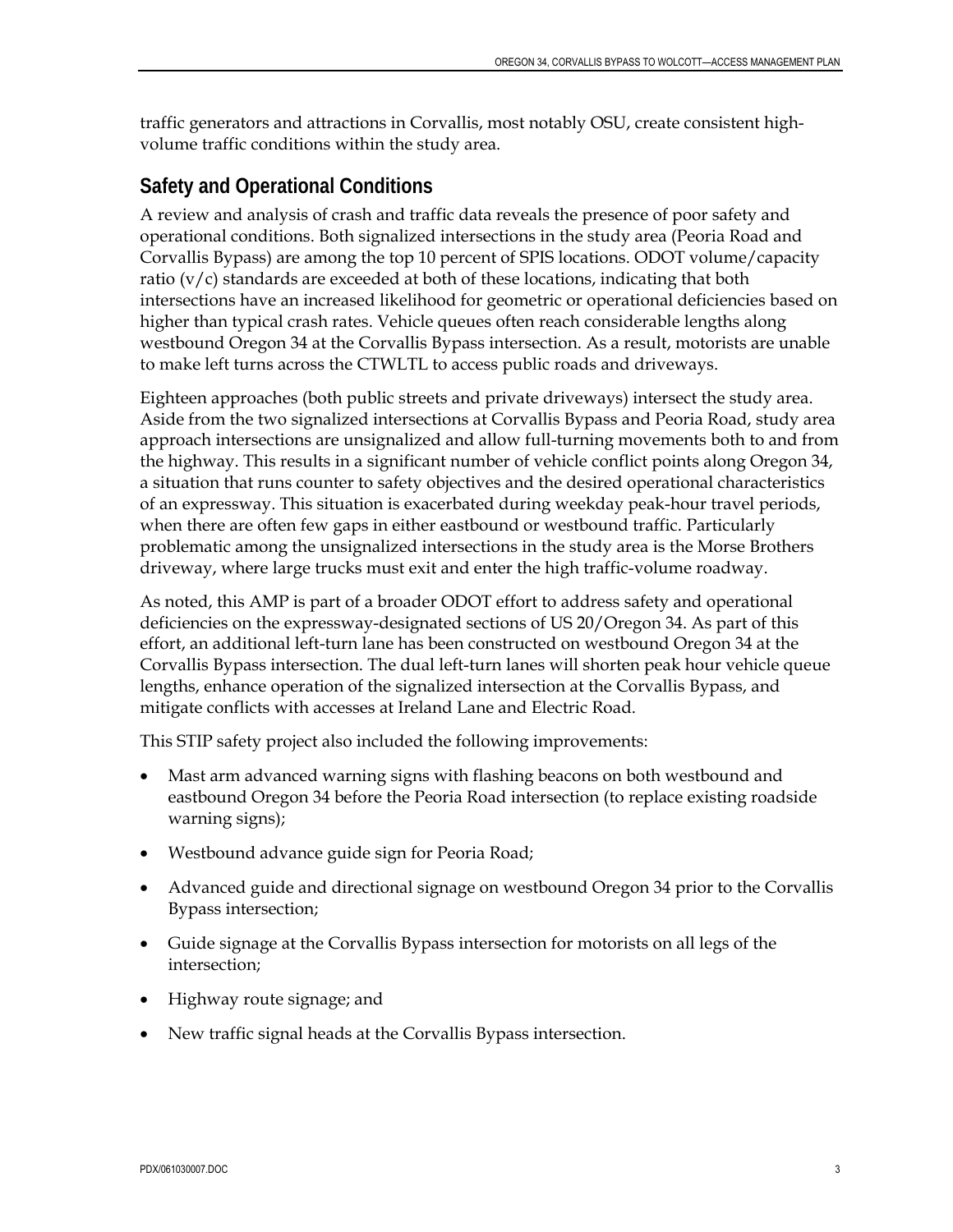## <span id="page-17-0"></span>**Future Projects**

Future traffic volumes will most likely require the removal of at-grade intersections at the Corvallis Bypass and Peoria Road intersections. It is assumed that a variety of interchanges could be constructed at these intersections. This assumption was factored into the analysis of potential AMP alternatives in order to avoid construction of improvements that would later be incompatible with an interchange.

Five potential interchange concepts, shown in [Appendix B,](http://www.oregon.gov/ODOT/HWY/REGION2/docs/area4/US20OR34AMEP/US20/Appendix_B.pdf) were identified at the outset of planning for this AMP.

## **Public Involvement**

The goals of the public involvement program for this project were to build a planning process that: (1) balances the needs and issues of residences and businesses in the study area, including those who depend on the highway; and (2) garners the informed support and acceptance of affected communities and interests. A key objective was to elicit public discussion of the issues affecting the selection of access management alternatives to ensure future safe and efficient conditions within the study area.

The public involvement program involved individual property owner interviews and meetings, a community open house, and mailings. Detailed discussion of the public involvement process is provided in Section 8.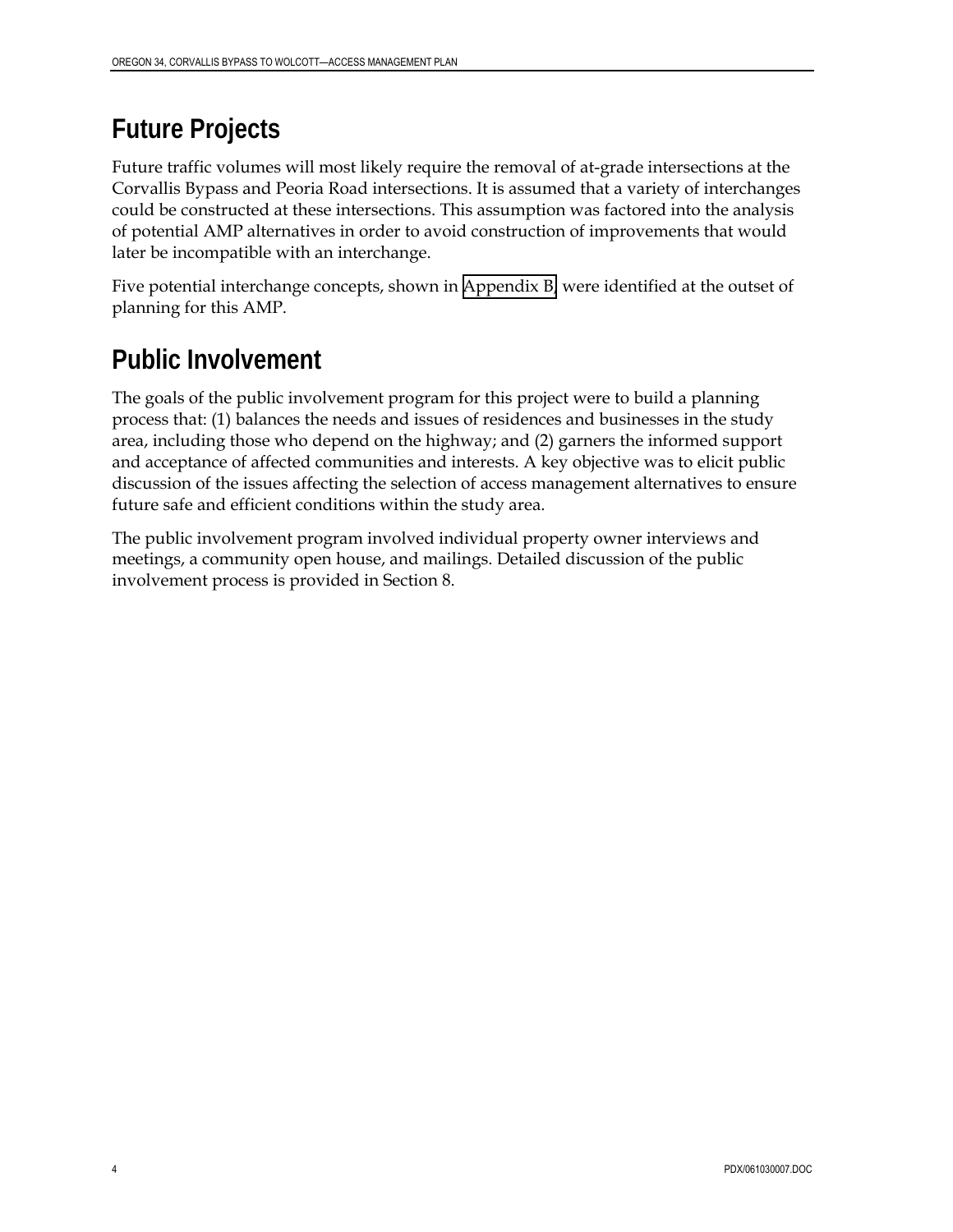## <span id="page-18-0"></span>**Safety Assessment**

The purpose of this safety assessment was to identify existing deficiencies and needed improvements to reduce crash rates within the study area. Currently, the intersection of Oregon 34/Peoria Road is listed on the state's Safety Priority Index System (SPIS), which includes the top 10 percent of locations (based on a 0.1-mile segment) ranked according to crash frequency and severity. The Peoria Road intersection was ranked 16<sup>th</sup> on the 2004 SPIS list of intersections with the highest crash frequency and severity in Region 2. The Corvallis Bypass and Electric Road intersections (both are included within the same 0.1-mile segment) were also included on the 2004 SPIS list.

Existing safety deficiencies were identified by documented crash records from January 1, 1998, to December 31, 2002, for the segment of Oregon 34 between the Willamette River and Terra Circle Drive (Mileposts 0.13 to 1.94). This extended segment of Oregon 34 was reviewed to ensure upstream crashes related to vehicular queuing were included. Key findings of the crash records are summarized as follows:

- A high percentage of crashes occurred during the a.m. and p.m. peak hours; the majority of these were rear-end crashes in the vicinity of the Peoria Road and Corvallis Bypass intersections. These findings suggest a correlation between the observed congestion and associated vehicular queuing in the corridor.
- There was one recorded crash involving a bicyclist in the study area. Stakeholders indicated that there is a high degree of discomfort for bicyclists and pedestrians along Oregon 34 due to high vehicular speeds and the high number of large trucks in the corridor. This suggests the need to consider alternatives that reduce the interaction and potential conflicts among pedestrians, bicyclists, and motorists.

A detailed safety analysis is provided below.

#### **Study Area Crash Summary**

The following section summarizes the type, severity, time-of-day, travel mode, and other characteristics related to the crash summary for the study area.

#### **Crash Types**

Table 2-1 summarizes crashes by type and year along Oregon 34 between the Willamette River and Terra Circle Drive (Mileposts 0.13 and 1.94).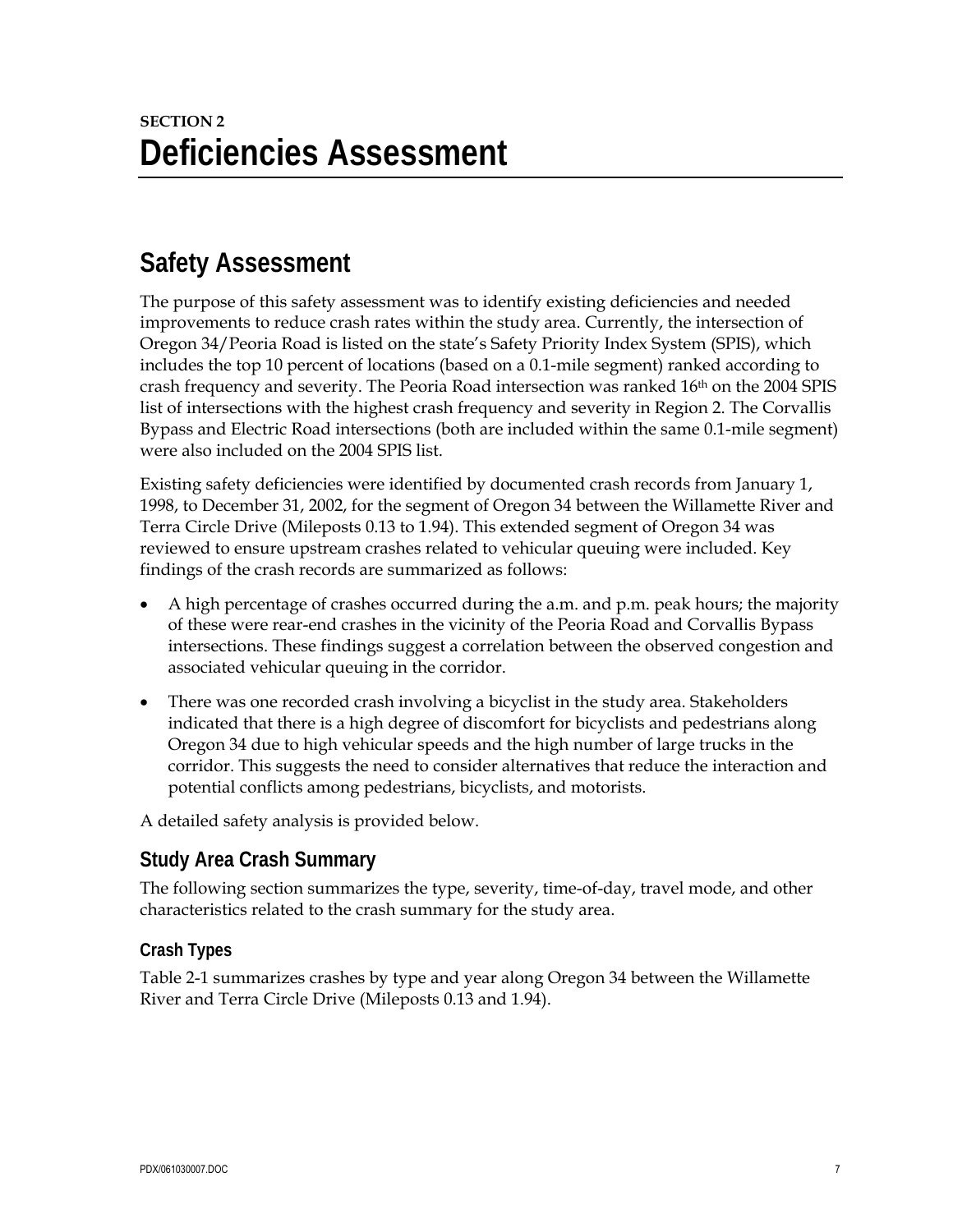|                | <b>Crash Type</b> |              |              |                                |                |                        |                |                |       |       |
|----------------|-------------------|--------------|--------------|--------------------------------|----------------|------------------------|----------------|----------------|-------|-------|
| Year           |                   |              |              | Turning Head-On Angle Rear-End | Side-<br>Swipe | <b>Fixed</b><br>Object | <b>Backing</b> | <b>Bicycle</b> | Other | Total |
| 1998           | 4                 | 0            | 1            | 24                             | 3              | 0                      | 0              | 0              | 0     | 32    |
| 1999           | 3                 | 1            | 0            | 29                             | $\mathbf 0$    | 0                      | 2              | 0              | 0     | 35    |
| 2000           | $\overline{2}$    | 1            | $\mathbf 0$  | 23                             | 1              | 1                      | $\mathbf 0$    | 0              | 3     | 31    |
| 2001           | 5                 | 0            | 1            | 23                             | 3              | 3                      | 0              | 0              | 1     | 36    |
| 2002           | 1                 | $\mathbf 0$  | 0            | 32                             | 4              | 0                      | 0              | 1              | 0     | 38    |
| <b>Total</b>   | 15                | $\mathbf{2}$ | $\mathbf{2}$ | 131                            | 11             | 4                      | $\mathbf{2}$   | 1              | 4     | 172   |
| <b>Percent</b> | 9%                | 1%           | 1%           | 76%                            | 6%             | 2%                     | 1%             | 1%             | 2%    | 100%  |

| TABLE 2-1                           |  |
|-------------------------------------|--|
| Oregon 34 Study Area: Crash Summary |  |

As shown in Table 2-1, 100 of the 131 total reported crashes (76 percent) were rear-end crashes. Of these, 57 occurred in the westbound direction and 43 occurred in the eastbound direction. [Figure 2-1](http://www.oregon.gov/ODOT/HWY/REGION2/docs/area4/US20OR34AMEP/US20/Figure_2_1.pdf) plots crash locations along the corridor.

#### **Crash Severity**

Table 2-2 shows the severity of the reported crashes by year.

|                | <b>Crash Severity</b>   |                     |                 |  |  |
|----------------|-------------------------|---------------------|-----------------|--|--|
| Year           | <b>Non-Injury Crash</b> | <b>Injury Crash</b> | <b>Fatality</b> |  |  |
| 1998           | 18                      | 13                  |                 |  |  |
| 1999           | 21                      | 14                  | 0               |  |  |
| 2000           | 14                      | 17                  | 0               |  |  |
| 2001           | 15                      | 21                  | $\Omega$        |  |  |
| 2002           | 24                      | 14                  | $\Omega$        |  |  |
| <b>Total</b>   | 92                      | 79                  | 1               |  |  |
| <b>Percent</b> | 53%                     | 46%                 | 1%              |  |  |

#### **TABLE 2-2**  Oregon 34 Study Area: Crash Severity

As shown in Table 2-2, there was one reported fatality along the corridor during the 5-year analysis period. The reported fatality occurred near Electric Road at Milepost 0.71. Crash records indicate that the crash was a sideswipe crash resulting from an unsafe passing attempt that pushed the passing vehicle into an oncoming truck. The crash killed the teenage driver and her two teenage passengers. The fatality occurred on a clear, dry day.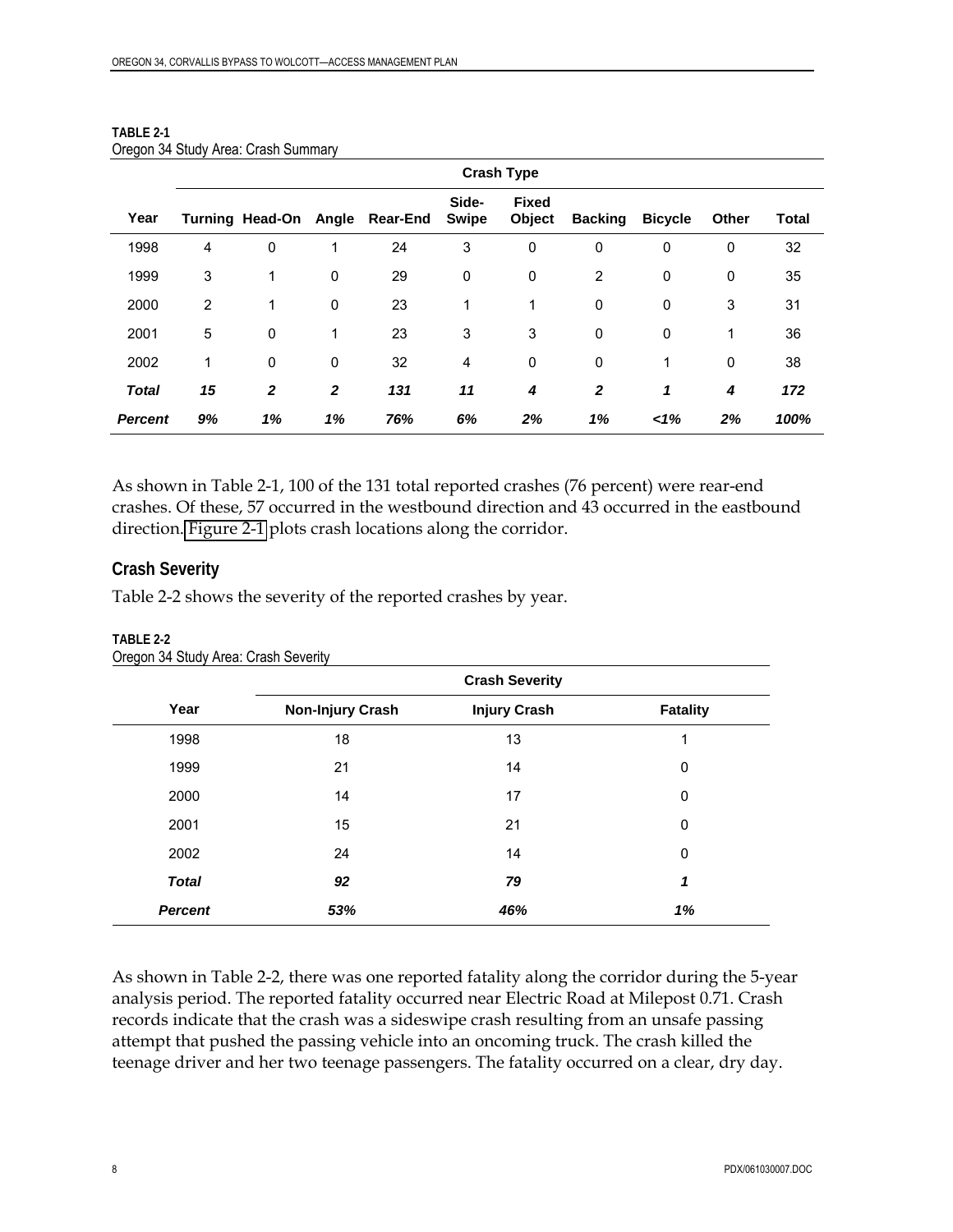Review of ODOT data indicates that, statewide, approximately 60 percent of all recorded crashes are non-injury crashes, 39 percent are injury crashes, and 1 percent are crashes that involve fatalities. This indicates that crashes along Oregon 34 produce more injuries than average. However, this ODOT data is not listed by facility type and includes comparison to all statewide highways and freeways of both similar and dissimilar characteristics.

#### **Pavement and Lighting Conditions**

Table 2-3 shows the distribution of crashes according to pavement surface conditions and illumination.

|                | <b>Pavement Conditions</b> |     |                | <b>Light and Illumination Conditions</b> |                |             |            |              |  |
|----------------|----------------------------|-----|----------------|------------------------------------------|----------------|-------------|------------|--------------|--|
| Year           | Dry                        | Wet | <b>Unknown</b> | Day                                      | Dawn           | <b>Dusk</b> | Dark (lit) | Dark (unlit) |  |
| 1998           | 18                         | 14  | 0              | 29                                       | 1              | 1           | 0          |              |  |
| 1999           | 18                         | 16  | 1              | 23                                       | $\overline{2}$ | 3           | 3          | 4            |  |
| 2000           | 21                         | 10  | 0              | 21                                       | 4              | 1           | 2          | 3            |  |
| 2001           | 24                         | 12  | 0              | 30                                       | 1              | $\mathbf 0$ | 3          | 2            |  |
| 2002           | 31                         | 6   | 1              | 35                                       | 0              | 1           | 1          | 1            |  |
| <b>Total</b>   | 112                        | 58  | $\mathbf{2}$   | 138                                      | 8              | 6           | 9          | 11           |  |
| <b>Percent</b> | 65%                        | 34% | 1%             | 80%                                      | 5%             | 3%          | 5%         | 6%           |  |

#### **TABLE 2-3**  Oregon 34 Study Area: Crash Characteristics

Table 2-3 shows that 80 percent of the crashes occurred during the day and 65 percent of the crashes occurred on dry pavement.

#### **Time of Day**

Crash data by time of day along the corridor were also reviewed in an effort to identify crash patterns. The results from this analysis are summarized in Chart 2-1.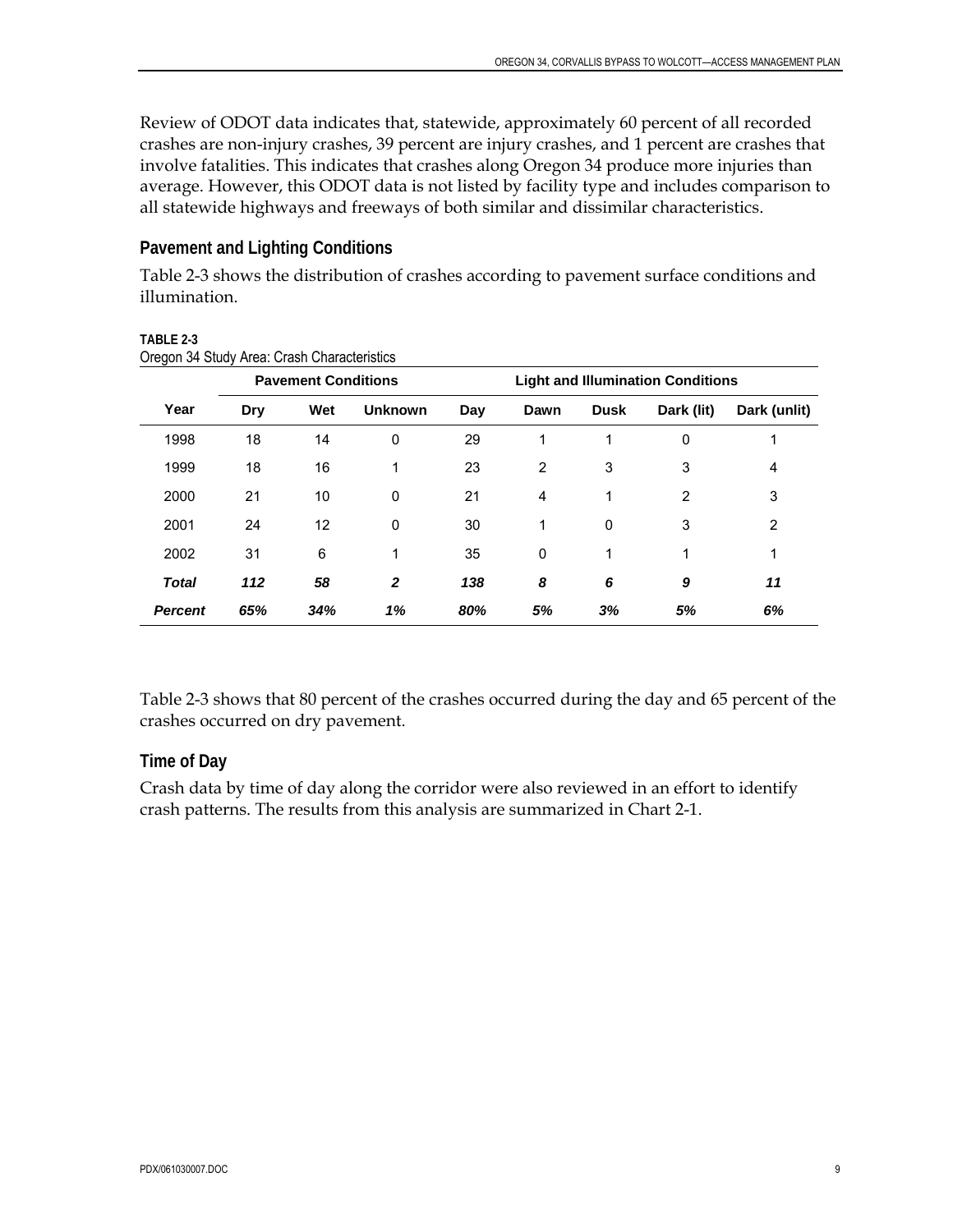<span id="page-21-0"></span>**CHART 2-1**  Oregon 34 Study Area: Crash Data by Time of Day



The peaks in the crash profile shown in Chart 2-1 correspond to the peaks in traffic volumes in the study area throughout the day. This is likely indicative of the queuing and congestion that occur at the Peoria Road and Corvallis Bypass intersections during the a.m. and p.m. peak hours.

### **Pedestrian and Bicycle Crashes**

Crashes related to pedestrians and bicycles along the corridor were reviewed for the 1998 through 2002 analysis period. During this 5-year period, there was one reported crash associated with bicyclists and no pedestrian-involved crashes.

The bicycle crash occurred east of Peoria Road and involved a single bicyclist. The crash report indicates that the bicyclist was traveling too fast along the roadway segment, lost control, and crashed. While this is the only reported bicycle crash within the study segment during the 1998 to 2002 analysis period, local residents reported many close calls and a hesitation to walk or bicycle due to heavy traffic along Oregon 34. Moderate levels of bicyclists and pedestrians use Oregon 34 between downtown Corvallis and Peoria Road.

### **Oregon 34/Peoria Road Intersection Crashes**

Crashes at the signalized Oregon 34/Peoria Road intersection were reviewed separately due to the high number of crashes at this location. An analysis of crash patterns revealed that approximately 69 crashes along the corridor occurred at or appeared to be related to the Peoria Road traffic signal. Of these, 61 were rear-end crashes. The prevalence of rear-end crashes indicates driver inattention and low driver expectancy for a traffic signal approaching the Peoria Road intersection. It should also be noted that this number only includes crashes along Oregon 34; crashes along Peoria Road were not reviewed.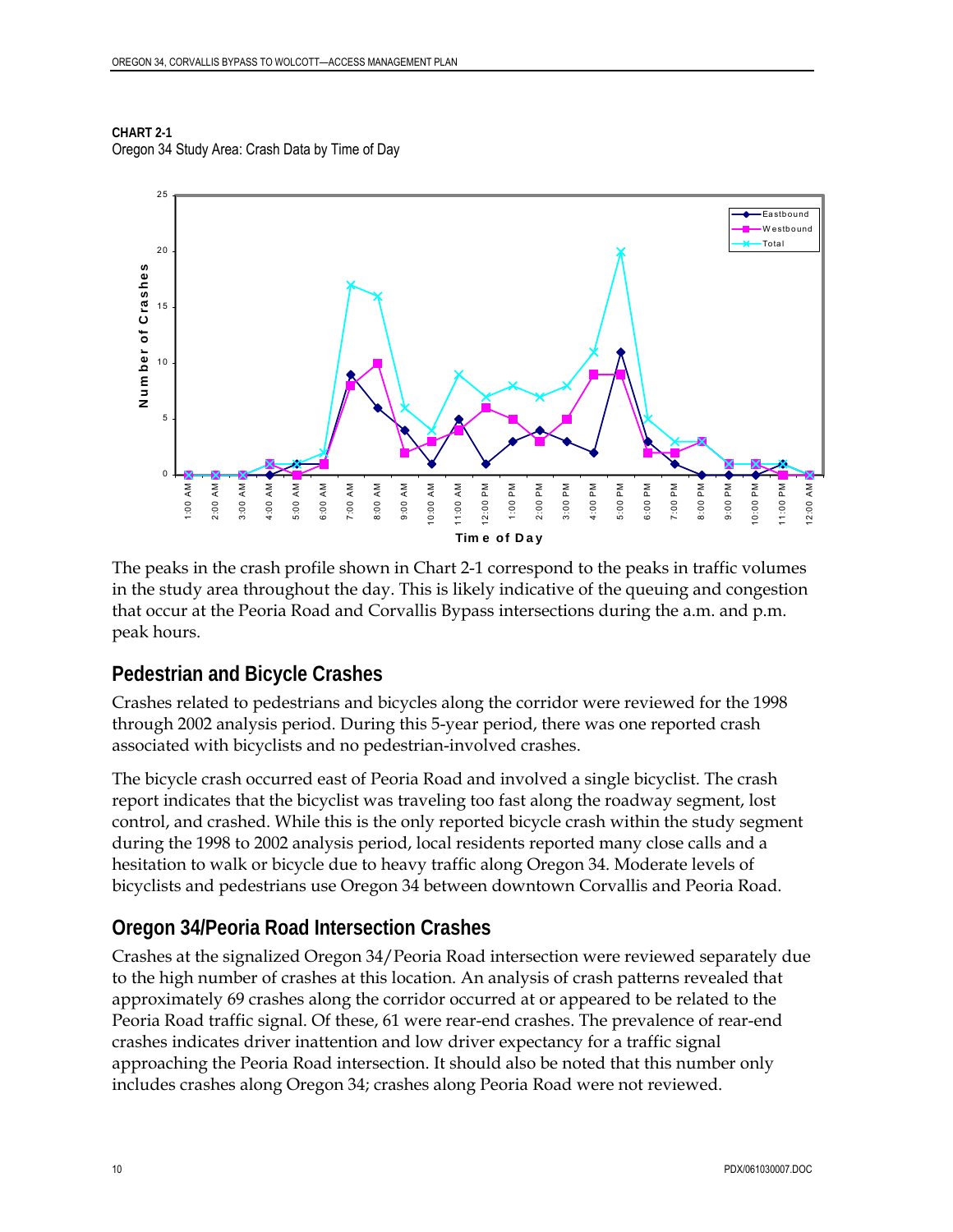## <span id="page-22-0"></span>**Access Conditions**

The study area is within a section of Oregon 34 that is designated as an expressway. The purpose of the expressway classification is to maintain mobility by providing for safe and efficient high-speed and high-volume traffic movements. Its primary function is to provide for interurban travel and connections to ports and major recreation areas with minimal interruptions. The existence of multiple access points into the study area represents "interruptions"—or conflict points—that hinder the roadway from functioning in the manner intended by the expressway designation. Conflict points are locations along a roadway at which a highway user crossing, merging with, or diverging from a road or driveway conflicts with another motorist using the same road or driveway. Drivers make more mistakes and are more likely to have crashes when they are presented with the complex driving situations created by numerous conflict points.

A prime strategy for promoting increased safety and improved mobility is to manage access to the highway. Access management involves planning the location, design, and operation of driveways, medians, and intersections to provide access while, at the same time, preserving safety and roadway efficiency. Access management involves:

- Restricting the number of direct accesses to major surface streets,
- Providing reasonable indirect access,
- Effectively designing driveways, and
- Enforcing safe and efficient spacing of driveways to limit the number and location of conflict points.

#### **Existing Accesses**

Within the study area, there are 18 approaches to Oregon 34, as follows:

- 5 commercial/industrial driveways
- 5 residential driveways
- 5 public roads
- 3 private roads

[Figure 2-2](http://www.oregon.gov/ODOT/HWY/REGION2/docs/area4/US20OR34AMEP/US20/Figure_2_2.pdf) depicts the location of these approaches.

#### **Spacing Standards**

Spacing standards provide protection for highway traffic from the hazards of unrestricted and unregulated entry from adjacent property driveways and at-grade intersections. Oregon Administrative Rule 734-051-0115 specifies access management standards for ODOT facilities. The standards are based on the functional classification of the highway, the general type of land use (i.e., rural, urban), and the posted speed. As highlighted in Table 2-4, the spacing standard relevant to the study area is 5,280 feet (1 mile).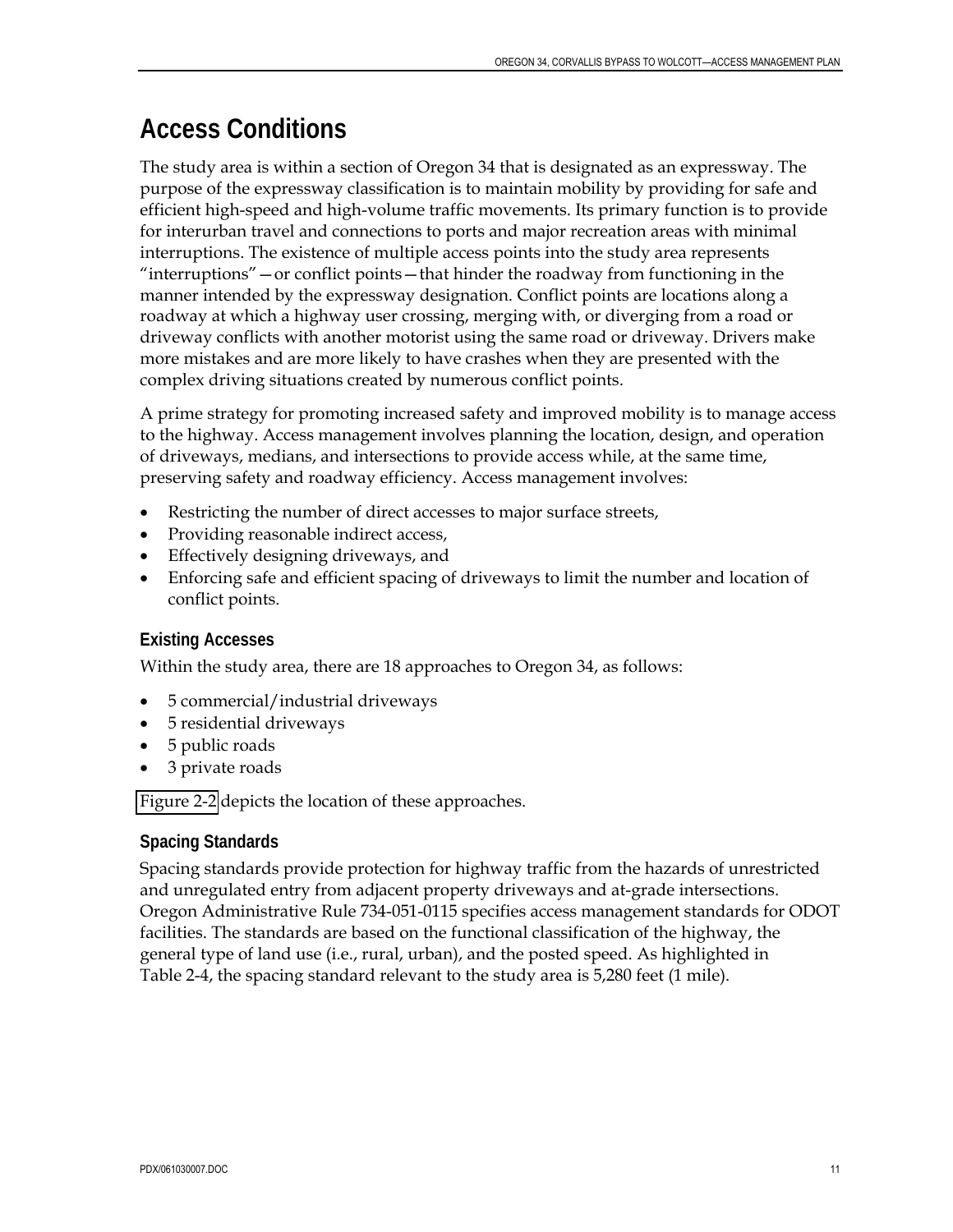| <b>Rural</b>                            |                             |                 | Urban                       |                 |                      |                      |
|-----------------------------------------|-----------------------------|-----------------|-----------------------------|-----------------|----------------------|----------------------|
| <b>Posted Speed</b><br>(miles per hour) | <b>Expressway</b><br>(feet) | Other<br>(feet) | <b>Expressway</b><br>(feet) | Other<br>(feet) | <b>UBA</b><br>(feet) | <b>STA</b><br>(feet) |
| $\geq 55$                               | 5,280                       | 1,320           | 2,640                       | 1,320           |                      |                      |
| 50                                      | 5,280                       | 1,100           | 2.640                       | 1,100           |                      |                      |
| 40 & 45                                 | 5.280                       | 990             | 2.640                       | 990             |                      |                      |
| 30 & 35                                 |                             | 770             |                             | 770             | 720                  | $^\star$             |
| ≤25                                     |                             | 550             |                             | 550             | 520                  | $\star$              |

<span id="page-23-0"></span>**TABLE 2-4**  ODOT Spacing Standards for Statewide Highways

\*See Oregon Highway Plan, [Appendix C,](http://www.oregon.gov/ODOT/HWY/REGION2/docs/area4/US20OR34AMEP/US20/Appendix_C.pdf) "Notes on Tables 13, 14, and 15," note #4.

Currently, none of the spaces between existing approaches within the study area meet state spacing standards.

## **Traffic Operations Assessment**

The movement of people and goods is a vital roadway function of Oregon 34. To ensure future mobility along the corridor, existing and future traffic operations were reviewed.

### **Existing and No-Build Condition Analysis**

Based on the roadway classification and surrounding land uses, the Oregon Highway Plan identifies a maximum volume-to-capacity  $(v/c)$  ratio of 0.70 (reflective of a speed greater than 45 miles per hour in an area outside of an urban growth boundary [UGB]).

Traffic volumes used throughout the analysis for this AMP were based on a report prepared in March, 2002,<sup>[1](#page-23-1)</sup> provided in [Appendix C.](http://www.oregon.gov/ODOT/HWY/REGION2/docs/area4/US20OR34AMEP/US20/Appendix_C.pdf) Design hourly volumes (DHVs) throughout the corridor were estimated using a 2.7 percent annual growth rate based on historical growth trends. Operational deficiencies were identified along the corridor under both existing and future no-build (2027) conditions at key study area intersections, as documented in Table 2-5.

The existing and future no-build conditions shown in Table 2-5 were prepared in 2002 and do not reflect the installation of the dual westbound turn lanes at the bypass.

<span id="page-23-1"></span><sup>1</sup> *Technical Memorandum #1, Existing Conditions No-Build Analysis: Oregon 34 Expressway Refinement Plan, Corvallis-Lebanon Highway MP 0.06-16.73 and Corvallis-Newport Highway MP 54.03-56.80 – Linn & Benton Counties*. Prepared by ODOT's Transportation Planning and Analysis Unit (TPAU), March, 2002.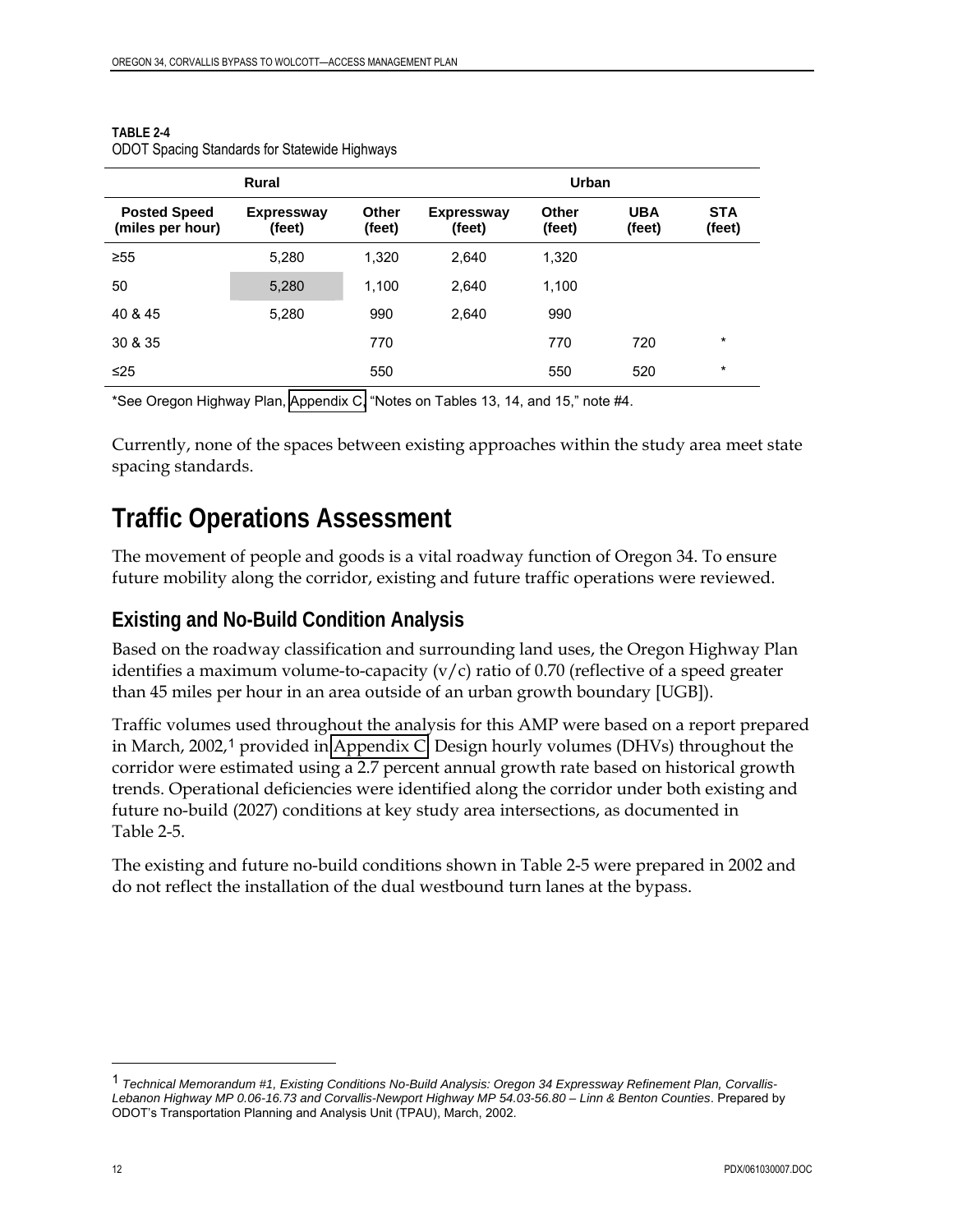|                                         |           | <b>Volume-to-Capacity Ratio (v/c)</b> |
|-----------------------------------------|-----------|---------------------------------------|
| <b>Intersection</b>                     | Year 2000 | <b>Year 2027</b>                      |
| Corvallis Bypass/Oregon 34 <sup>1</sup> | 1.25      | 2.07                                  |
| Oregon 34/Electric Road <sup>2</sup>    | 0.13      | 0.95                                  |
| Oregon 34/Morse Brothers <sup>2</sup>   | 1.43      | > 2.0                                 |
| Oregon 34/Peoria Road                   | 1.01      | 1.77                                  |
| Oregon 34/Wolcott Road <sup>2</sup>     | 0.01      | 0.06                                  |

#### **TABLE 2-5**

#### Intersection Operations Analysis Results—30th Highest Hour

 $1$  The traffic operations analysis was prepared in 2002 and does not reflect the recently installed dual westbound left-turn lanes at the Oregon 34/Corvallis Bypass intersection. Updated intersection analyses reflecting recent intersection improvements are included in Section 5.

 $2$  Volume-to-capacity ratio at unsignalized intersections is shown is for the critical movement.

As shown in Table 2-5, all of the study intersections, except the intersection of Oregon 34/ Wolcott Road, need to be improved by 2027 to meet the ODOT mobility standard of 0.70. The intersections of Peoria Road, the Corvallis Bypass, and Morse Brothers need to be improved under existing conditions.

The Oregon 34/Corvallis Bypass intersection was recently reconstructed to address operational and safety deficiencies. This project provided dual westbound left-turn lanes along the highway and dual receiving lanes on the south intersection approach. This improvement is not intended to be a long-term solution. Updated operational analyses show that—even with this modification—the intersection will continue to exceed ODOT mobility standards during both the weekday a.m. and p.m. peak periods; it will, however, significantly reduce intersection control delay and queuing.

High turning volumes necessitate dual northbound turn lanes at the Oregon 34/Peoria Road intersection today. While providing substantial operational benefits, the provision of the left-turn lanes is not adequate to meet short-term or long-term mobility standards. Due to the critical need for this improvement, all alternative analyses presented in Section 5 reflect its completion. Alternatives to address the long-term needs at this and other study intersections were reviewed as part of the alternatives analyses.

Review of projected mainline operations (segments of Oregon 34 between intersections) revealed that additional through-travel lanes are needed on Oregon 34 to meet ODOT mobility standards.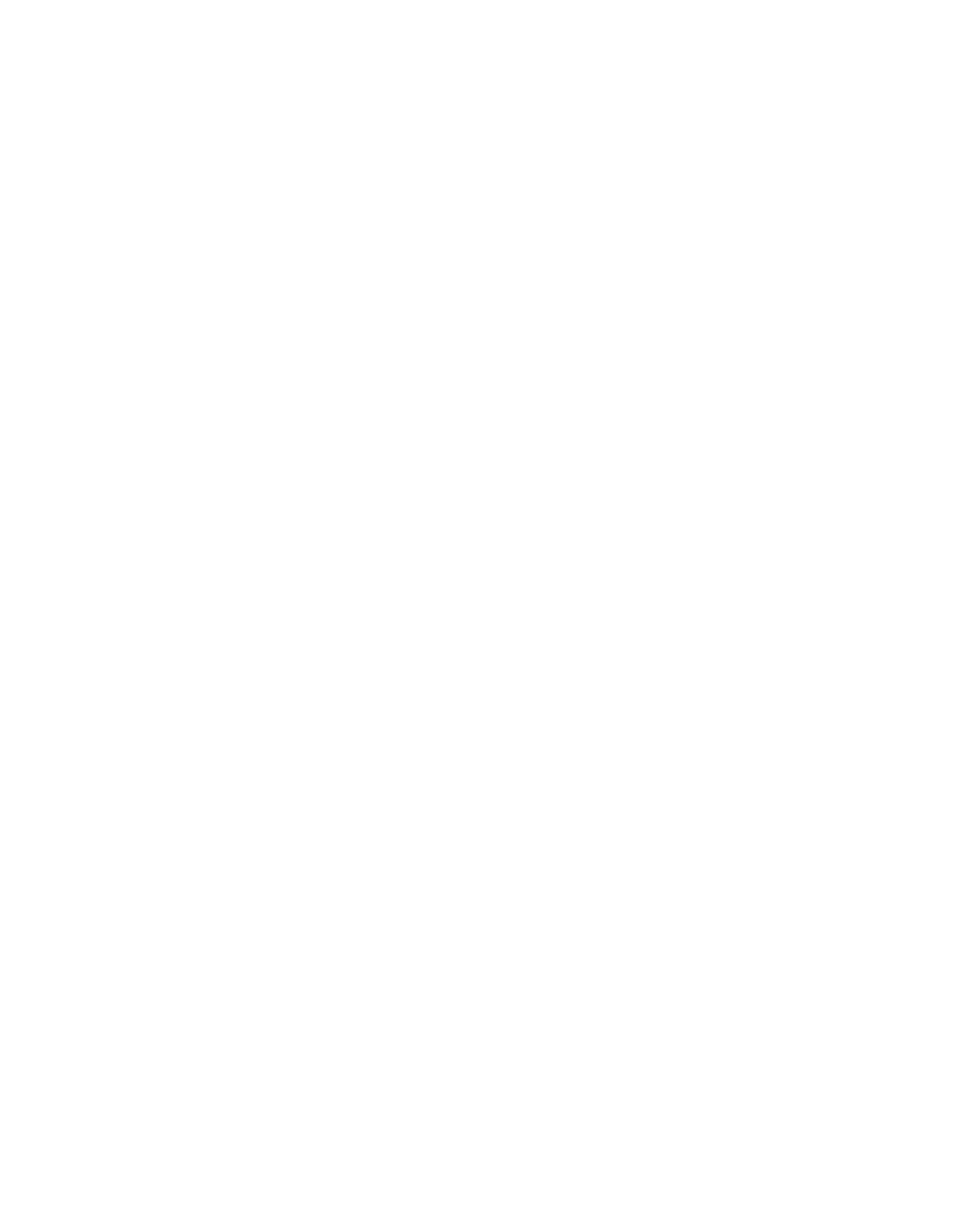## <span id="page-26-0"></span>**SECTION 3 Environmental Constraints Analysis**

The purpose of the environmental constraints analysis was to examine potential environmental constraints on the development of transportation improvements in the study area. This was a screening-level analysis intended to guide the formulation of alternatives and to suggest how project improvements can be implemented in the face of potential constraints.

The results of the analysis suggest the need for further in-depth environmental study, including biological field assessment of threatened and endangered species, wetland assessment, and hydraulic modeling/floodplain analysis.

## **Natural Environment Constraints**

Relevant environmental constraints and the presence of Goal 5 resources in the study area are discussed below. Goal 5 is a statewide planning goal for safeguarding environmental resources. Goal 5 and related Oregon Administrative Rules (OAR Chapter 660, Divisions 16 and 23) describe how cities and counties are to plan and zone land to conserve resources listed in the goal.

### **Topography**

The topography in the study area is primarily flat or gently sloping, with areas of steep (>25 percent) slopes along the Willamette River bank and the Willamette River Channel. The natural topography has been altered by human activities in a large portion of the study area (e.g., aggregate quarry, golf course). Man-made storm drainage ditches exist adjacent to Oregon 34.

### **Geologic Hazards**

Types of geologic hazards include landslides, earthquakes, and erosion/deposition. Potential earthquake and landslide risks for Benton County were evaluated by Wang and others<sup>[2](#page-26-1)</sup>. Because the study area borders Benton County, this evaluation was used to analyze geologic hazards for the purpose of this study.

Terrains that are particularly prone to landslide activity include sloping terrain underlain by deeply weathered rock or shale, slopes consisting of loose materials overlying dense materials, and layered materials of contrasting permeabilities. In the study area, the topography is relatively flat and generally not prone to slides. However, areas where slopes exceed 25 percent, such as the banks of the Willamette River, are prone to landslides. These areas are also more prone to erosion and deposition from natural events or human activities.

Earthquake actions such as ground shaking or surface faulting can damage facilities through vibration or displacement. Earthquakes may also induce landslides on steep or unstable

<span id="page-26-1"></span><sup>2</sup> Wang, Zhenming, Graham, Gregory B, and Madin, Ian P., 2001. *Earthquake Hazard and Risk Assessment and Water-Induced Landslide Hazard in Benton County, Oregon.* Oregon Department of Geology and Mineral Industries.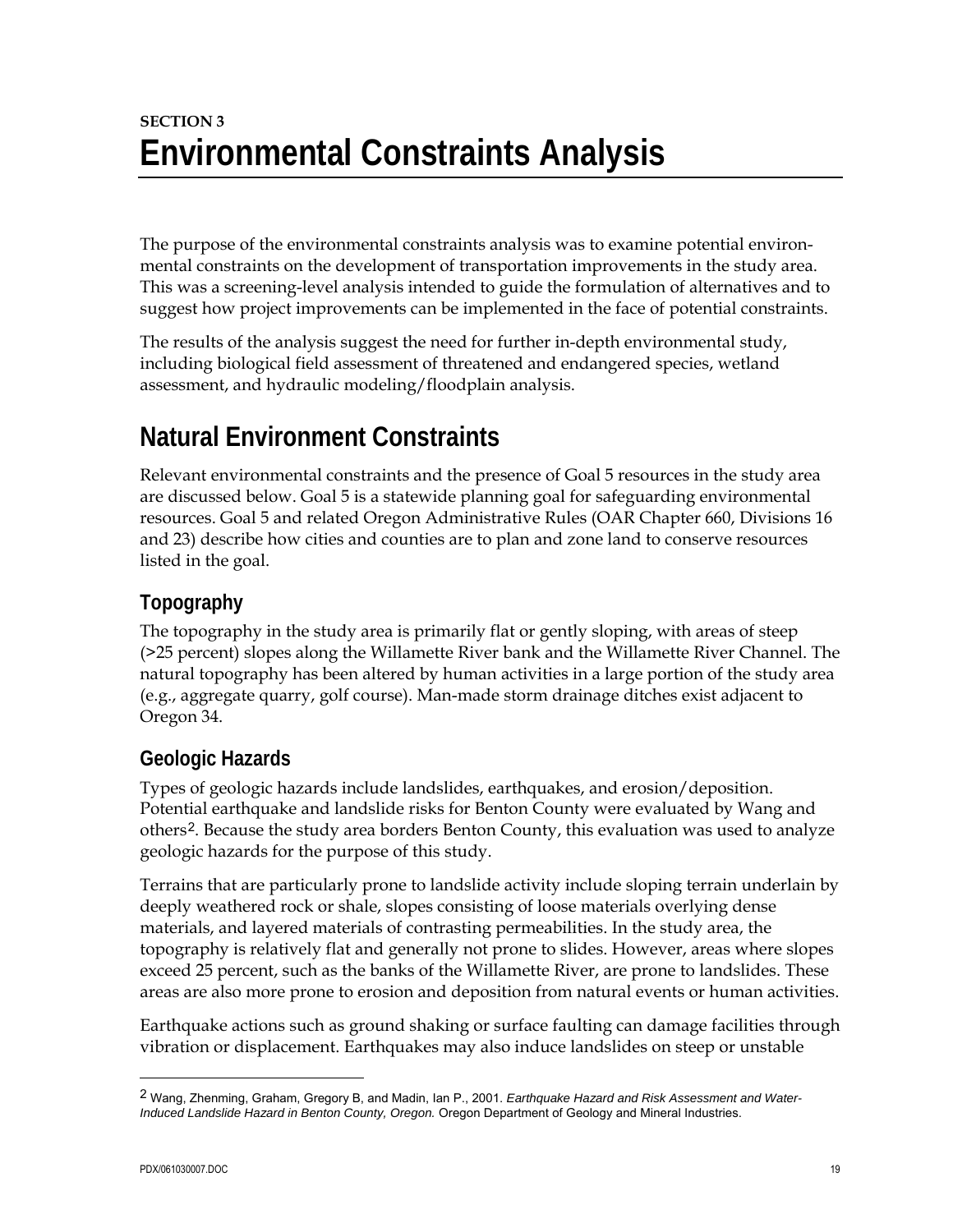<span id="page-27-0"></span>slopes and cause compaction or liquefaction of soil. Two Quaternary-age faults are located within 3 miles of the study area. The Owl Creek Fault is a northwest-trending fault located 2 miles east of the study area, and the Corvallis Fault is a northeast-southwest-trending fault located 3 miles west of the study area. Wang indicates these faults do not pose a significant risk. The primary ground-shaking hazards that could affect the study area, such as the Cascadia subduction zone, are located outside of the region. Wang indicates that the Holocene channel and floodplain alluvial deposits along the banks of the Willamette River are moderately to highly susceptible to liquefaction.

#### **Soils**

Linn County and Benton County Soil Survey maps indicate soils in the study area consist primarily of silt loam, silty clay loam, and loam with localized areas of sandy and gravelly loam. The predominant soil series present in the area include Chehalis silt clay loam, Chapman loam, and Cloquato silt loam.

[Figure 3-1](http://www.oregon.gov/ODOT/HWY/REGION2/docs/area4/US20OR34AMEP/US20/Figure_3_1.pdf) shows soil types present in the study area.

#### **Riparian Corridors**

Riparian corridors include water areas and fish habitat such as the Willamette River and Willamette River Channel, adjacent riparian areas, and wetlands within the study area.

The Willamette River is included on the Oregon Department of Environmental Quality's (DEQ) 303(d) list of water quality-limited streams. Per the 2002 list, the 303(d) parameters for the section of the Willamette River within the study area are:

- Dissolved oxygen
- Fecal coliform
- Mercury, and
- Temperature.

#### **Wetlands**

Several National Wetlands Inventory (NWI) mapped wetlands occur within the study area, south of the highway, as shown in [Figure 3-2.](http://www.oregon.gov/ODOT/HWY/REGION2/docs/area4/US20OR34AMEP/US20/Figure_3_2.pdf) No local wetlands inventory has been conducted in this area, and no listed wetlands are located north of the highway.

NWI wetlands are mapped using aerial photography and often do not reflect an accurate account of the wetlands present in the field. CWA Section 404 regulations stipulate that permits can only be granted for development with the least environmentally damaging practicable alternative. A wetland delineation and functional assessment must be performed to determine the type and full extent of the potential wetland impacts.

The two areas of wetlands present south of the highway are palustrine scrub/shrub (PSS) and palustrine forested (PFO); these wetlands were assessed in the field as low and medium quality wetlands, respectively. The assessment was based on obvious biological features such as presence of native plant species and potential wildlife habitat. Positions in the landscape and wetland size were also considered. Hydrologic and water quality functions were not considered.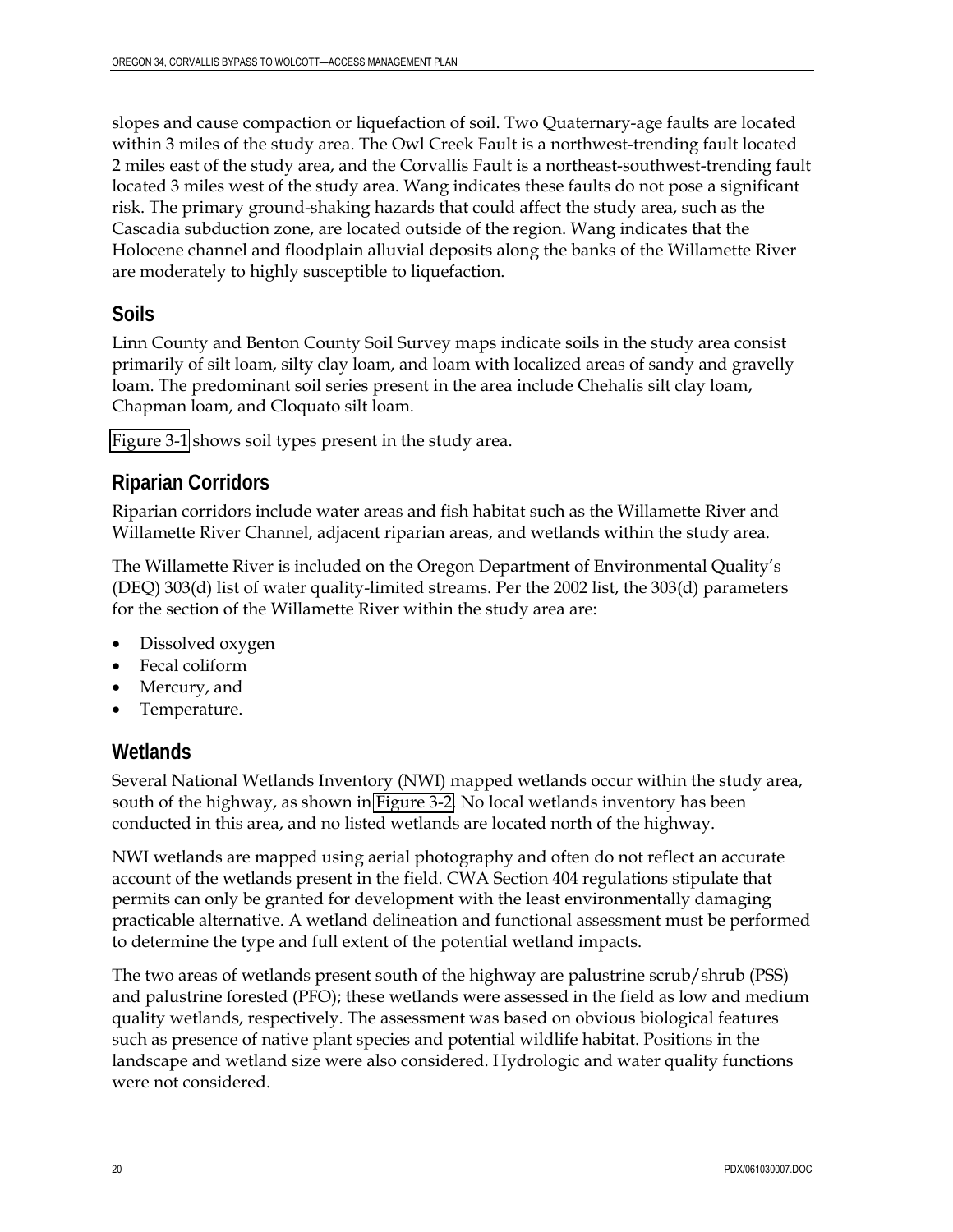#### <span id="page-28-0"></span>**Federal, State, and Local Permitting Requirements**

Based on the field assessment and office review of available data, all proposed AMP project improvements may meet or be mitigated to meet natural resource federal, state, and local permitting requirements. State and federal wetland permits must be secured if it is determined that project alternatives will have an impact on wetlands.

The Linn County Natural Resource Element Code does not reveal a need to secure additional county wetland permits.

As noted, a wetland delineation of the study area must be performed to quantify and describe the area and type of wetlands on which proposed improvements could potentially have an impacted. Delineations in the Willamette Valley are generally performed in the spring when natural hydrology of the study area is obvious.

#### **Federal Wild and Scenic Rivers**

The reach of the Willamette River that is located in the study area is not a designated Federal Wild and Scenic River.

### **Oregon Scenic Waterways**

Waterways in the study area, including the Willamette River and Muddy Creek, are not included on the Oregon Department of State Lands list of Designated Scenic Waterways.<sup>[3](#page-28-1)</sup>

#### **Groundwater Resources**

The study area is not within any of the Critical Groundwater Areas or Groundwater Limited Areas designated by the Oregon Water Resources Commission.

### **Floodplain**

Most of the study area is located within the 100-year floodplain designated by the Federal Emergency Management Agency (FEMA).[4](#page-28-2) The study area is highly susceptible to flooding. The segment of Oregon 34 within the study area was designed to be overtopped in a flood event. Extensive flooding occurred in the study area during 1996, closing Oregon 34 for several days because floodwaters overtopped the highway. The highway also was overtopped for one day during the December 2005/January 2006 flooding event.

As part of the process of identifying environmental constraints for the proposed project, an investigation of potential issues related to development in a regulatory floodplain was conducted. It was determined that a substantial portion of the project is located within the 100-year flood inundation zone as designated by FEMA.

The extent of the FEMA 100-year flood inundation area is shown in [Figure 3-2.](http://www.oregon.gov/ODOT/HWY/REGION2/docs/area4/US20OR34AMEP/US20/Figure_3_2.pdf) A copy of the Flood Insurance Rate Maps (FIRMs) for the study area is included as [Appendix D](http://www.oregon.gov/ODOT/HWY/REGION2/docs/area4/US20OR34AMEP/US20/Appendix_D.pdf).

<span id="page-28-1"></span><sup>3</sup> As defined in ORS 390.826

<span id="page-28-2"></span><sup>4</sup> Flood Insurance Rate Map (FIRM) Panel 350, Linn County, September 29, 1986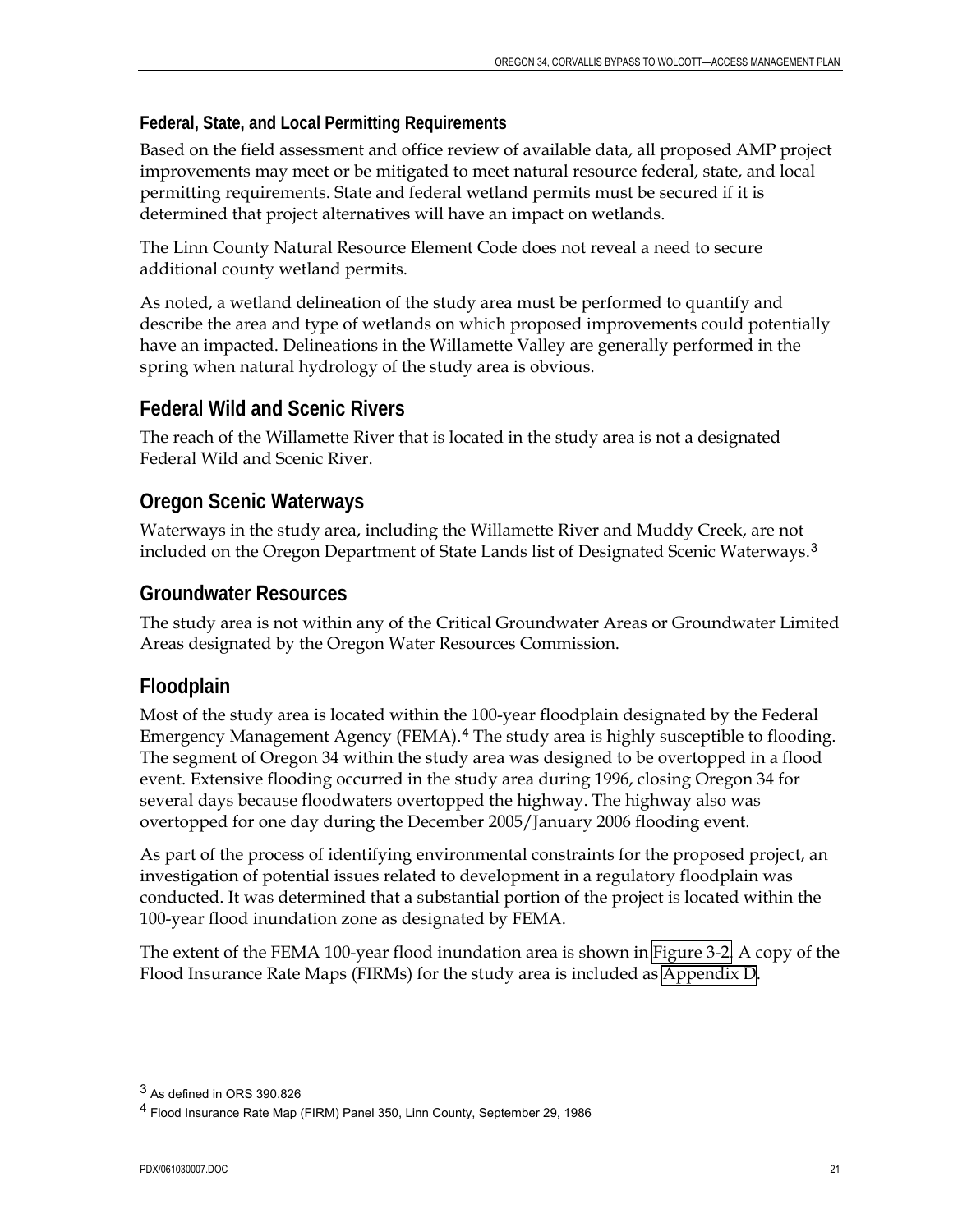#### **Federal, State, and Local Permitting Requirements**

The area inundated by the 100-year flood (base flood) is defined by Linn County's Flood Management Code<sup>[5](#page-29-0)</sup> as an "area of special flood hazard." Development within any area of special flood hazard is required to address the regulations of the Flood Management Code through a conditional land use permit. The County's decision criteria for allowing development within a floodplain is included as part of [Appendix E.](http://www.oregon.gov/ODOT/HWY/REGION2/docs/area4/US20OR34AMEP/US20/Appendix_E.pdf)

Potential roadway improvements will require the placement of fill material below the 100-year flood elevation. The 100-year flood elevation at Oregon 34 is approximately 219 feet. The Linn County Building Code specifies the following:

"All fill placed at or below the base flood elevation shall be balanced with at least an equal amount of material removed either on site or from an approved nearby area at or below the base flood elevation in the same drainage basin."

[Appendix D](http://www.oregon.gov/ODOT/HWY/REGION2/docs/area4/US20OR34AMEP/US20/Appendix_D.pdf) (FIRM map) illustrates 100-year flood water surface elevation contours in the vicinity of the study area.

Placement of fill within the floodplain must be approved by the county floodplain administrator, and is allowed when the following conditions are met:

- 1) A development permit is obtained;
- 2) The net effect of fill and excavation operations (on site) constitutes no positive change in fill volume;
- 3) The proposed fill or excavation will not change the direction or velocity of flood water flow;
- 4) The proposed fill or excavation will not cause a compounding of flood hazards; or
- 5) A registered engineer shall certify that the proposed project will not cause a rise in the base flood elevation during a 100-year event or create conditions that would be detrimental to adjacent or neighboring properties.

A no rise certification (see Item #5) is submitted with the permit application, and requires modeling the hydraulics of the proposed condition. Following a 30 percent level design, a series of at least two new surveyed floodplain transects<sup>[6](#page-29-1)</sup> will need to be performed in the vicinity of the proposed development and will need to be added to the existing and proposed condition hydraulic models. The hydraulic analysis is required by Section 60.3(d)(3) of the FEMA National Flood Insurance Program (NFIP) regulations. Other development that could alter or obstruct the flow of flood water (guard rails, jersey barriers, etc.) would be included in the hydraulic analysis.

In the event that the proposed development results in any increase in the 100-year flood water level, FEMA must review and comment on the project. This involves applying for a Certified Letter of Map Revision (CLOMR) from FEMA. All requests for CLOMRs must be supported by detailed flood hazard analyses prepared by a qualified professional engineer.

<u>.</u>

<span id="page-29-0"></span><sup>5</sup> Linn County Building Code, Chapter 870.

<span id="page-29-1"></span> $6$  A monitoring research technique that marks a transverse along which measurements can be taken.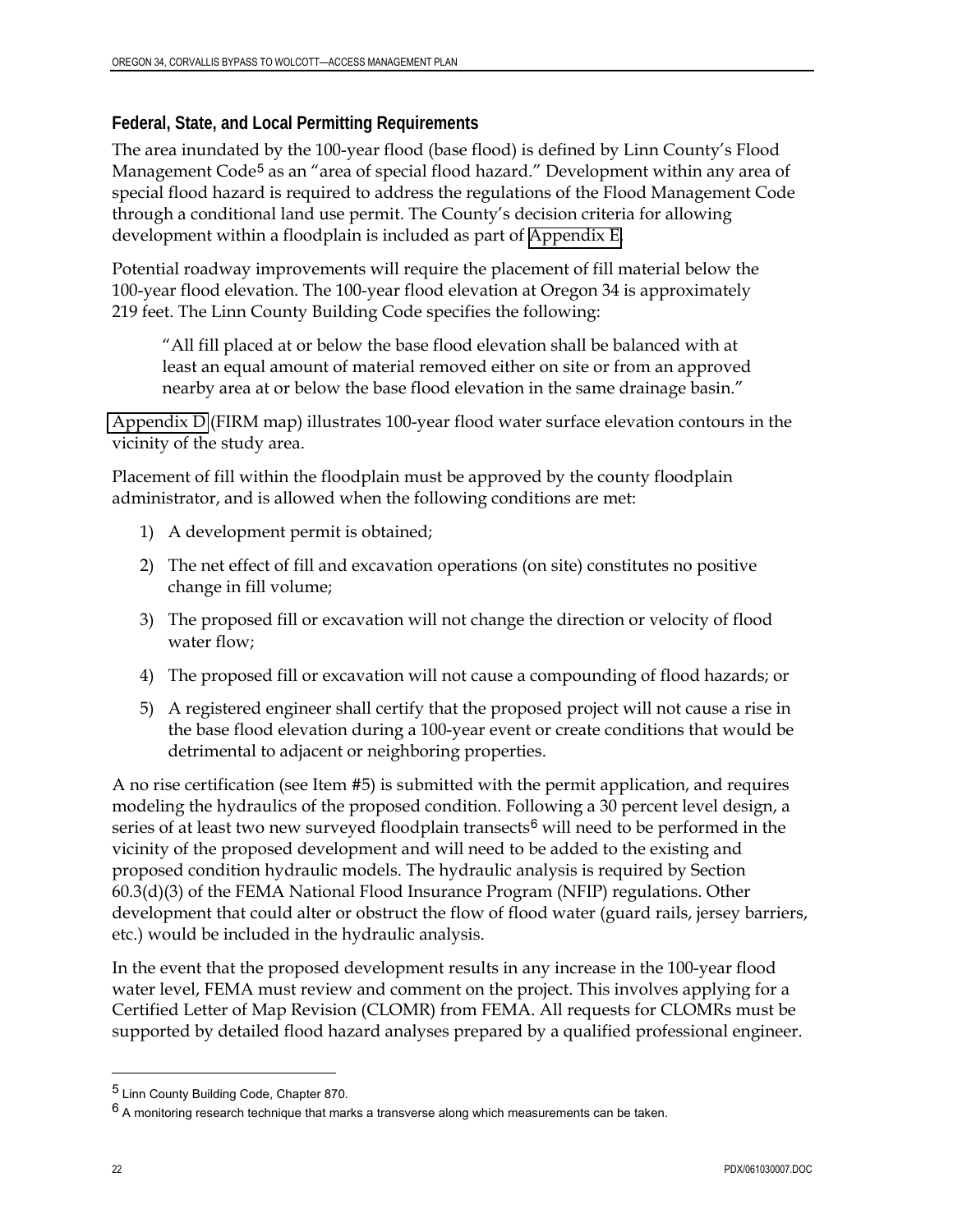<span id="page-30-0"></span>FEMA will also charge fees to cover its costs for the review and the CLOMR process can be very time consuming.

### **Willamette River Greenway**

A portion of the study area lies within the boundary of the Willamette River Greenway, shown in [Figure 3-3.](http://www.oregon.gov/ODOT/HWY/REGION2/docs/area4/US20OR34AMEP/US20/Figure_3_3.pdf) Oregon Statewide Planning Goal 15 requires that each city and county in which the Willamette River Greenway is located shall, in its comprehensive plan and implementing ordinances, provide regulations to "protect, conserve, enhance, and maintain the natural, scenic, historical, agricultural, economic, and recreational qualities of lands along the Willamette River."[7](#page-30-1) Linn County provides regulations to address Goal 15 in the Linn County Land Development Code (LCC). The LCC establishes a Willamette River Greenway Overlay (WRGO) district to regulate development inside the Willamette River Greenway boundary.[8](#page-30-2)

Roadway improvements are not permitted outright in the WRGO district; therefore, a Greenway Conditional Use Permit must be obtained from Linn County. The decision criteria for Greenway Conditional Use Permit approval are included in [Appendix E.](http://www.oregon.gov/ODOT/HWY/REGION2/docs/area4/US20OR34AMEP/US20/Appendix_E.pdf)

### **Threatened and Endangered Species**

#### **Office Review**

A query of the Oregon Natural Heritage Information Center (ORNHIC) database identified 42 records of threatened and endangered species, candidate species, species of concern, and sensitive plant and animal species within a 2-mile radius of the study area. The study area identified for the purpose of this query includes 11 South, Range 5 West, Sections 35 and 36, and Township 12 South, Range 5 West, and Sections 1 and 2. This AMP report focuses only on federal- and state-listed threatened and endangered species.

ORNHIC query results indicate that no listed threatened or endangered plant or animal species have been directly observed within the study area. However, one listed bird species, two listed fish species, and four listed plant species have been observed within a 2-mile radius of the study area. These federal- or state-listed species include the following:

- **Birds:** Aleutian Canada goose (*Branta Canadensis leucopareia*). Several Aleutian Canada geese were observed in a mixed flock of Canada geese between Corvallis and Albany in late 1993 and early 1994. Since the publication of the ORNHIC list for this project, the Aleutian Canada goose has been de-listed in the state of Oregon.
- **Fish:** Chinook salmon, spring run (*Oncorhynchus tshawytscha*), Oregon Chub (*Oregonichthys crameri*). ODFW StreamNet maps indicate that the Willamette River adjacent to the study area provides rearing and migration habitat for Chinook salmon, spring run.
- **Vascular plants:** Bradshaw's lomatium (*Lomatium bradshawii*), Nelson's sidalcea (*Sidalcea nelsoniana*), Peacock larkspur (*Delphinium pavonaceum*), and Kincaid's lupine *(Lupinius sulphureus)*. Several populations of Bradshaw's lomatium have been identified northwest

<span id="page-30-1"></span><sup>7</sup> OAR 660-015-0005 (Goal 15: Willamette River Greenway).

<span id="page-30-2"></span><sup>8</sup> LCC 931.600 – 931.680.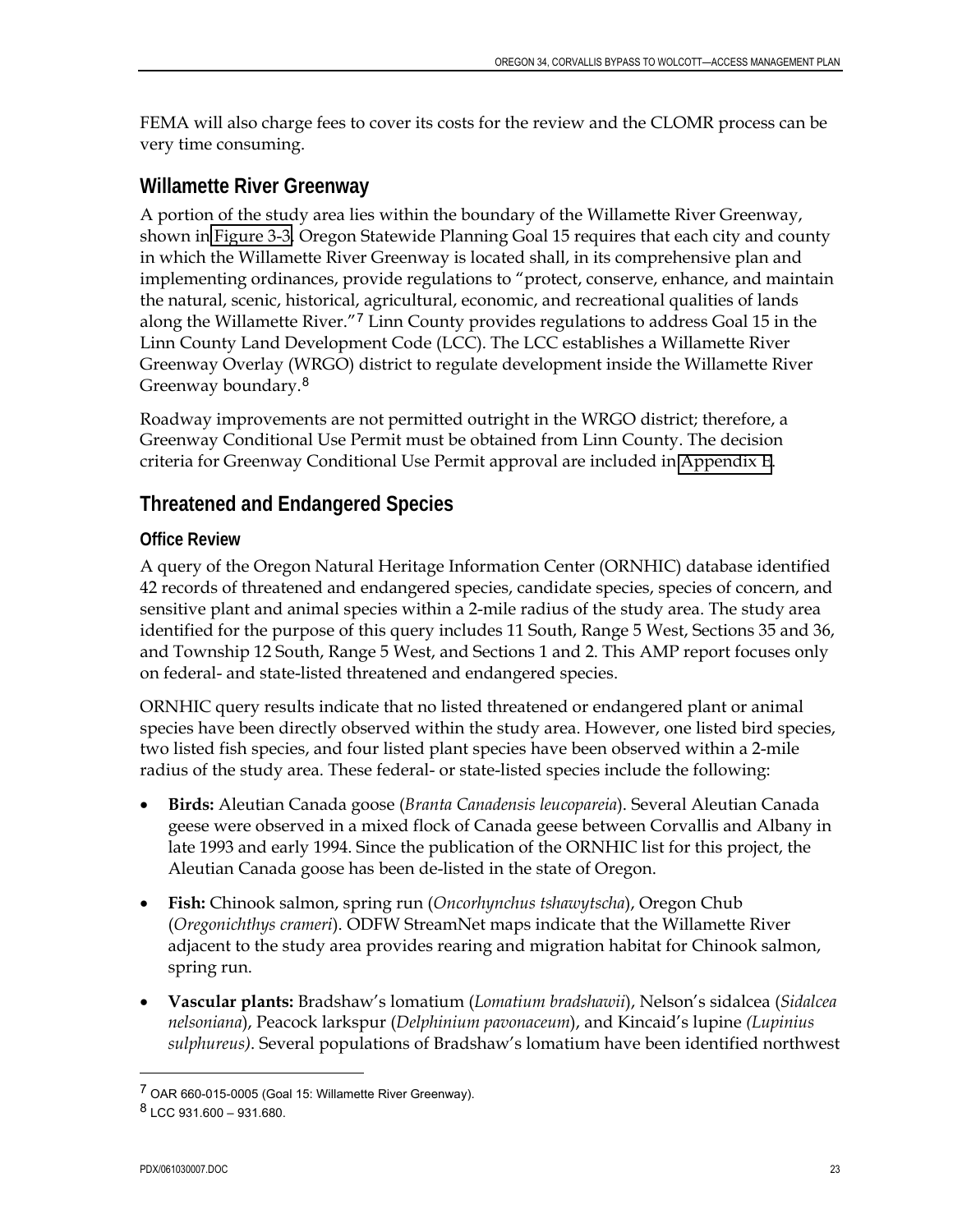of the study area, along the confluence of Jackson and Frazier Creeks. Seven sitings of Nelson's sidalcea have been recorded within proximity to the study area, with several sited along Muddy Creek. One siting of Peacock larkspur was recorded west of Corvallis in 1991. Kincaid's lupine has not been observed in the Corvallis area in the last 90 years.

ORNHIC query results are provided in [Appendix F](http://www.oregon.gov/ODOT/HWY/REGION2/docs/area4/US20OR34AMEP/US20/Appendix_F.pdf).

#### **Site Reconnaissance**

A site reconnaissance was performed on May 11, 2005. The purpose of this visit was to identify potential rare plant habitat on which the proposed project may have an impact.

No listed plant species were encountered during the preliminary site reconnaissance. Based on a review of the habitat requirements for each of these species and the documentation provided by ORNHIC, it is highly unlikely that Bradshaw's lomatium, Peacock larkspur, or Kincaid's lupine would be present within the work areas of Alternatives S1 and S2. However, Nelson's sidalcea is likely to occur in the study area. A rare plant survey should be performed to ensure that listed species do not occur within the study area. If a rare plant is identified during the survey, its location should be identified on project maps so that impact avoidance measures and best management practices (BMPs) can be integrated with the project design. Table 3-1 illustrates the habitat requirements and preferred timing for botanical surveys to determine the presence of the listed plant species. The survey times are coincident with flower blooming times.

#### **TABLE 3-1**

| Rare Plant Survey Timing |  |
|--------------------------|--|
|                          |  |

| <b>Scientific Name</b>               | <b>Common Name</b>     | Listing<br><b>Status</b> | <b>Habitat</b>                                                       | <b>Survey</b><br>Time | Likelihood of<br>Occurring in<br><b>Study Area</b> |
|--------------------------------------|------------------------|--------------------------|----------------------------------------------------------------------|-----------------------|----------------------------------------------------|
| Lomatium<br>bradshawii               | Bradshaw's<br>lomatium | Endangered               | Grassy swales and<br>along waterways; in<br>seasonally flooded areas | April-May             | Not Likely                                         |
| Lupinus sulphureus<br>spp. kincaidii | Kincaid's lupine       | Threatened               | Banks, meadows, open<br>woods                                        | April-June            | Not Likely                                         |
| Sidalcea nelsoniana                  | Nelson's sidalcea      | Threatened               | Wetlands and stream<br>banks                                         | May-<br>September     | Likely                                             |
| Delphinium<br>pavonaceum             | Peacock larkspur       | Endangered               | Roadsides, grassland<br>communities                                  | May-June              | Not Likely                                         |

The study area contains an Endangered Species Act (ESA)-listed water body: the Willamette River. ODFW maps show Chinook salmon and Oregon Chub present in this portion of the Willamette River (Oregon chub were last observed in 1945).

Though unlikely, the proximity of alternatives to the riparian zone of the Willamette River could lead to impacts on the Willamette River and, subsequently, the listed species.

#### **Federal, State, and Local Permitting Requirements**

Section 7 of the ESA must be addressed because the project has a federal nexus. This will likely entail the need to submit a federal permit (Clean Water Act [CWA] Section 404/10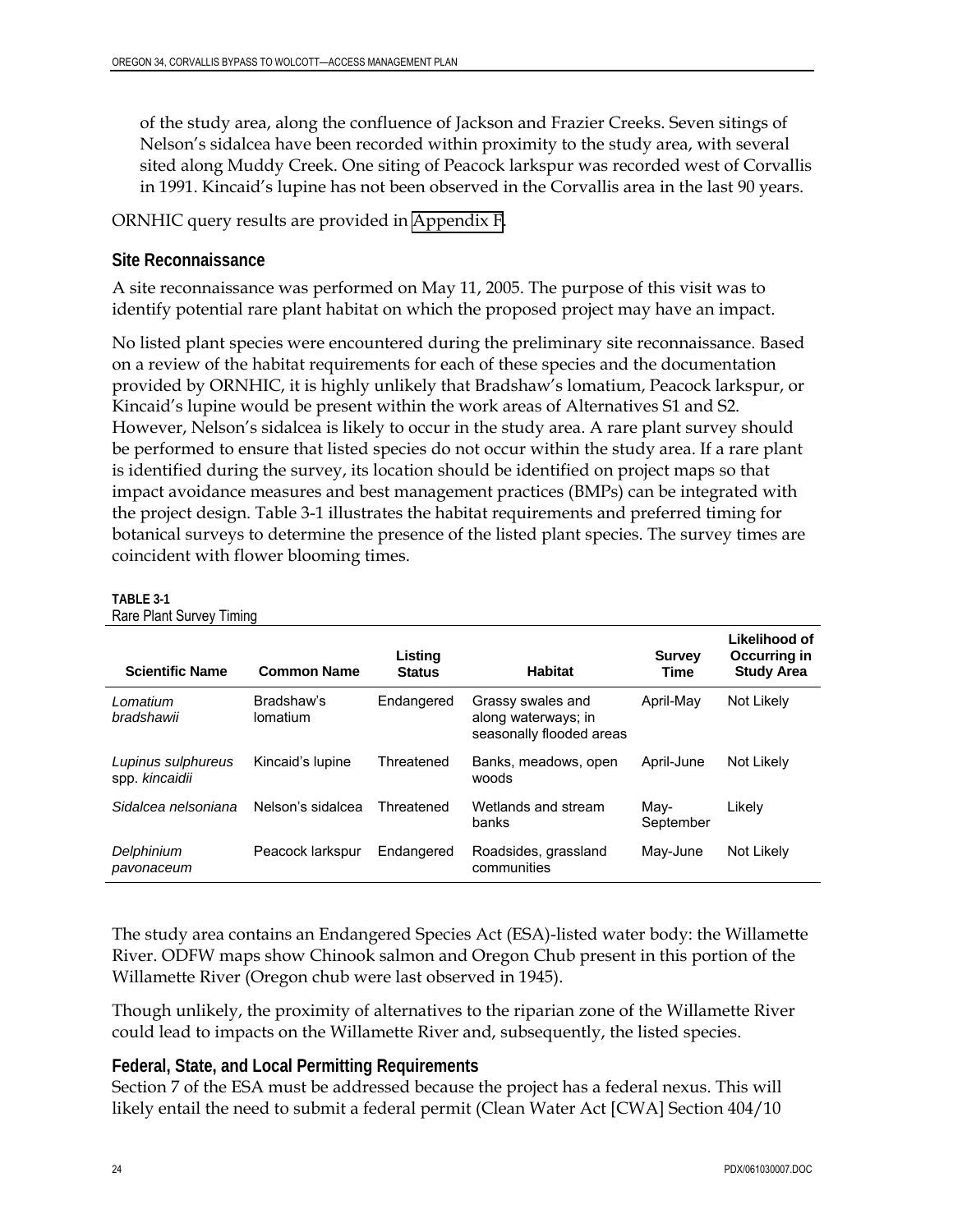<span id="page-32-0"></span>permit). Section 7 requires that federally listed species be addressed through the preparation of a biological assessment (BA).

It is recommended that rare plant surveys be conducted according to the schedule outlined in Table 3-1. If wetland permits are required (federal nexus), a BA to address ESA-listed plant and animal species potentially occurring on the site must be prepared and submitted to the appropriate natural resource agencies.

### **Approved Oregon Recreation Trails**

The study area does not have an impact on any Oregon State Parks Department-designated recreational trails.[9](#page-32-1)

### **Natural Areas**

No natural areas, as designated by the Oregon State Register of Natural Heritage Resources, occur in the study area.

### **Wilderness Areas**

No federally designated wilderness areas occur in the study area.

### **Mineral and Aggregate Resources**

One aggregate resource site within the project study area is identified as a significant aggregate resource. Owned by the Morse Brothers company, the site exceeds 270 acres in size and has been in operation for more than 30 years. Located south of Oregon 34, the site is listed in the Benton County Inventory of Aggregate Resource Sites. Expansion of the site was authorized by Benton County in 1999. Legislation adopted in 2003 changed the county boundary between Benton and Linn Counties, moving the site from Benton County into Linn County. Linn County has not updated its inventory since the county boundary was changed.

### **Energy Sources**

No existing energy sources, as defined by OAR 660-023-0190(1) (a), occur in the study area.

#### **Open Space**

No open spaces specifically listed in the LCC occur within the study area. However, a significant portion of the study area is open space;<sup>[10](#page-32-2)</sup> this includes the Trysting Tree Golf Course, located north of Oregon 34, and Alan B. Berg Park, located south of Oregon 34.

The 36-acre undeveloped park located between the Corvallis Bypass and the Willamette River is designated as open space by the City of Corvallis.

#### **Scenic Views and Sites**

No publicly designated scenic views or sites occur in the study area.

<span id="page-32-1"></span><sup>9</sup> As defined in OAR 736-009.

<span id="page-32-2"></span><sup>10</sup> As defined in OAR 660-023-0190(1).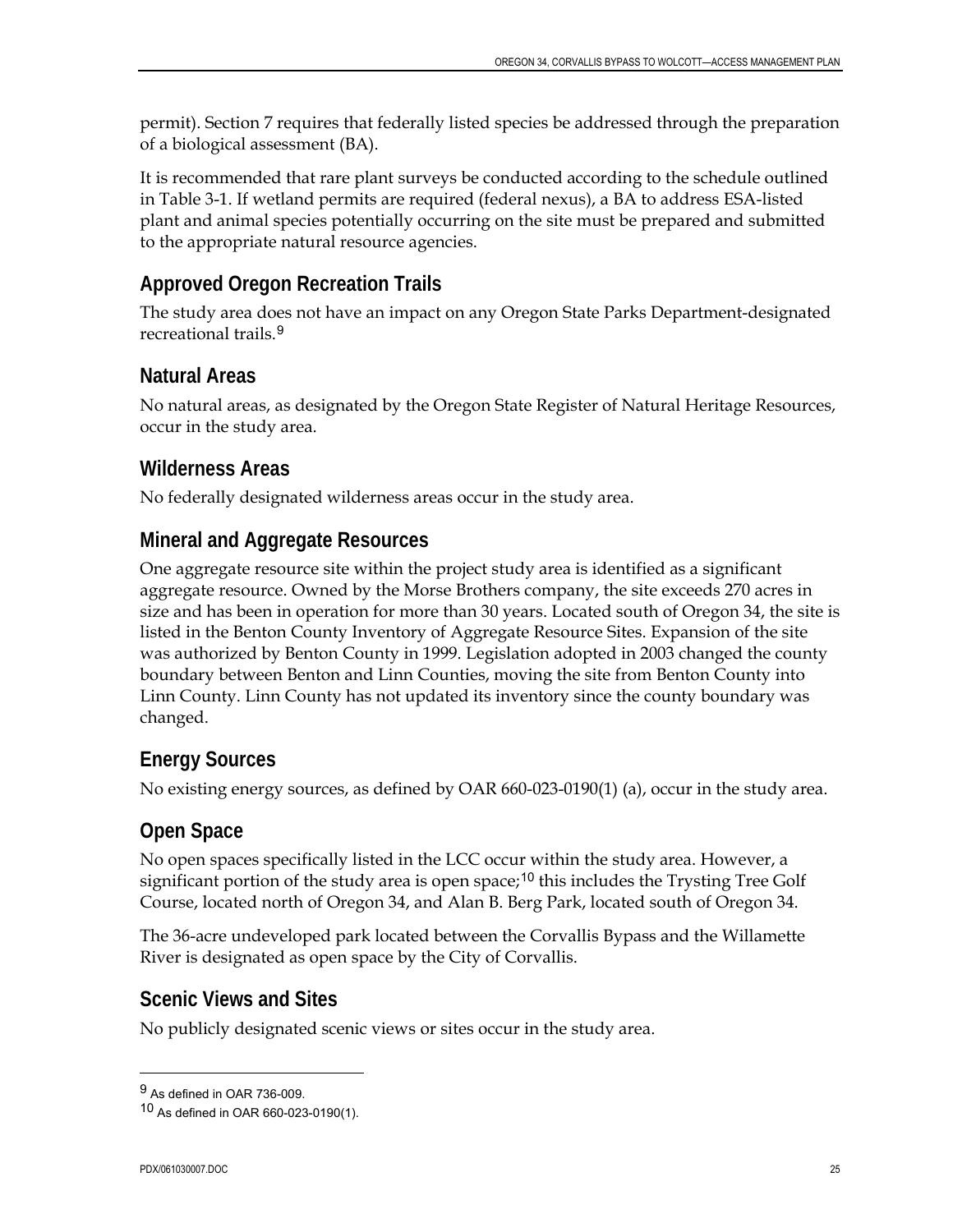#### <span id="page-33-0"></span>**Hazardous Materials**

#### **Oregon Department of Environmental Quality**

The DEQ facility profiler database was queried to determine whether any hazardous waste or cleanup sites or leaking tank sites are known to be present in the study area. Four sites in DEQ's database are located in the study area. Detailed information for these sites is included as [Appendix G](http://www.oregon.gov/ODOT/HWY/REGION2/docs/area4/US20OR34AMEP/US20/Appendix_G.pdf).

Three of the four sites are in DEQ's Environmental Cleanup Site Information (ECSI) database. The ECSI database tracks sites in Oregon with known or potential contamination from hazardous substances, and records sites at which DEQ has made no further action (NFA) determinations. The three sites are as follows:

- **Site ID 311—Roche Road Demolition Site.** This site is a former landfill located between the Corvallis Bypass and Ireland Lane. The landfill, approximately 10 acres in size and 30 feet deep, received green waste, building demolition materials, and industrial wastes. Arsenic and chromium were detected in the groundwater. Pyrophoric waste was reportedly disposed in the landfill. The last action taken was a 1997 expanded preliminary assessment performed by the state. The ECSI report indicates additional site investigation is required.
- **Site ID 625—Morse Brothers Pond.** The pond is an old quarry site. Atrazine was detected in samples collected from the pond. DEQ indicated NFA was required because atrazine is present in groundwater throughout much of the Willamette Valley and Morse Brothers does not use or store this chemical.
- **Site ID 1034—R & J Radiator Service.** This site, located at 33901 SE Peoria Road, was a radiator shop until 1990. Radiator cleanout solution was disposed in a ditch that runs into a trench approximately 6 to 8 feet deep and 50 feet long. Heavy metals in soil are a potential concern, and potential impacts on groundwater are unknown. DEQ indicates this site requires further investigation.

#### **State Fire Marshall**

The Oregon State Fire Marshall database was queried to determine whether any spills or other reported incidents occurred in the study area. Query results indicate six spill incidents and one vehicle fire occurred that involved diesel, hydraulic fluid, lubricants, or pesticides. No significant impact on environmental media was reported. The incident reports are provided in [Appendix G](http://www.oregon.gov/ODOT/HWY/REGION2/docs/area4/US20OR34AMEP/US20/Appendix_G.pdf).

#### **Historical/Cultural Resources**

A preliminary cultural resource evaluation was conducted to identify any known cultural resources constraint issues in the study area. A summary of the findings is presented below. Several archival sources were consulted: the Oregon State Historic Preservation Office (OSHPO), Government Land Office (GLO) maps, and the Linn County Planning Office.

#### **OSHPO File Search**

OSHPO records indicate that the project vicinity has been intensely studied in the past. In 1997, a fiber optic line was installed parallel to Peoria Road, Oregon 34, and the Corvallis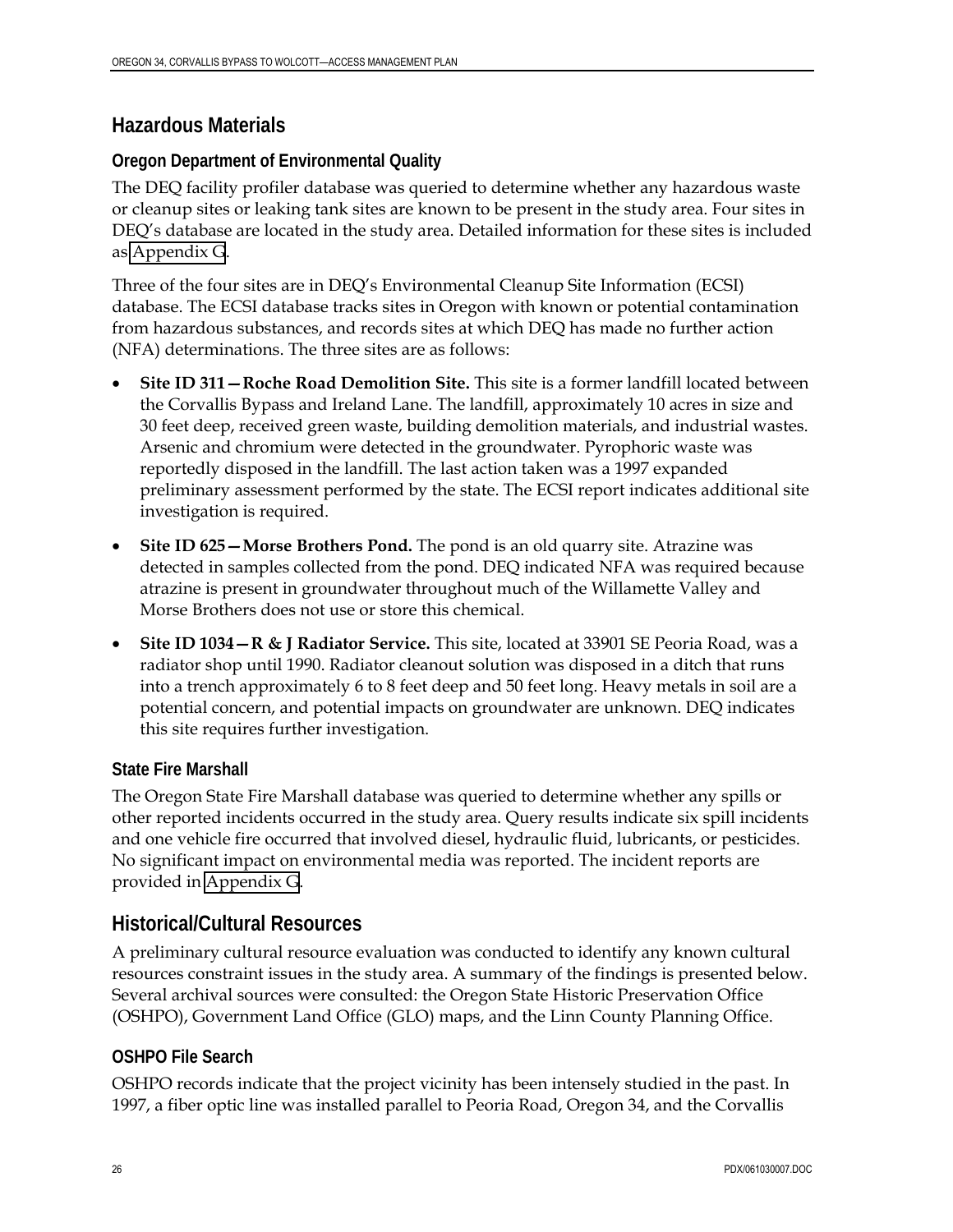Bypass (Musil 1997). Archaeological monitoring of backhoe trenching conducted during this project did not reveal any cultural resources within the study area.

West of the project limits, archaeological testing and research conducted during the Oregon 34 Corvallis Bypass Project revealed historic trash dumps, particularly on the western banks of the Willamette River adjacent to the original Marysville Townsite.<sup>[11](#page-34-0)</sup> Sanborn Fire Insurance Map research conducted for that project indicates that there is moderate potential for the presence of extensive historic deposits along the west bank of the Willamette River (Ibid.). Archaeological testing for that project also revealed the presence of very sparsely scattered, isolated occurrences of prehistoric stone tool manufacturing debris. These investigations suggest the potential exists for discovery of prehistoric archaeological sites in the immediate project vicinity.

The Russell Poultry Farm is a historic property located within the study area at 28690-28696 Oregon 34. Information provided to OSHPO documents the site's eligibility for the National Register of Historic Places. OSHPO has concurred that this property is eligible for listing in the National Register of Historic Places. The Section 106 Determination of Eligibility (DOE) for the Russell Poultry Farm and the OSHPO concurrence are included as [Appendix H.](http://www.oregon.gov/ODOT/HWY/REGION2/docs/area4/US20OR34AMEP/US20/Appendix_H.pdf) Project actions with the potential to have an impact on the farm must adhere to federal regulations that protect such properties.<sup>[1](#page-34-1)2</sup>

#### **Goal 5 Historic Resources**

Goal 5 historic resources are present in the project vicinity.<sup>[13](#page-34-2)</sup> The historic Orleans Townsite was located on the east bank of the Willamette River. This town was constructed in 1851, and a massive flood of the Willamette River in 1861 completely destroyed the town (Works Progress Administration n.d.). Archaeological remnants of the town are believed to be present, although the exact location of the original townsite has not been confirmed.[1](#page-34-3)4 The townsite is believed to begin just south of the Oregon 34 crossing and extend southward. The Orleans Cemetery is also a Goal 5 resource.

The Russell Poultry Farm is on Linn County's official list of Goal 5 historic resources.

#### **Potential for Other Historic Resources**

An extensive study conducted along Waterfront Park in Corvallis analyzed the potential for cultural resource discoveries in this area.[1](#page-34-4)5 An examination of Historic Sanborn Fire Insurance Maps, GLO maps, and inventories of historic buildings located in the study vicinity concluded that historic cultural resources have a moderate to high probability of being discovered along the Willamette River within the study area.<sup>[16](#page-34-5)</sup>

Although no prehistoric resources have been documented within the Oregon 34 study area, waterfront areas have a generally moderate to high probability for prehistoric cultural resources.

<span id="page-34-0"></span><sup>11 (</sup>Jenkins 1987; Oregon Archaeological Survey 1983).

<span id="page-34-1"></span><sup>12 49</sup> U.S.C. 1653(f) (Section 4(f) of the USDOT Act of 1966.

<span id="page-34-2"></span><sup>13 (</sup>Wegner 2005).

<span id="page-34-4"></span><span id="page-34-3"></span><sup>14 (</sup>Chappel 1992).

<sup>15 (</sup>Littlefield 1998).

<span id="page-34-5"></span><sup>16 (</sup>Littlefield 1998).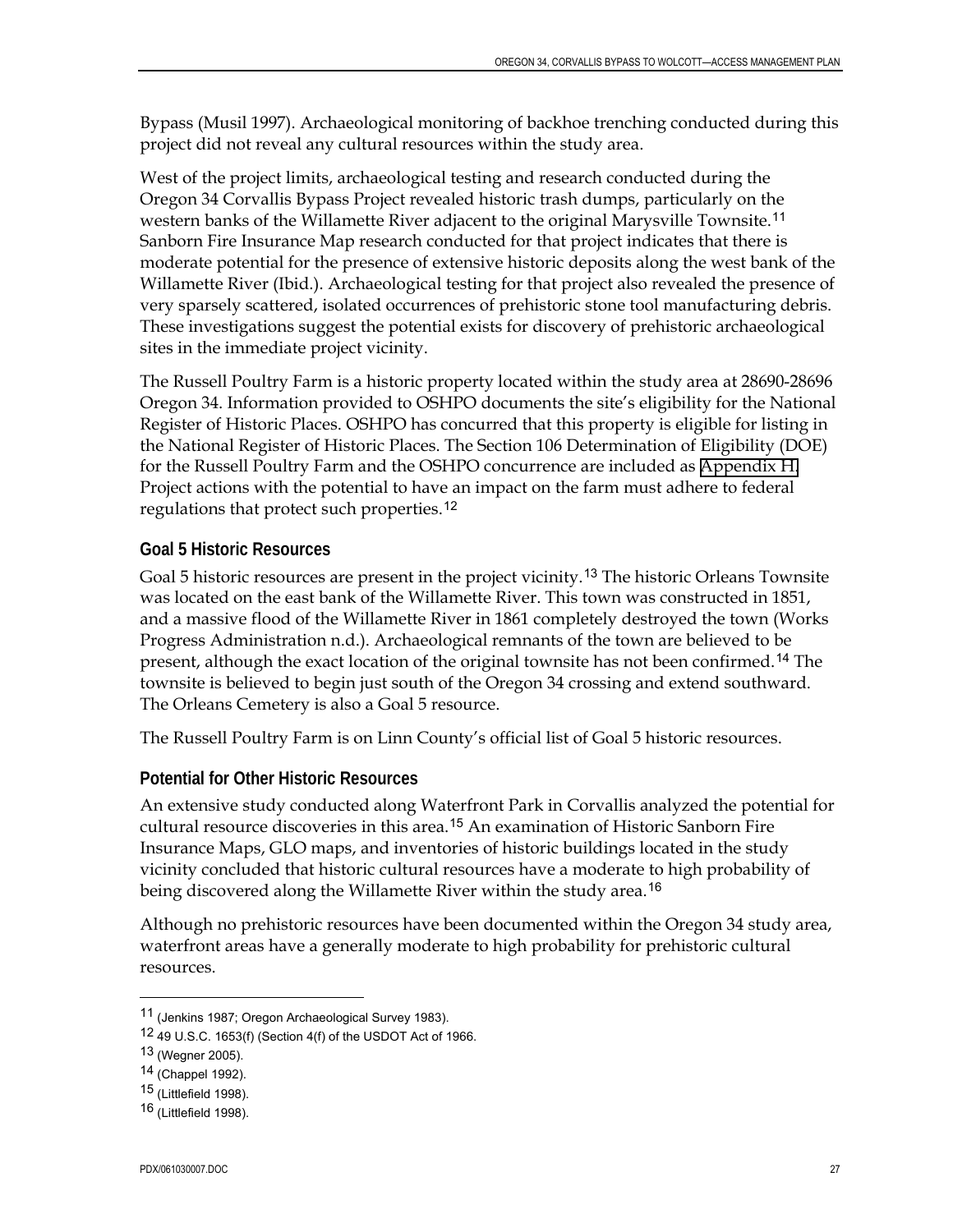## <span id="page-35-0"></span>**Built Environment Constraints**

### **Existing Zoning and Land Use**

The entirety of the study area is located in unincorporated Linn County and is subject to the land use planning regulations of Linn County. However, the proximity of the City of Corvallis and Benton County require that project planning be coordinated with those jurisdictions as well.

### **Planning**

Linn County places a significant emphasis on the need for transportation and land use planning to be performed in coordination with one another. Several sections from the LCC and Transportation Plan Code are pertinent to the planning and implementation of transportation improvements for this project. Project-relevant LCC sections are addressed in the "zoning" subsection below.

The Linn County Transportation Plan implements the state's Transportation Planning Rule and specifies what transportation improvements inside Linn County are permitted outright, require a Linn County Conditional Use Permit, or require a plan text amendment. The decision-making process to implement certain improvements should consider the particular permitting requirements of various types of improvements. Linn County permitting requirements for transportation improvements are contained in LCC 907.230.

## **Zoning**

North of Oregon 34, the study area is zoned entirely Exclusive Farm Use (EFU). South of Oregon 34, the study area contains a mixture of zoning districts, including EFU, Rural Commercial (RCM), Limited Industrial (LI), and Rural Residential (RR).

Study area zoning districts are shown in [Figure 3-3.](http://www.oregon.gov/ODOT/HWY/REGION2/docs/area4/US20OR34AMEP/US20/Figure_3_3.pdf)

#### **Project-Relevant Issues**

All project-related new development must be in compliance with relevant regulations set forth in the LCC for the applicable zoning district in which the development is taking place. Of the project-relevant zoning districts, only the EFU zone contains regulations relevant to transportation improvements.[1](#page-35-1)7 (Transportation improvements are permitted outright in the RCM, LI, and RR zones.) Any new project-related development in the EFU zone will necessitate the preparation and submission of a Linn County Conditional Use Permit (Type IIA).

Various transportation improvements may be permitted conditionally, based on review of a Linn County Conditional Use Permit.<sup>[1](#page-35-2)8</sup> The County reviews decision criteria applicable to the development use type. For the improvements being proposed in this AMP, applicable criteria to be addressed are found in LCC 933.310 and 933.900.

<span id="page-35-1"></span><sup>17</sup> The scope of actions proposed in this AMP fall under the title of "transportation improvements" as defined in LCC 920.100 (B) (301) (b).

<span id="page-35-2"></span><sup>18</sup> Under LCC 928.320(B)(8)(a) and (b).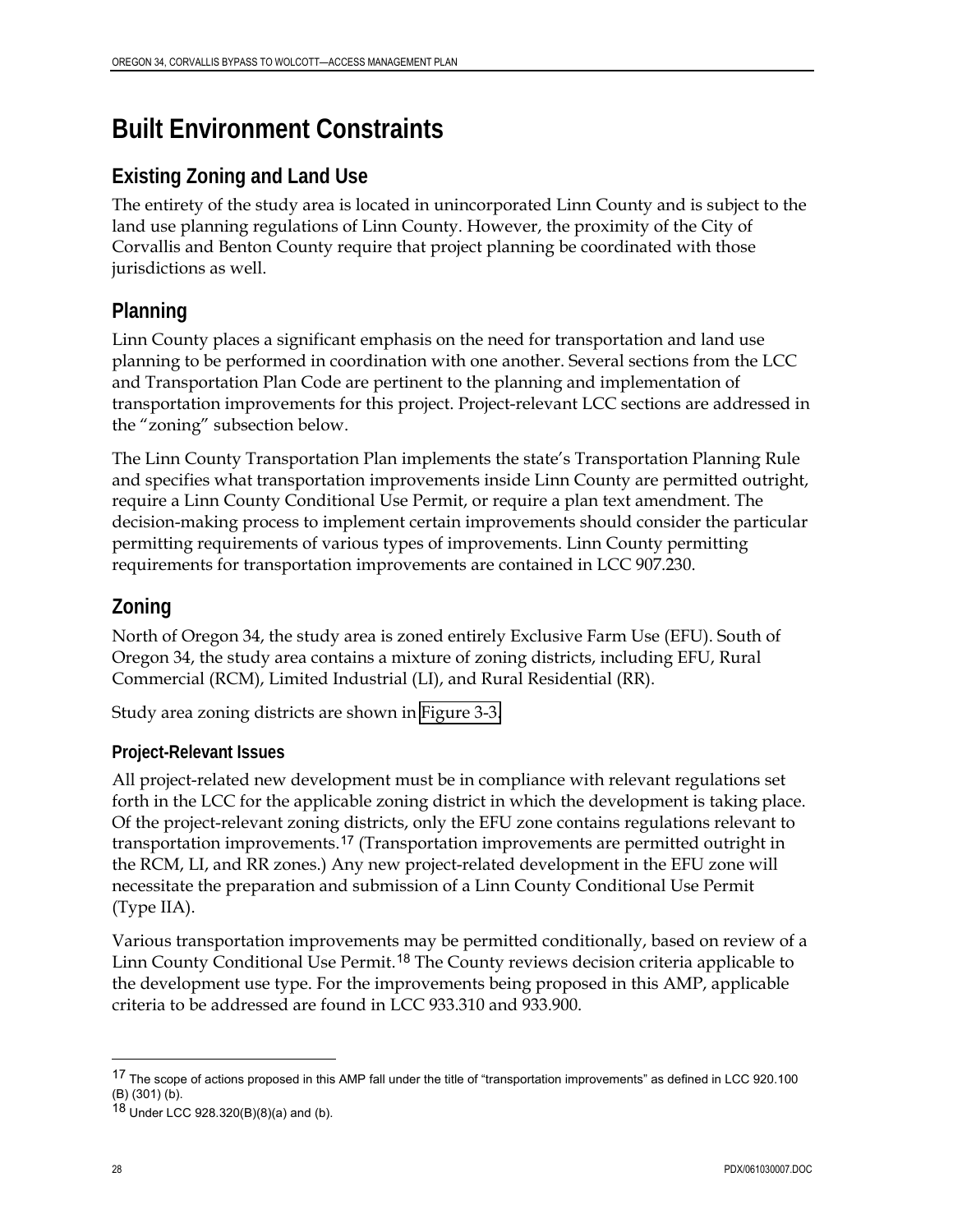The decision criteria for a Linn County Conditional Use Permit in an EFU zone are contained in [Appendix C.](http://www.oregon.gov/ODOT/HWY/REGION2/docs/area4/US20OR34AMEP/US20/Appendix_C.pdf)

## **Land Uses**

The study area is located in unincorporated Linn County, in close proximity to the City of Corvallis, which is about 0.5 mile west and across the Willamette River. North of Oregon 34, the study area is predominantly used for agricultural and recreational purposes. South of Oregon 34, there is a mixture of agricultural land, aggregate extraction, recreational parkland, commercial businesses, and low-density single-family residential use. The residential area inside the study area boundary is primarily located south and east of the Oregon 34/ Peoria Road intersection, while the few commercial establishments are located primarily within the Oregon 34/Peoria Road intersection area.

Property owners located along the Oregon 34 corridor that could be impacted by project improvements include the following:

- **OSU:** owns crew dock facilities, a public golf course (Trysting Tree), and OSU Experimental Farms. All of these facilities are located along the north side of Oregon 34 in close proximity to OSU's Corvallis campus.
- **City of Corvallis:** owns two City park properties: Allen B. Berg Park (73.37 acres) and the undeveloped park located between the Corvallis Bypass and the Willamette River (36.03 acres). Both of these parks are currently "natural" parks: neither contains any existing recreational facilities.
- **Morse Brothers:** owns approximately 272 acres on the south side of Oregon 34 between the slough and the Willamette River. Morse Brothers is one of Oregon's largest suppliers of aggregate and related byproducts and contracting services.
- **ODFW:** operates a research lab with a staff of approximately 50 people.
- **Private businesses**
- **Private residences**

#### **Project Relevant Issues**

General issues associated with making transportation system improvements along a corridor with existing developed properties such as Oregon 34 include the need to:

- Pursue coordinated planning with property owners
- Provide access to all properties
- Compensate for displacement or taking of property
- Mitigate financial impacts of project actions on property owners

Project-specific constraints and issues include:

- **Compensation costs.** Cost consideration issues are as follows:
	- − Affected residential and commercial properties in the likely path of project frontage road improvements must be purchased or proportionately compensated.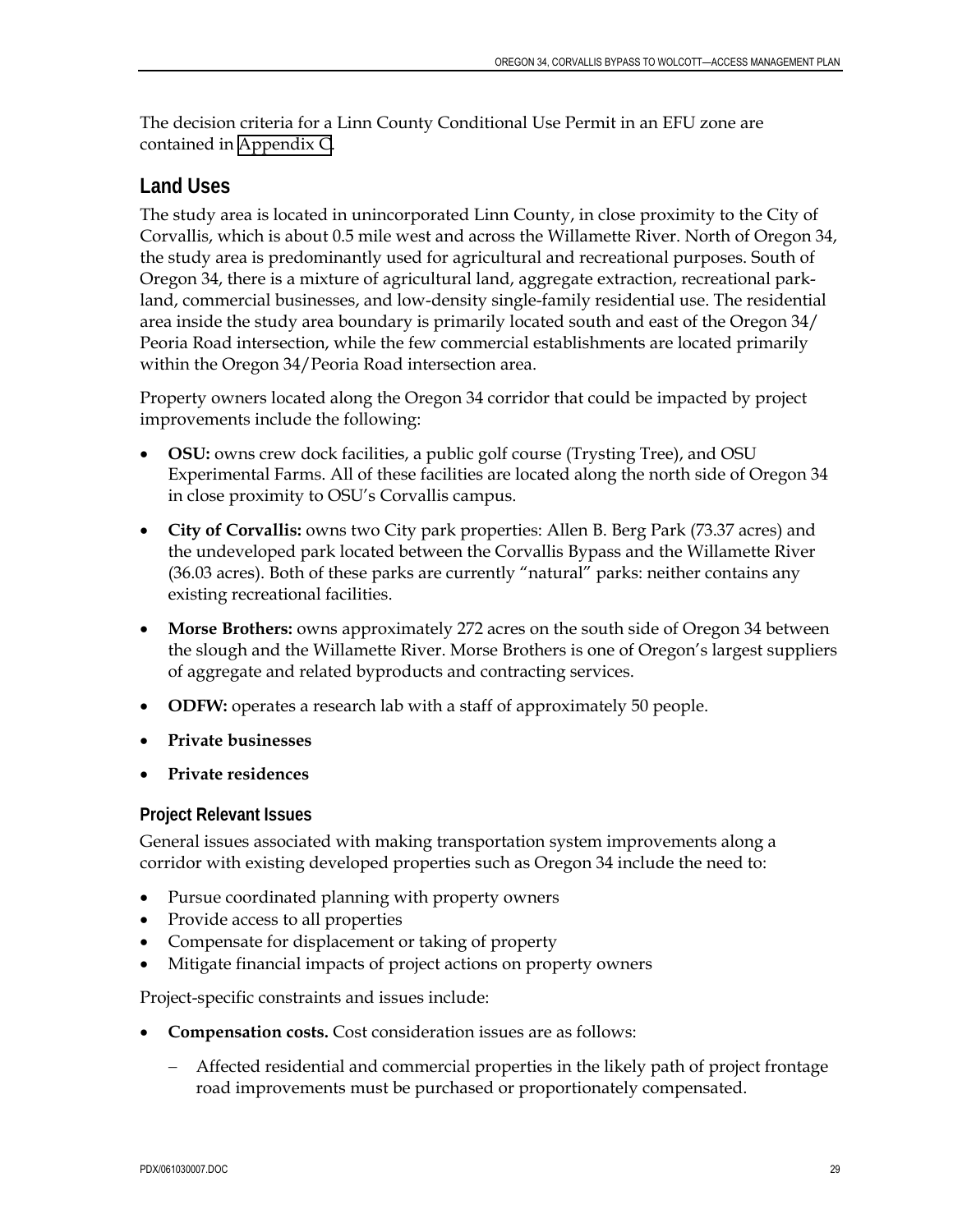- − Several working farm properties are in the likely path of project frontage road improvements; affected farm properties must be purchased or proportionately compensated.
- − If existing private property accesses to Oregon 34 are closed and new accesses cannot be feasibly provided, these entire properties must be purchased.
- **Public parks.** If the two identified City of Corvallis parks or the publicly owned Trysting Tree Golf Course are subject to future transportation improvements, a Section 4(f) analysis (of the National Transportation Act) would be required due to the Federal nexus that exists on this project.
- **Historic property.** The Russell Poultry Farm site has been determined to be eligible for the National Register of Historic Places by OSHPO [\(Appendix H\)](http://www.oregon.gov/ODOT/HWY/REGION2/docs/area4/US20OR34AMEP/US20/Appendix_H.pdf). Federal regulations protect such properties, allowing use for transportation purposes only when it is demonstrated that there is no feasible and prudent alternative, and when all possible planning to minimize harm to the site is included in the project.
- **OSU Research Farms**. OSU representatives noted early in the project planning process that new roadway should be located as immediately adjacent to Oregon 34 as possible. Reasons for this include:
	- − Dividing the experimental farm area with a paved roadway will disrupt the efficacy of long-term research currently being conducted. A frontage road located at the edge of the farm property would have much less impact.
	- − Users of a frontage road could be exposed to agricultural treatments used on the farm.
- **Major property owners** such as OSU, City of Corvallis, and Morse Brothers, as well as other owners such as the Eastgate Veterinary Clinic, have expressed willingness to coordinate with project efforts to allow for the construction of project improvements. This should allow for greater flexibility in conceiving and implementing project improvements.
- **Trysting Tree Golf Course** property could potentially be used to create an off-street bicycle/ pedestrian path. During the planning process, Trysting Tree Golf Course representatives indicated they are interested in relocating the two golf course holes located adjacent to Oregon 34, which would provide ample space for frontage road/ multi-use path improvements through this property.

[Figure 3-4](http://www.oregon.gov/ODOT/HWY/REGION2/docs/area4/US20OR34AMEP/US20/Figure_3_4.pdf) depicts project-relevant land use constraints.

### **Forecasted Land Uses**

Geographic information system (GIS) data<sup>[1](#page-37-0)9</sup> was used to identify vacant parcels within the study area boundary. This was done to establish generalizations concerning buildable land and the potential for increased trip generation.

-

<span id="page-37-0"></span><sup>&</sup>lt;sup>19</sup> In addition to GIS data owned by CH2M HILL, GIS data was obtained from Linn County and the City of Corvallis.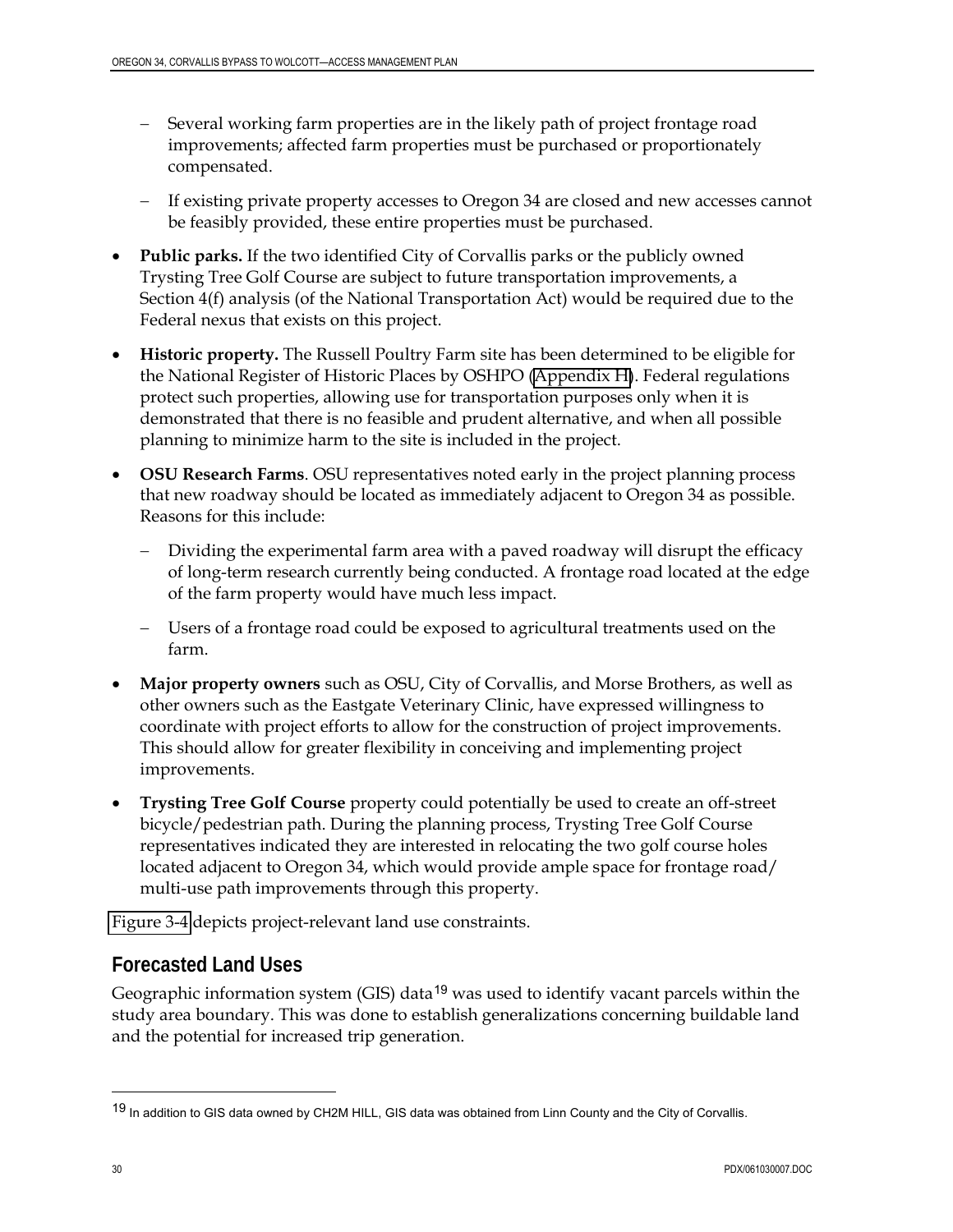Of the 127 parcels located within the study area, 43 are undeveloped. However, all of these 43 undeveloped parcels are "constrained" with regard to development because they are located within the 100-year floodplain.<sup>[20](#page-38-0)</sup> According to Linn County's Flood Building Code *"all new construction and substantial improvements of any residential structure shall have the bottom of the lowest horizontal structural member of the lowest floor (including basement) elevated to a minimum of 18 inches above base flood elevation or the depth designated on the FIRM."[2](#page-38-1)1* Based on the study area's average base flood elevation line of 220 feet and average ground elevation of 213 feet, a developer must raise a structure 8.5 feet (difference in elevation plus 1.5 feet per county code). Given that raising structures 8.5 feet off of the ground would be cost-prohibitive, no significant development or related increase in trip generation is expected on study area parcels.

Existing land uses are consistent with the LCC. The nature of land ownership within the study area and the extent of flooding constraints make large-scale development highly unlikely for the foreseeable future.<sup>[22](#page-38-2)</sup> The unlikelihood of development in the study area is reinforced in LCC Chapter 907.110(B)(1), which states, "Linn County recognizes the rural nature of the county…Therefore, the County does not foresee significant impacts on the County-owned transportation system from upcoming developments."

These are the current potential land uses in the study area:

- The City of Corvallis Parks and Recreation's *Allen B. Berg/MLK Parks Master Plan*  documents that the City has plans to develop both **Allen B. Berg Park** and the park formerly known as **MLK Park**. The park formerly known as MLK Park is slated for lowimpact development such as nature trails and picnic areas; Allen B. Berg Park is slated for more intensive development of such facilities as recreational ball fields and associated amenities (restrooms, etc.). The City also wishes to create a wildlife viewing area around the existing pond at Allen B. Berg Park.
- The owners of the **Eastgate Veterinary Clinic**, located in immediate proximity to the Oregon 34 and Peoria Road/Wolcott Road intersection, anticipate that they will be dividing the property. This division could include separating the house from the clinic property and the subsequent creation of an additional lot between the clinic and Peoria Road.

#### **Project-Relevant Issues**

- Regarding Corvallis Parks Department plans for Allen B. Berg Park and the park formerly known as MLK Park, the addition of recreational amenities will drastically change the need for public access. In addition to providing for this future access need, project improvements should avoid precluding the planned development of the park.
- Regarding the Eastgate Veterinary Clinic plans, the property owner has indicated that if right-of-way is taken from the property, it may impact the property division proposal.

<u>.</u>

<span id="page-38-0"></span><sup>&</sup>lt;sup>20</sup> Floodplain issues related to the Oregon 34 AMP project are discussed in detail in Technical Memorandum 3A.

<span id="page-38-1"></span><sup>21</sup> LCC 870.140 [870.140 refers to residential structures; however, via 870.142, this same building requirement refers to nonresidential structures as well].

<span id="page-38-2"></span><sup>22</sup> This statement assumes no Measure 37 claims.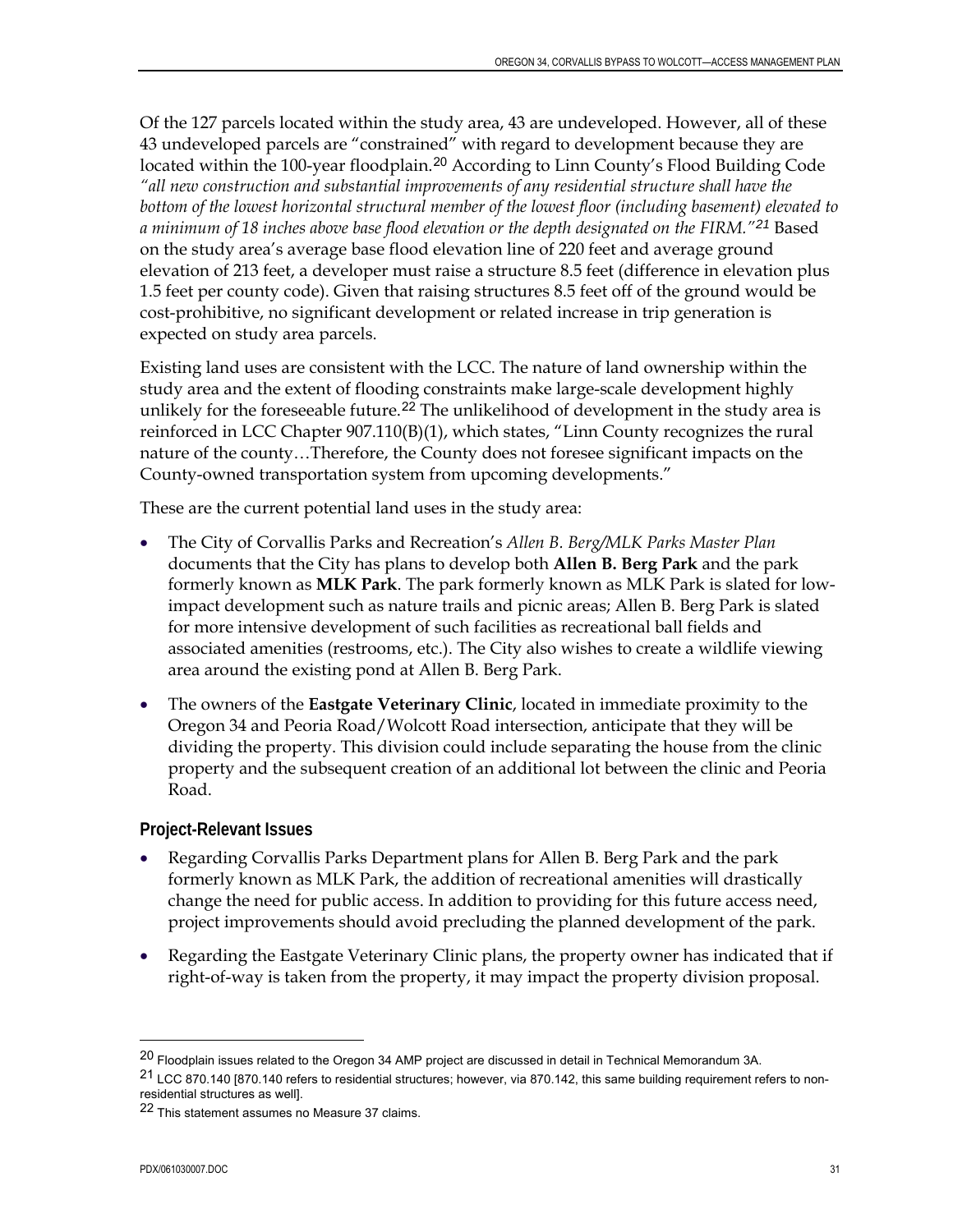The property owner would like to use the clinic's existing driveway as the only access for the resulting three parcels.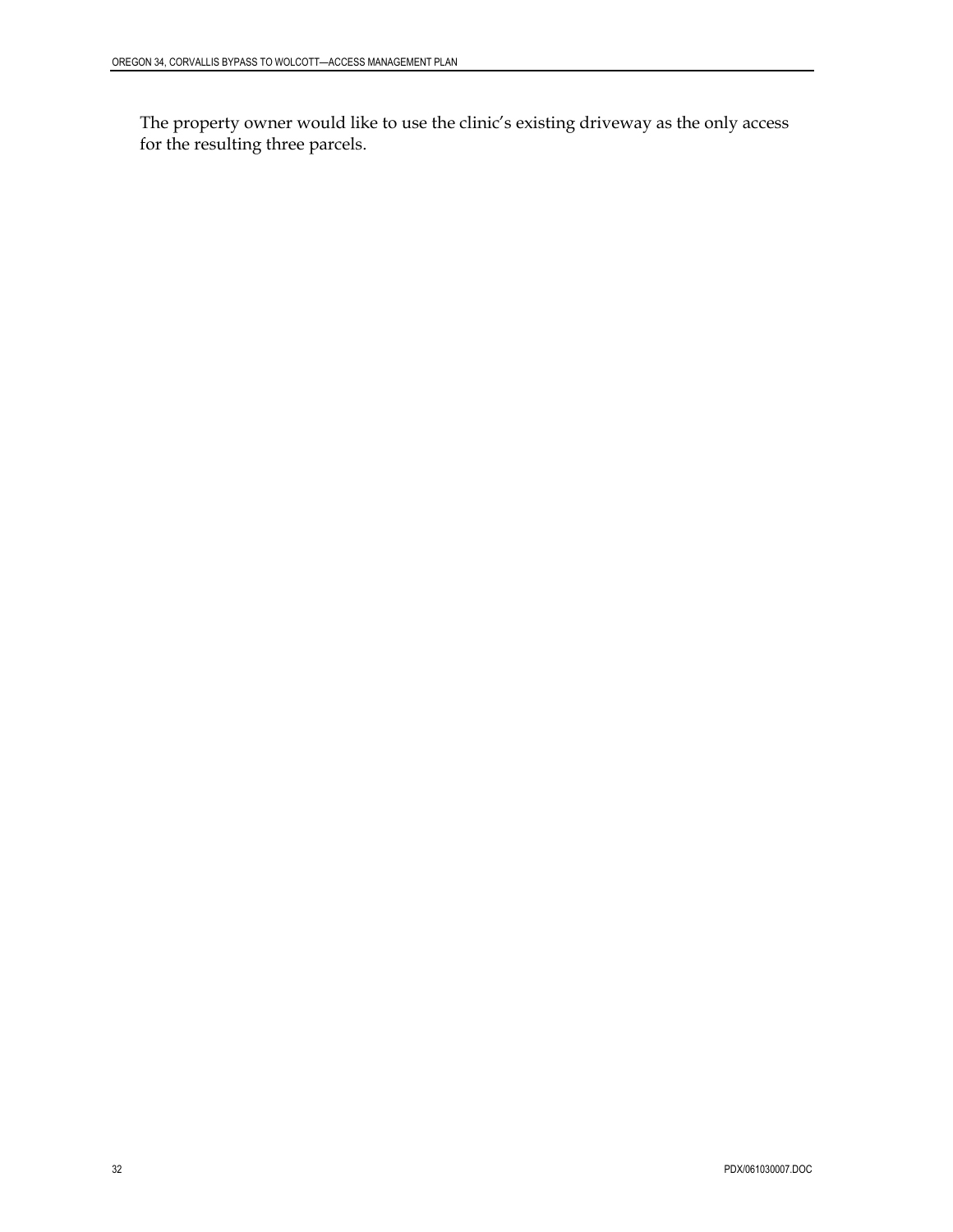# **SECTION 4 Problem Statement**

The Steering Team defined and adopted a problem statement prior to developing alternatives. The problem statement characterizes current safety issues as well as future safety issues (projected to 2027) should no roadway improvements be made.

The problem statement includes six components:

**1. Traffic volumes and vehicle speeds create unsafe and inconvenient travel for bicyclists and pedestrians.** 

Many employees and students accessing the OSU Experimental Farms, Trysting Tree Golf Course, ODFW, and OSU crew docks use non-motorized modes of travel due to the close proximity to downtown Corvallis and the OSU campus. This results in higher volumes of non-motorized travel than is typical for a rural expressway. Some bicyclists are traveling eastbound on the westbound shoulder, presumably because they perceive this to be safer than attempting to cross the highway under the traffic conditions, or because it is a shorter route to their destination. This type of travel, necessitated by highway conditions, is unsafe because for bicyclists and pedestrians are traveling against vehicular flow, a scenario that could result in head-on crashes with oncoming traffic. Additionally, non-motorized users of Oregon 34 report that gravel on the shoulders can create an impediment to comfortable bicycle travel.

#### **2. Unsafe conditions for farm vehicles traveling across and along the segment.**

Because there are farming areas north and south of the study area, large, slow-moving farm vehicles can often be found moving along and/or crossing Oregon 34. This type of movement is concentrated at the Wolcott Road/Peoria Road intersections and results in an unsafe situation wherein farm vehicles are forced to conflict with the higher-speed throughtraffic on the highway. This situation can be expected to continue in the future, given the extent of EFU-designated land in and near the study area.

#### **3. Flooding along segment creates safety, mobility, and emergency access problems.**

The study area is located in designated floodplain. The study area is extremely susceptible to flooding, which can quickly evolve into an impassible safety hazard during even minor flood events. The result of such flooding is significant impediments to mobility, emergency access, and connectivity in the area.

### **4. Limited freight and passenger traffic mobility through segment erodes safety conditions.**

The two signalized intersections in the study area limit its practical capacity. Both intersections are expected to fail within the next 20 years, even with the dual westbound left-turn lanes constructed at the Corvallis Bypass intersection during 2005. Additional near-term (within the next 5 years) solutions are needed to maintain appropriate vehicular mobility levels through the study area. Over the long term, system-wide solutions are needed to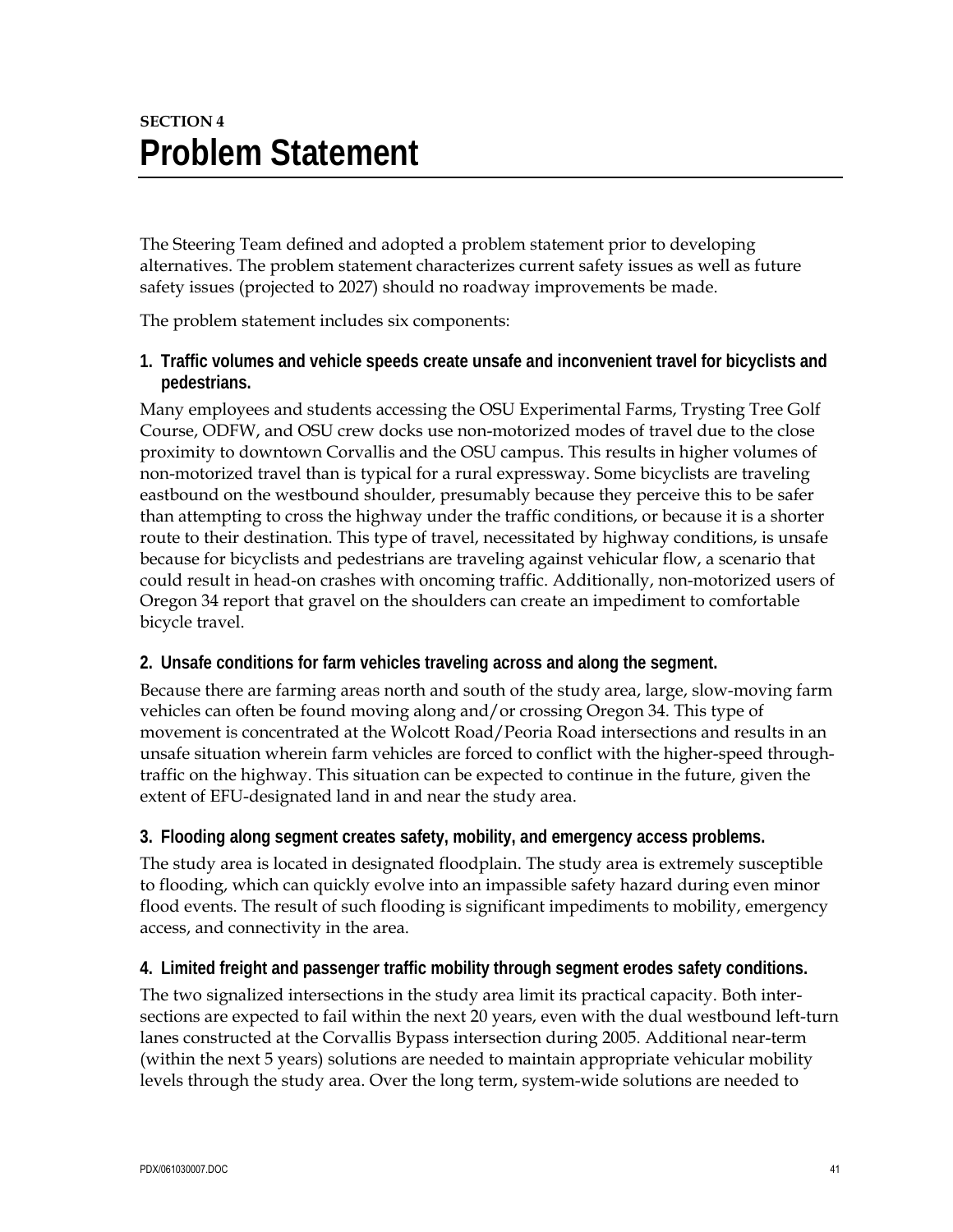maintain appropriate mobility levels in the study area. This will subsequently help mitigate the current poor safety conditions.

**5. High volumes of through-traffic make it difficult and unsafe to access Oregon 34 from adjacent streets.** 

The gaps in traffic flow that are required for vehicles to make safe movements onto and off of Oregon 34 do not frequently occur during peak traffic times, resulting in significant delays at intersections and driveways. Additionally, the queuing from both the Corvallis Bypass and Peoria Road intersections create access problems for non-signalized intersections and driveways. This difficulty entering, leaving, and crossing Oregon 34 creates hazardous safety conditions and limits access to businesses, residences, and other destinations.

### **6. Signalized intersections along the segment experience higher than average crash rates.**

Both of the signalized intersections located in the study area (Peoria Road and the Corvallis Bypass) are listed by ODOT as among the top 10 percent SPIS sites. Factors contributing to the current unsafe highway conditions and the significantly above-average crash history include speed changes and inconsistencies between driver expectancy and facility performance at study area intersections.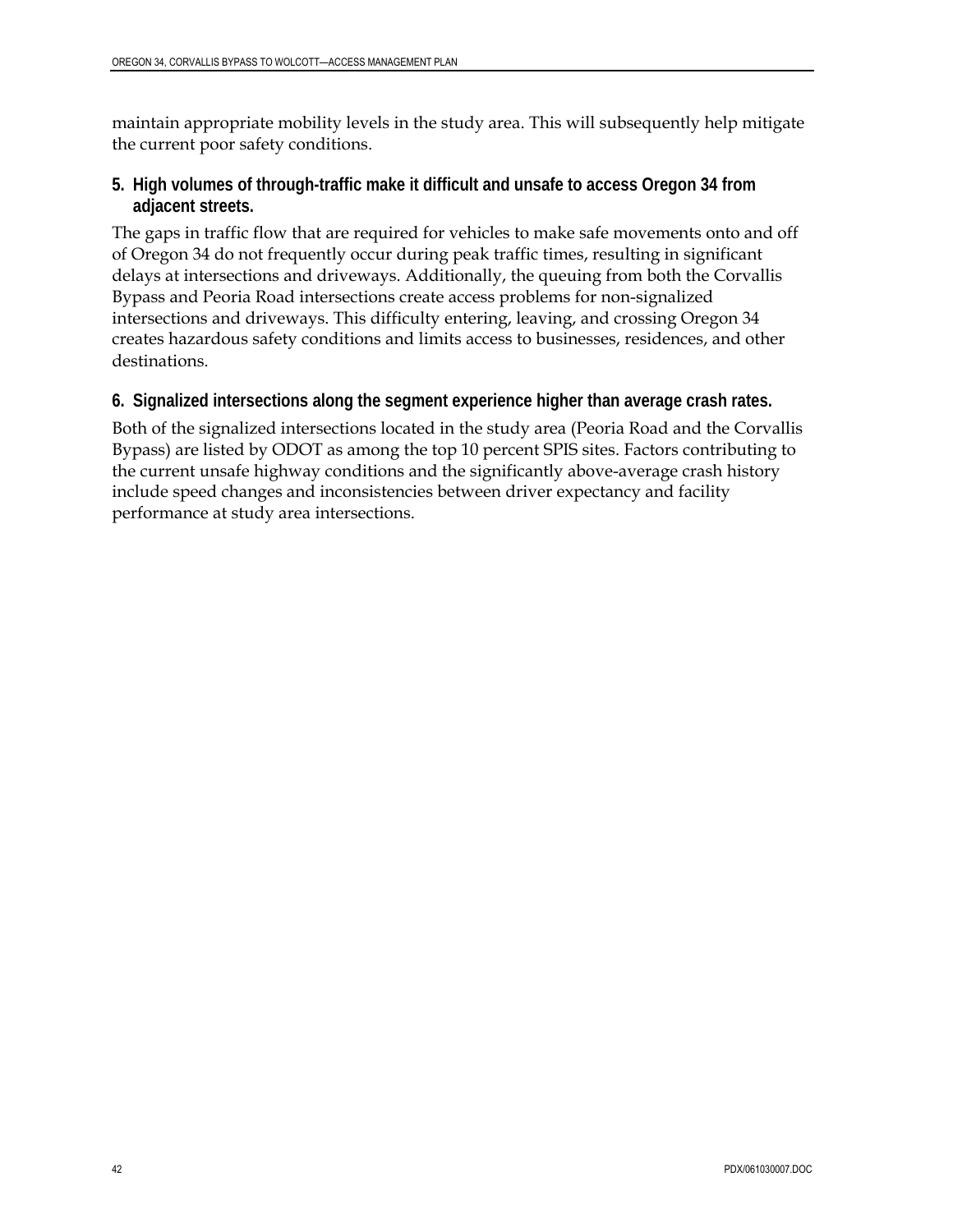# **Formulation of Alternatives**

Potential alternatives were developed on the basis of previous ODOT transportation studies, and input from such sources as affected property owners, the general public, and members of the Steering Team. Project staff compiled this input and developed written descriptions for all alternatives and graphical representations of some alternatives.

# **Threshold Screening Criteria**

Each alternative was evaluated using threshold criteria developed by the project team and adopted by the Steering Team. If an alternative met each of the threshold criteria, it was forwarded for further evaluation.

The criteria are as follows:

### **1. Volume-to-Capacity (v/c) Ratio**

Does the alternative maintain or improve the  $v/c$  ratio for Year 2000 existing and 2027 build conditions versus the no-build?

*Existing (Year 2000) v/c ratios are as follows:* 

*Oregon 34/Peoria Road = 0.921*

*Oregon 34/Corvallis Bypass = 1.202*

*Forecasted (Year 2027) No-Build v/c ratios are as follows:* 

*Oregon 34/Peoria Road = 1.58* 

*Oregon 34/Corvallis Bypass = 2.00* 

 $<sup>1</sup>$  All analyses, including both year 2000 and year 2027, assume the realignment of the Peoria</sup> Road/Wolcott Road intersections and dual northbound left-turn lanes.

 $2$  All analyses include the dual westbound left-turns at the Oregon 34/Corvallis Bypass intersection.

**2. Safety** 

Does the alternative incorporate project elements that fall under ODOT's STIP work-type definition for safety projects?

*Safety project elements will not prohibit the inclusion of:* 

- *Capital improvements such as passing lanes, turn lanes, and wider shoulders*
- *Access management*
- *New guardrails*
- *Illumination, delineation, or signing*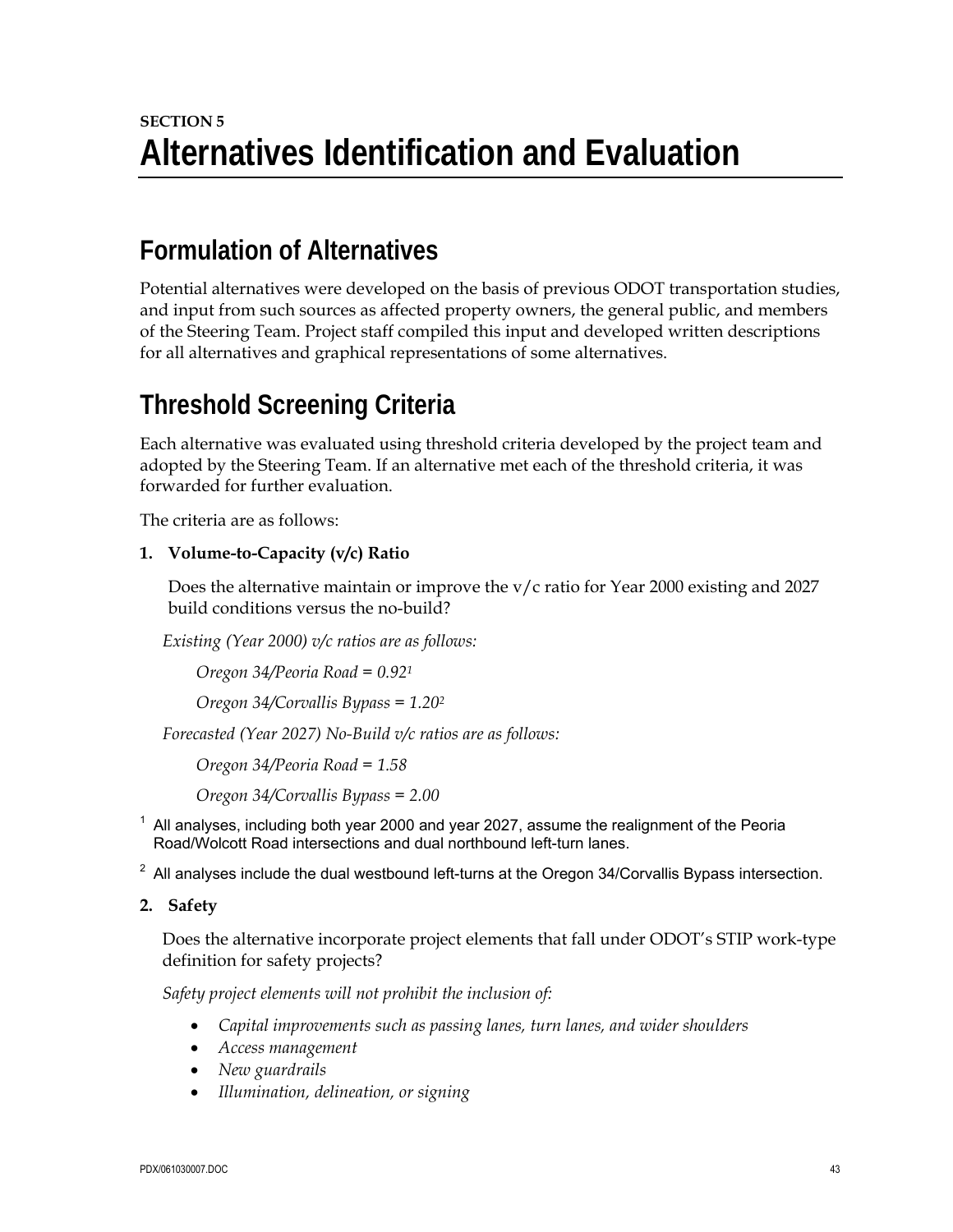- *Channelization within the existing roadway at intersections*
- *Continuous shoulder rumble strips*

#### **3. Design Requirements**

Does the alternative meet ODOT and Linn County design requirements? If not, are design deviations feasible and appropriate?

#### **4. Access Management Standards**

Does the alternative meet or move toward access management (Oregon Revised Statute 734, Division 51) requirements?

#### **5. Bicycle Facilities**

Does the alternative include bicycle facilities on the segment that meet ODOT standards?

#### **6. Floodplain Development**

Can the alternative be permitted through Linn County's Flood Management Code?

#### **7. Cultural and Natural Resources Permitting**

Does the alternative meet, or can it be mitigated to meet, natural resource and cultural resource county, state, and federal permitting requirements (based on consultation with permitting agencies)?

A summary of threshold screening results for identified alternatives is shown in [Figure 5-1](http://www.oregon.gov/ODOT/HWY/REGION2/docs/area4/US20OR34AMEP/US20/Figure_5_1.pdf).

# **Alternatives Considered and Dismissed**

Several alternatives were evaluated on the basis of the screening criteria. Appropriate alternatives, which met the criteria, were further considered. Other potential corridor improvements, which didn't meet the criteria, were dismissed. The justification used to dismiss the inappropriate alternatives is discussed below.

A summary of screening criteria results is provided in [Appendix I.](http://www.oregon.gov/ODOT/HWY/REGION2/docs/area4/US20OR34AMEP/US20/Appendix_I.pdf)

### **Alternative: Roundabout**

The roundabout alternative was designed to address the safety deficiencies associated with congestion and speed differentials that occur in the corridor today. In this alternative, roundabouts would be installed at three study segment intersections: Corvallis Bypass, Morse Brothers driveway, and Peoria Road intersections. A raised median would be installed along Oregon 34 to restrict other intersections and accesses to right-in, right-out movements only. U-turns would only be accommodated at the roundabouts.

A double-lane roundabout at the Oregon 34/Corvallis Bypass intersection would operate with a v/c ratio of approximately 0.81 under year 2000 conditions and greater than 3.00 under year 2027 conditions. At the Oregon 34/Peoria Road intersection, the double-lane roundabout would operate with a  $v/c$  ratio of 1.03 under existing conditions and greater than 3.00 under year 2027 conditions.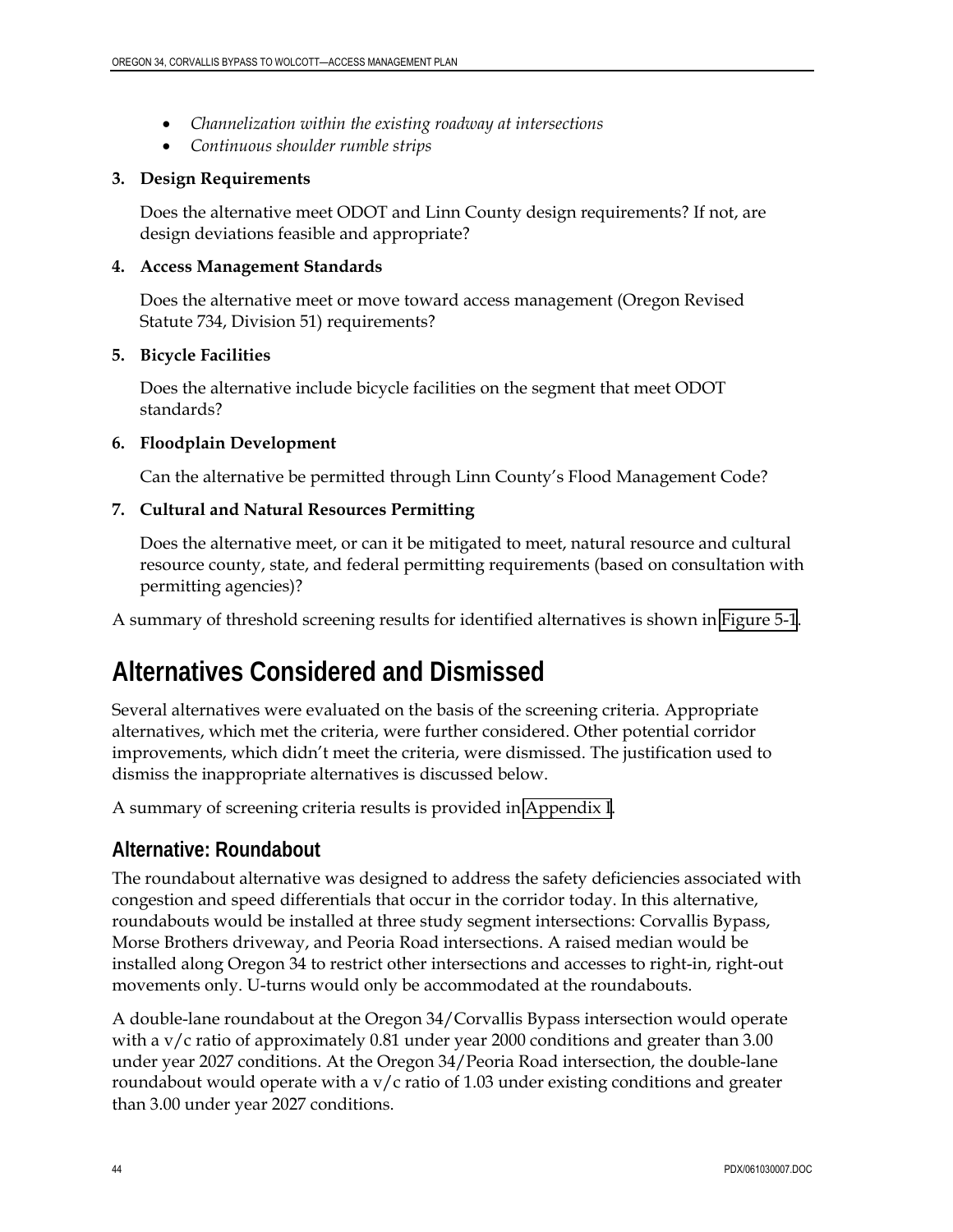Additionally, widening the roundabouts to include more than two circulatory lanes would negate the safety benefits of the roundabouts and, therefore, would not achieve the original objectives of the alternative. As traffic operations under Year 2000 conditions show that the roundabout alternative would exceed the available intersection capacity, this alternative was removed from further consideration. Level-of-service worksheets are included in [Appendix K.](http://www.oregon.gov/ODOT/HWY/REGION2/docs/area4/US20OR34AMEP/US20/Appendix_K.pdf)

## **Alternative: Right-In/Right-Out, Center U-Turn**

Similar to the roundabout alternative, the right-in/right-out, center u-turn would be designed to restrict access along Oregon 34 to right-in, right-out movements while allowing u-turns at selected locations. In this alternative, a wide median would separate the travel lanes, restrict movements at all of the existing access locations along the corridor, and provide the needed maneuvering space for cars and trucks to make a u-turn at the existing traffic signal locations (Corvallis Bypass and Peoria Road).

Operational analysis shows the  $v/c$  ratio worsening at the Oregon 34/Corvallis Bypass intersection under existing conditions (v/c ratio of 1.45) and year 2027 conditions (v/c ratio of approximately 2.38) due to the increased intersection clearance times, increased westbound left-turn demand, and elimination of the right-turn overlap signal phasing in the northbound direction.. Level-of-service worksheets are included in [Appendix K.](http://www.oregon.gov/ODOT/HWY/REGION2/docs/area4/US20OR34AMEP/US20/Appendix_K.pdf)

## **Alternative: Right-In/Right-Out, Truck Turn-Around Loop**

This alternative is similar to the previous right-in/right-out alternative, with the exception of the type of u-turn treatment used at the Peoria Road intersection. Here, a truck turnaround loop is used (for truck u-turn movements). Eastbound trucks or large farm vehicle u-turns would be accommodated via a new loop road constructed north of the Peoria Road alignment. In this alternative, a raised median would be installed along Oregon 34 to limit movements to right-in, right-out only.

This alternative was dismissed based on safety concerns, citing weaving issues created from trucks leaving Morse Brothers intending to make a u-turn at Peoria Road. Further, provision of a raised median along Oregon 34 would require a u-turn movement at the Corvallis Bypass intersection that would further degrade roadway safety along the corridor. Similar to the Right-In/Right-Out, Center U-turn alternative, median widening may be required to accommodate westbound u-turns. This median widening and accommodation of u-turns would degrade intersection operations at the Corvallis Bypass intersection by increased intersection clearance times, increased westbound left-turn demand, and elimination of the northbound right-turn overlap signal phasing, resulting in a v/c ratio of 1.45.

# **Alternatives Considered for Evaluation**

Based on the screening and preliminary assessment of safety and operational aspects, the following alternatives were recommended to and approved by the Steering Team as alternatives appropriate for detailed evaluation. These alternatives, shown together in [Figure 5-2,](http://www.oregon.gov/ODOT/HWY/REGION2/docs/area4/US20OR34AMEP/US20/Figure_5_2.pdf) were designed to:

• Consolidate direct highway access onto Oregon 34,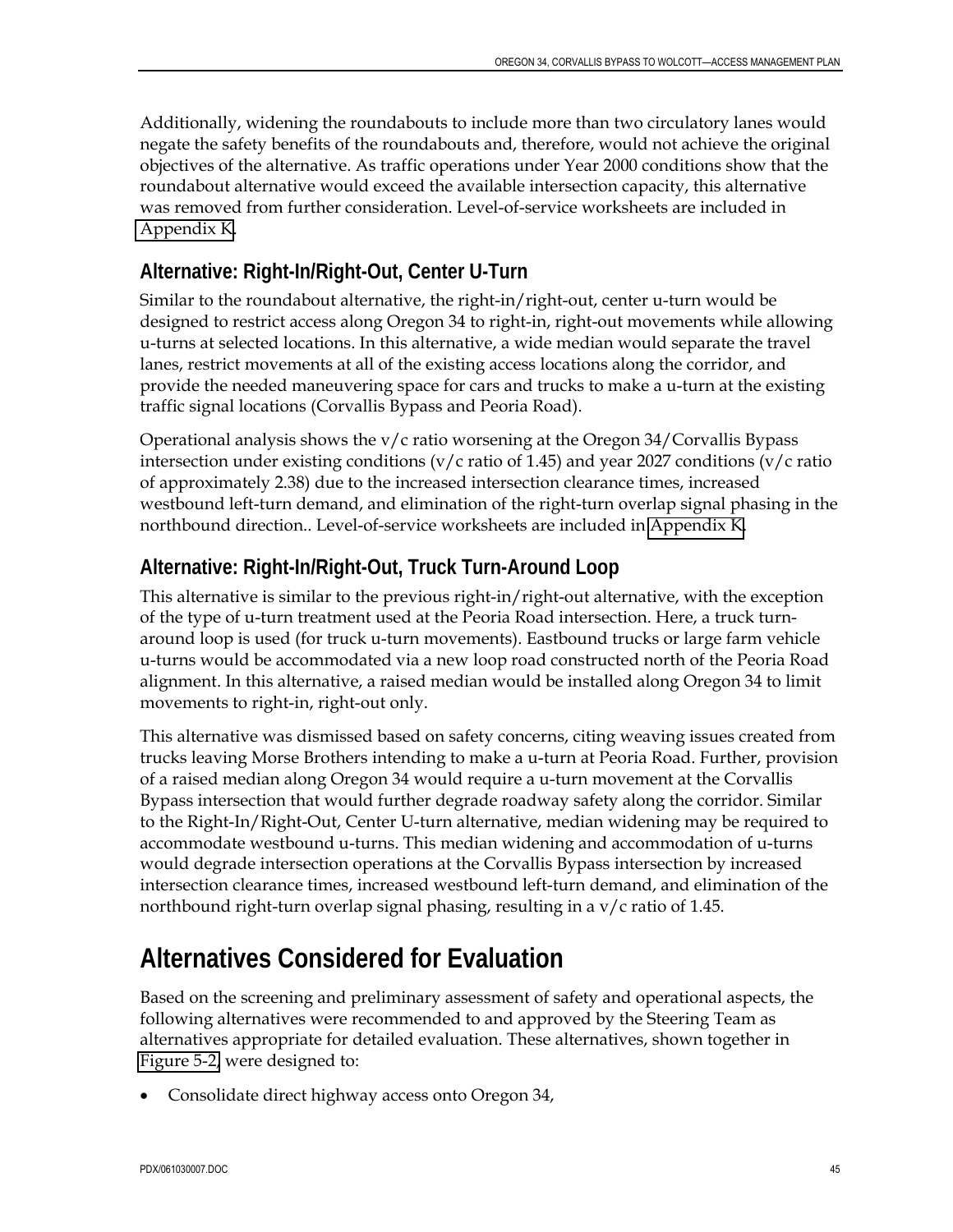- Maintain or improve traffic operations,
- Improve roadway safety, and
- Provide multi-modal connections throughout the study area.

A summary of how the alternatives considered for evaluation measured up to the screening criteria is as follows:

- **V/C Ratio:** Maintain or improve traffic operations from the base condition on the system as a whole. With the frontage road concepts individual intersection volume-to-capacity ratios may be slightly reduced due to access closures and consolidation of movements. However, the high volume-to-capacity ratio at private driveways will be dramatically improved by rerouting turning movements to the traffic signals, thereby improving volume to capacity ratios throughout the corridor.
- **Safety:** Each alternative contains access management elements, which falls under the definition of a STIP safety project.
- **Design Requirements:** Each alternative is in accordance with both ODOT and Linn County design requirements. Frontage roads were conceptually designed to the standard of a Linn County Typical Road Section.
- **Access Management Standards:** Each alternative included the closure of all access locations (both public streets and private driveways) on Oregon 34 between the Corvallis Bypass and Peoria Road/Wolcott Road. Highway approaches would be closed after appropriate frontage roads have been completed to accommodate affected users.
- **Bicycle Facilities:** All frontage road options provide a low-volume shared roadway that would be conducive to bicycle travel.
- **Floodplain Development:** Screening-level analysis determined that proposed alternatives could be designed in a manner that would meet Linn County Floodplain Code regulations. Additional analysis of floodplain impacts is provided as part of the "Preferred Alternatives" section of this document.
- **Cultural and Natural Resources Permitting:** 
	- − All north and south frontage road alternatives, each of which has an impact on land zoned as EFU, would meet applicable Linn County Conditional Use Permit criteria for developing on land zoned Exclusive Farm Use. This is detailed in Section 7 of this document.
	- − All north frontage road alternatives, each of which has an impact on land inside the Willamette River Greenway Boundary, would meet the county criteria for a Greenway Permit. This is detailed in Section 7 of this document.
	- − Based on knowledge of the site collected within the scope of this study, all north and south frontage road alternatives would meet federal, state, and county natural resource permitting requirements with regard to wetlands, threatened and endangered species, and historical resources. However, for the south frontage road alternatives, further field studies need to be performed in order to make a final determination of permitting feasibility of either of the alternatives. Wetland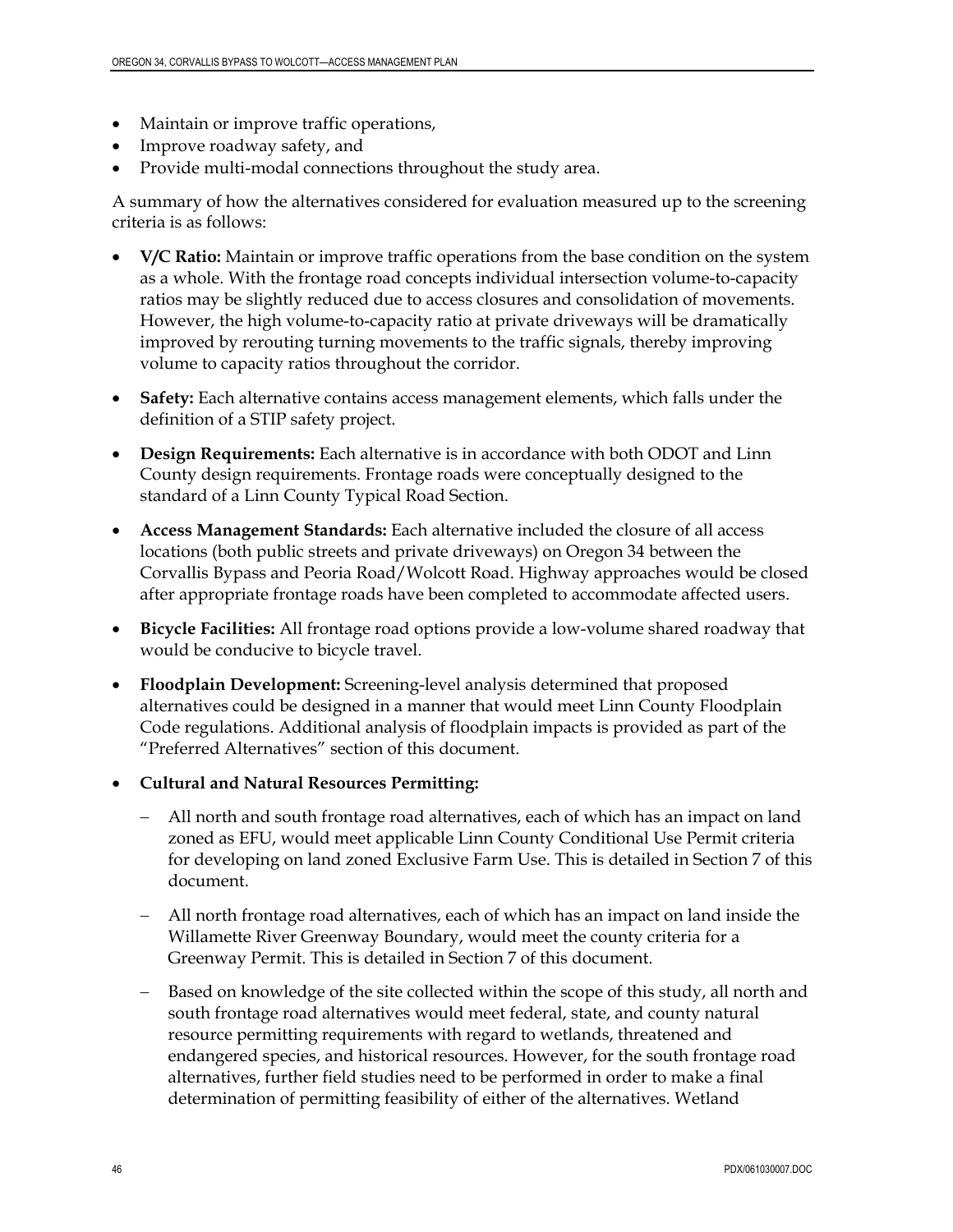delineations, rare plant surveys, and cultural resource surveys need to be conducted to determine which alternatives will have the least impact on the natural and historic environment.

The alternatives carried forward for consideration included a series of frontage roads. The north frontage road alternatives (N series) provide a vehicular connection between the crew dock access road and the realigned Wolcott Road intersection. The south frontage road alternatives (S series) form a new connection between Ireland Lane and Peoria Road.

Additionally, all alternatives forwarded for evaluation included the closure of all direct highway access locations in the study area, as well as intersection, intersection approach, and highway segment improvements. The particulars of these improvements are discussed as part of the preferred alternative package in Section 6.

The need for dual northbound left-turn lanes at the Oregon 34/Peoria Road intersection was previously identified in the Traffic Operations Assessment. This improvement is not adequate to meet ODOT mobility standards under existing or future conditions; however, provision of a second northbound turn lane will significantly improve traffic operations and queuing on the northbound approach. Although this improvement is needed under existing conditions, connection of a new south frontage road that relies on the Oregon 34/Peoria Road intersection for highway access would further increase the need for such improvements. The remainder of this section describes individual frontage road alternatives.

## **North Frontage Road Alternative N1**

Alternative N1 consisted of a realignment of Wolcott Road to form a signalized north leg of Peoria Road. As part of this alternative, a new frontage road along the north side of Oregon 34 would connect Wolcott Road to parcels located to the west. This new frontage road would be constructed adjacent to the existing highway. To accommodate future vehicular queuing, it would intersect Wolcott Road approximately 200 feet north of the Peoria Road traffic signal. The Wolcott Road/frontage road intersection would be unsignalized.

Alternative N1 would require the acquisition of right-of-way from the farmland north of Peoria Road. The existing Wolcott Road alignment would be vacated. With a north frontage road, the v/c ratio at Peoria Road would increase to 0.93 due to the consolidation of movements at the traffic signal. The Corvallis Bypass will continue to operate with a v/c ratio of 1.20. Traffic operations, vehicular conflict points, speed consistency, and access along the corridor would be improved from the base condition with the removal of unsignalized driveway traffic between the ODFW driveway and Peoria Road. All of the north frontage road concepts share these benefits regardless of the roadway alignment.

Alternative N1 is illustrated in [Figure 5-3.](http://www.oregon.gov/ODOT/HWY/REGION2/docs/area4/US20OR34AMEP/US20/Figure_5_3.pdf)

## **North Frontage Road Alternative N1-Modified**

Following meetings between ODOT and property owners, Alternative N1 was modified to provide a pedestrian- and bicycle-only connection between the ODFW office building driveway and Electric Road. Between the OSU crew docks and Electric Road, a frontage road would provide vehicular access to properties near the west end of the segment and serve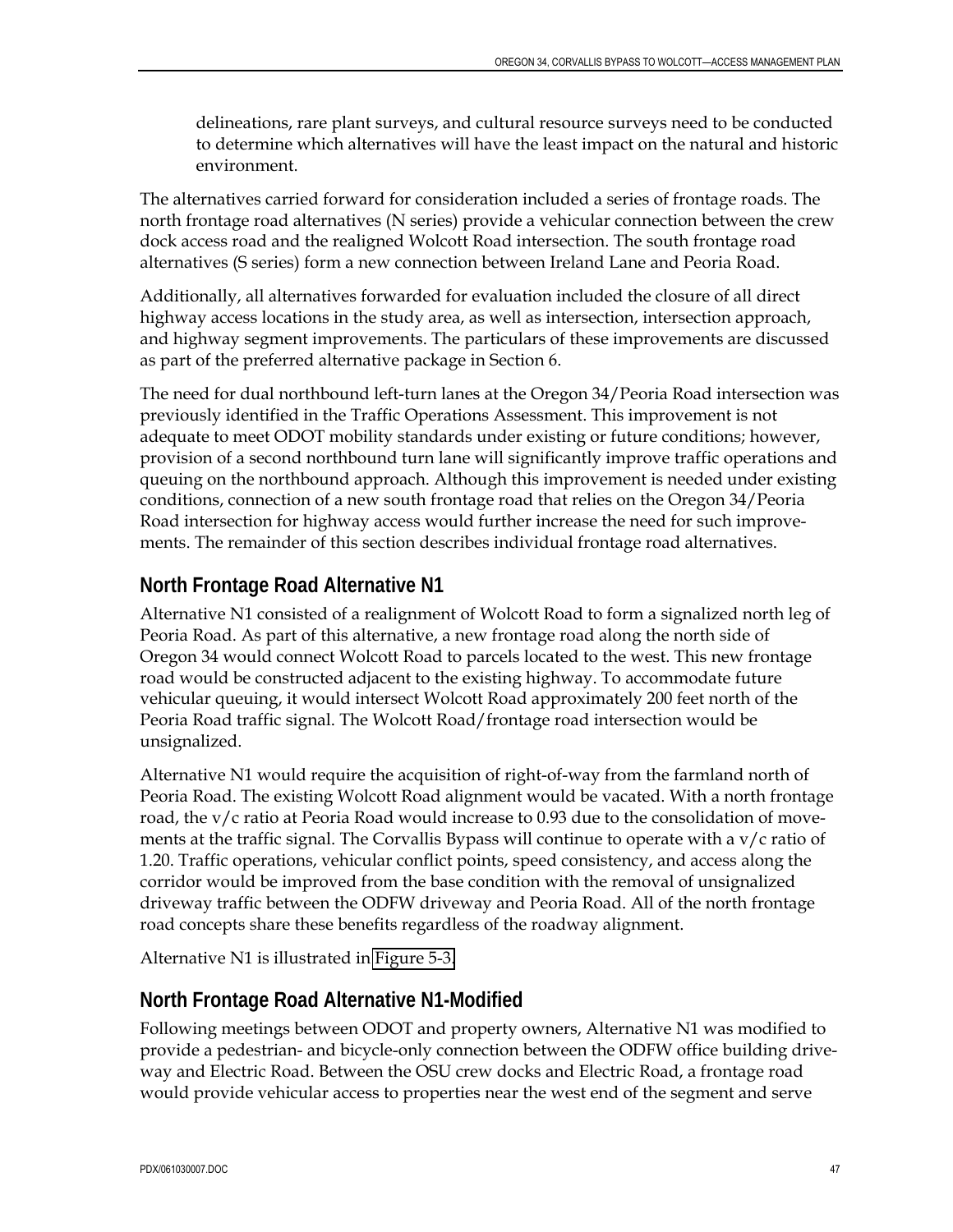pedestrian and bicyclist needs. This alternative would create a new off-highway route for pedestrians and bicyclists between the OSU crew docks and Wolcott Road. Additionally, this modification would provide access for existing property owners along the north side of Oregon 34 via either Electric Road or the realigned Wolcott Road/Peoria Road traffic signal.

Alternative N1-Modified is projected to operate with a v/c ratio of 0.93 at the Peoria Road intersection and a  $v/c$  ratio of 1.20 at the Corvallis Bypass.

N1-Modified was chosen as the preferred alternative because it provides safety and operational benefits throughout the study area by:

- Removing all access locations on the north side of Oregon 34,
- Providing an off-highway route for bicyclists and pedestrians throughout the corridor, and
- Minimizing needed right-of-way and farm impacts north of the highway.

N1-Modified is illustrated in Figure 5-3a and is described in more detail in Section 6 and Section 7.

## **North Frontage Road Alternative N2**

In Alternative N2, the north frontage road would be constructed as a backage road near the ODFW office building. The intent of this alternative was to provide additional vehicular queue storage for the southbound approach to the Oregon 34/Peoria Road intersection. Three modified alignments for Alternative N2 were reviewed in detail and are discussed as follows.

#### *Alternative N2A*

In Alternative N2A, the transition from a frontage road to a backage road would occur west of the ODFW office building. This would reduce potential impacts on existing structures located along Oregon 34. The backage road would continue east to a three-legged intersection with Wolcott Road, approximately 600 feet north of Oregon 34.

The primary disadvantages of this alternative are as follows:

- The roadway would divide fields used by the local landowners near Wolcott Road,
- The roadway would separate farm buildings from fields currently used as pasture; and
- It would require more pavement and right-of-way than Alternative N1.

The additional distance from Oregon 34 via the backage road would result in a small amount of additional out-of-direction travel beyond that created by the N1 frontage road concept.

Alternative N2A is projected to operate with a v/c ratio of 0.93 at the Peoria Road intersection and a  $v/c$  ratio of 1.20 at the Corvallis Bypass.

Alternative N2A is illustrated in [Figure 5-4.](http://www.oregon.gov/ODOT/HWY/REGION2/docs/area4/US20OR34AMEP/US20/Figure_5_4.pdf)

#### *Alternative N2B*

Alternative N2B would transition the frontage road into a backage road immediately east of the ODFW office building driveway. This alignment provides a greater offset from the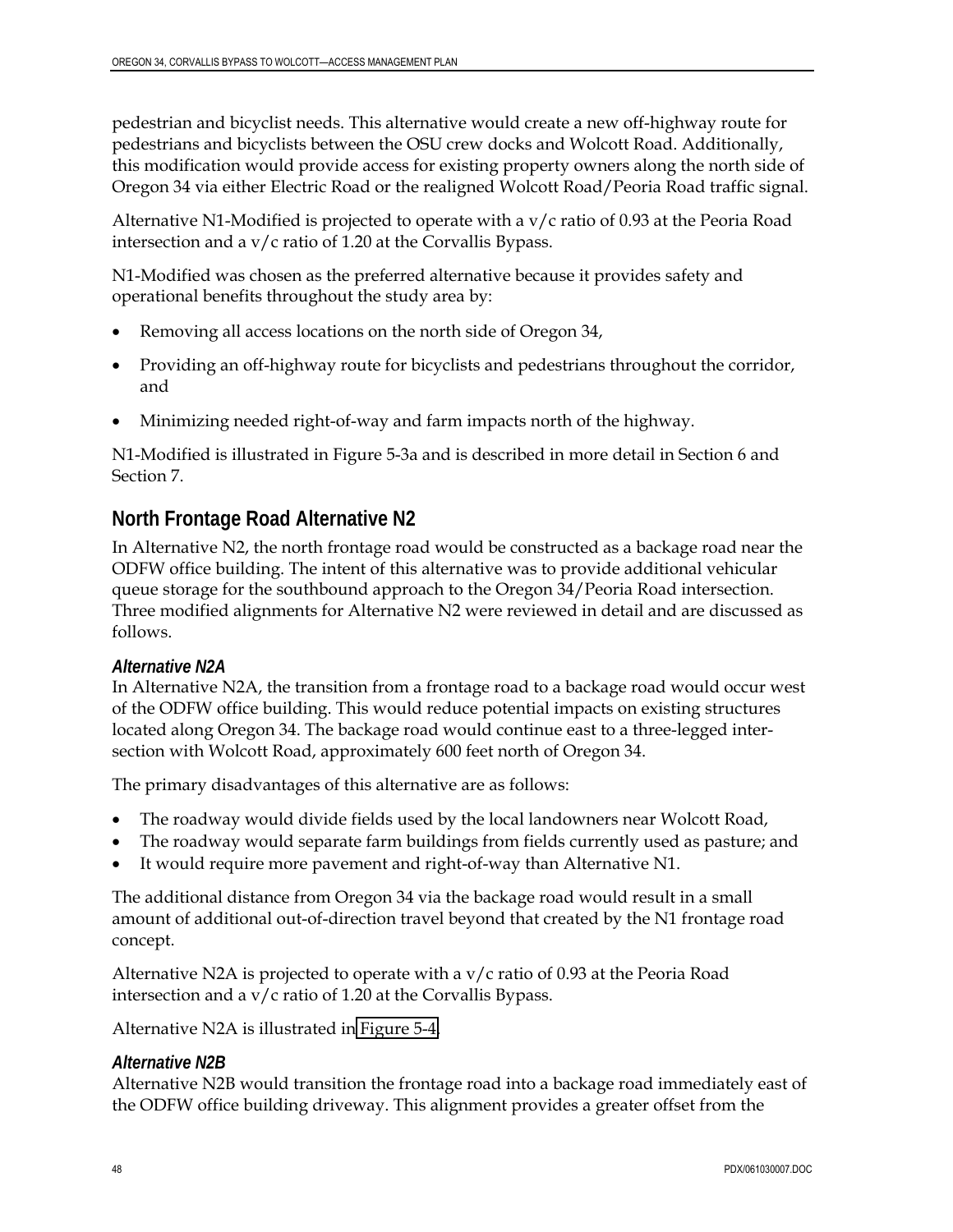structures located on the property adjacent to Wolcott Road. This alternative would require a pavement length similar to Alternative N2A.

Alternative N2B is projected to operate with a  $v/c$  ratio of 0.93 at the Peoria Road intersection and a  $v/c$  ratio of 1.20 at the Corvallis Bypass.

Alternative N2B is illustrated in [Figure 5-4.](http://www.oregon.gov/ODOT/HWY/REGION2/docs/area4/US20OR34AMEP/US20/Figure_5_4.pdf)

### *Alternative N2C*

Alternative N2C would include the construction of a backage road approximately 1,000 feet north of Oregon 34, west of the ODFW office building to Wolcott Road. This is a much greater offset than Alternatives N2A or N2B. The intent of this alternative was to avoid dividing farmlands near Wolcott Road. This alternative would require the greatest amount of pavement and out-of-direction travel of the northern alignment concepts.

Alternative N2C is projected to operate with a  $v/c$  ratio of 0.93 at the Peoria Road intersection and a  $v/c$  ratio of 1.20 at the Corvallis Bypass.

Alternative N2C is illustrated in [Figure 5-4.](http://www.oregon.gov/ODOT/HWY/REGION2/docs/area4/US20OR34AMEP/US20/Figure_5_4.pdf)

## **North Frontage Road Alternative N3**

Alternative N3 differs from Alternatives N1 and N2 in how it connects into Wolcott Road. In this alternative, the frontage road aligns with Wolcott Road. Access to Oregon 34/Peoria road is provided via a short road segment that meets the frontage road in a t-intersection.

Alternative N3 is projected to operate with a  $v/c$  ratio of 0.93 at the Peoria Road intersection and a v/c ratio of 1.20 at the Corvallis Bypass.

Alternative N3 is illustrated in [Figure 5-5](http://www.oregon.gov/ODOT/HWY/REGION2/docs/area4/US20OR34AMEP/US20/Figure_5_5.pdf).

## **North Frontage Road Alternative N4**

Unlike Alternatives N1 through N3, which entail a realigned Wolcott Road, Alternative N4 would realign Peoria Road with the existing Wolcott Road, and would require a new traffic signal be installed at this location. The traffic signal at the existing Peoria Road/Oregon 34 intersection would be removed and direct highway access via the abandoned leg of Peoria Road would be removed. Wolcott Road would transition westbound into the frontage road, and a new three-legged intersection would connect into the existing Wolcott Road alignment to provide access to the north.

Alternative N4 is projected to operate with a  $v/c$  ratio of 0.93 at the Peoria Road intersection and a v/c ratio of 1.20 at the Corvallis Bypass.

Alternative N4 is illustrated in [Figure 5-6](http://www.oregon.gov/ODOT/HWY/REGION2/docs/area4/US20OR34AMEP/US20/Figure_5_6.pdf).

## **South Frontage Road Alternative S1**

In this alternative, a frontage road would extend west from Peoria Road to Allen B. Berg Park. The frontage road would redirect Morse Brothers truck traffic and vehicular traffic from parcels on the south side of Oregon 34 to Peoria Road. By eliminating unsignalized truck-turning movements onto Oregon 34, speed consistency and roadway safety will be improved along the highway.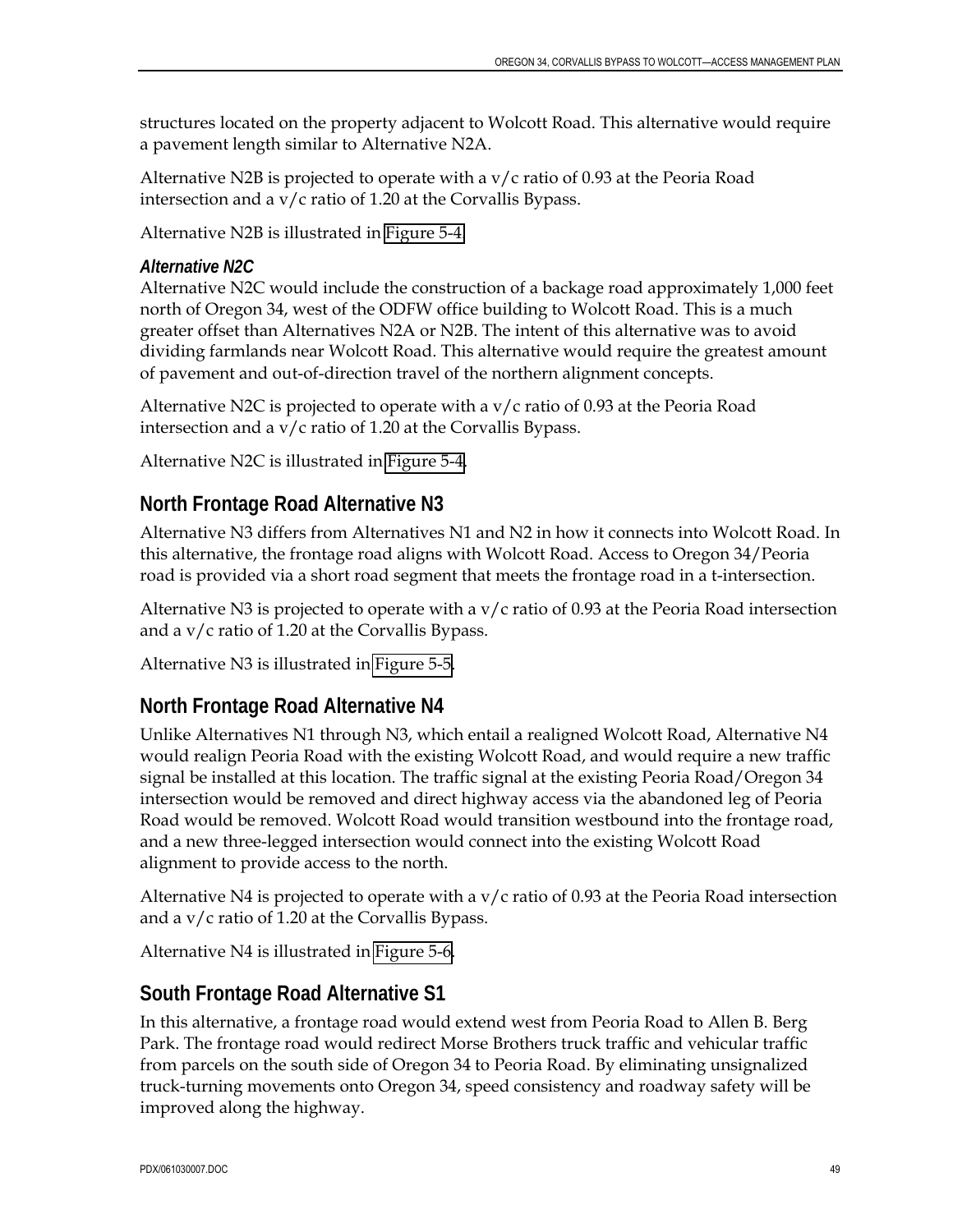The frontage road would intersect with Peoria Road approximately 800 feet south of Oregon 34 and would require a 200-foot-long bridge connection over a tributary ravine located between Peoria Road and the channel of the Willamette River. A segment of frontage road with 12-foot travel lanes and 6-foot shoulders would extend west from Peoria Road to the existing Morse Brothers driveway. The widened travel lanes and shoulders would accommodate large truck traffic traveling into and out of the Morse Brothers property. From the Morse Brothers driveway west to Allen B. Berg Park, the frontage road would narrow to provide 11-foot travel lanes and 2-foot shoulders.

With a south frontage road, the  $v/c$  ratio at Peoria Road would increase to 0.93 due to the consolidation of movements at the traffic signal. The  $v/c$  ratio at the Corvallis Bypass is projected to be 1.20. Traffic operations, vehicular conflict points, speed consistency, and access along the corridor would be improved due to the removal of unsignalized driveway traffic entering Oregon 34 between the Morse Brothers driveway and Peoria Road. All of the south frontage road concepts share these benefits regardless of the roadway alignment.

Alternative S1 was chosen as the preferred alternative because it would provide safety and operational benefits throughout the corridor by removing all access locations on the south side of Oregon 34, eliminating truck-turning movements onto Oregon 34, and improving safety conditions along the highway. This alternative would also be expected to have less impact on potentially environmentally sensitive land near Peoria Road than Alternative S2. Alternative S1 is described in more detail in Section 6 and Section 7.

## **South Frontage Road Alternative S2**

Alternative S2 was similar to Alternative S1 except that it connects into Peoria Road farther south than Alternative S1, providing additional spacing between the intersections to minimize the potential for future queue interaction.

Alternative S2 is projected to operate with a  $v/c$  ratio of 0.93 at the Peoria Road intersection and a v/c ratio of 1.20 at the Corvallis Bypass.

Alternative S2 is illustrated in [Figure 5-7.](http://www.oregon.gov/ODOT/HWY/REGION2/docs/area4/US20OR34AMEP/US20/Figure_5_7.pdf)

# **Evaluation Criteria**

A total of 19 evaluation criteria and respective performance measures were developed by the project team and then divided into five broad categories:

- Vehicular mobility and safety,
- Land use,
- Environmental,
- Bicycle and pedestrian safety, and
- Implementation.

Table 5-1 presents the adopted evaluation criteria and performance measures.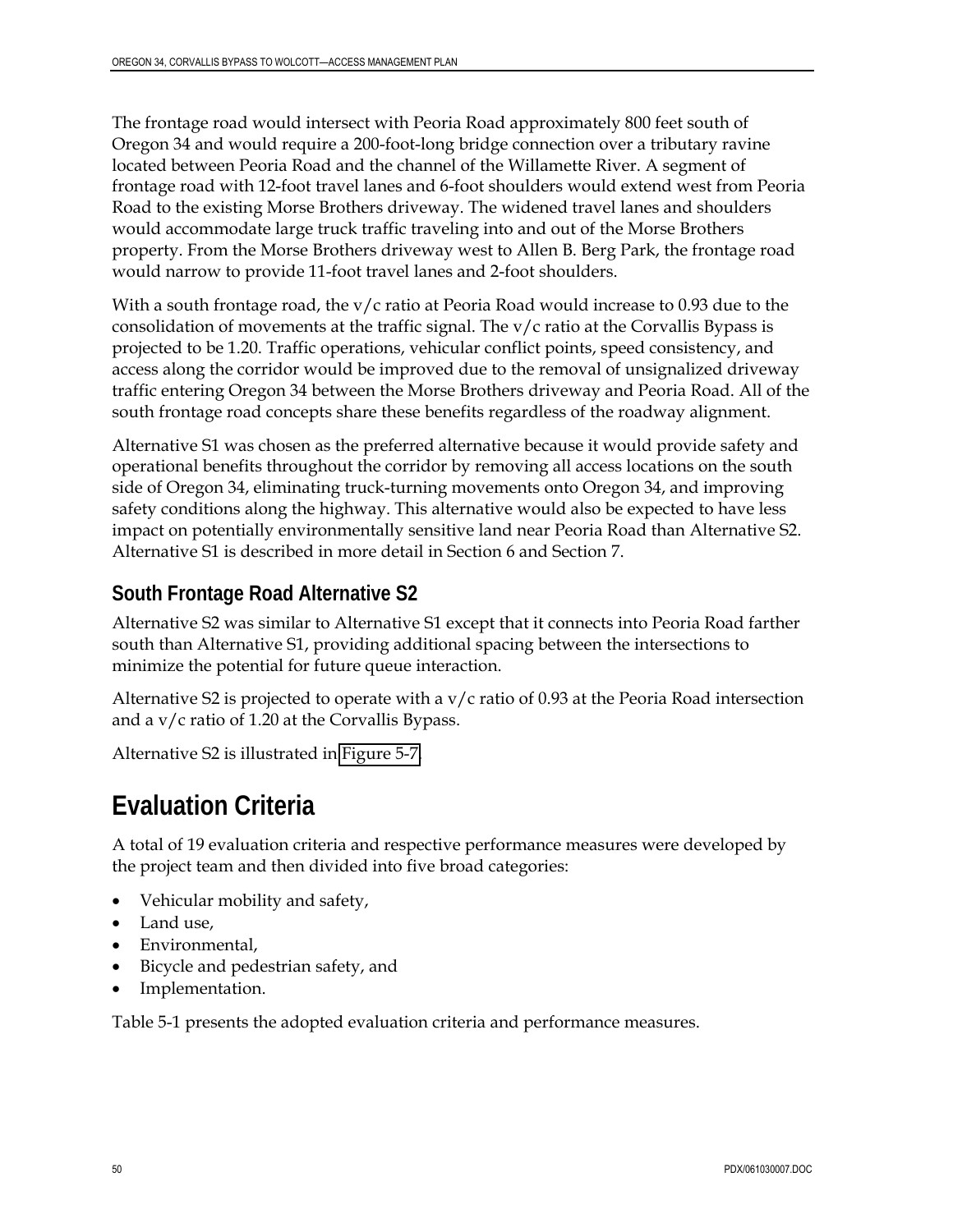| <b>Criterion</b>                        | <b>Performance Measure</b>                                                                                                                     |
|-----------------------------------------|------------------------------------------------------------------------------------------------------------------------------------------------|
| <b>Vehicular Mobility and Safety</b>    |                                                                                                                                                |
| East-West Mobility on Oregon 34         | Length of time the system will function before additional<br>solutions are required.                                                           |
| Speed Consistency on Oregon 34          | Difference in estimated speed (highest to lowest) along<br>corridor.                                                                           |
| Intersection Safety                     | Ability of alternative to address high frequency of rear-end<br>crashes.                                                                       |
|                                         | A qualitative scale (1-3) measuring the following factors:                                                                                     |
|                                         | Signage and notification                                                                                                                       |
|                                         | Geometrics                                                                                                                                     |
|                                         | 1 = Poor incorporation of features                                                                                                             |
|                                         | 2 = Fair incorporation of features                                                                                                             |
|                                         | 3 = Good incorporation of features                                                                                                             |
| <b>Access Management</b>                | Number of conflict points along segment.                                                                                                       |
| Out-of-Direction Travel Distance        | A quantitative distance measurement from the Corvallis<br>Bypass and Peoria Road intersection to two separate<br>locations along the corridor. |
| Impacts on Local Road Network           | A qualitative scale (1-3) measuring the following factors:                                                                                     |
|                                         | Safety conditions on local roads<br>$\bullet$                                                                                                  |
|                                         | Access conditions on local roads                                                                                                               |
|                                         | Operational performance conditions on local roads                                                                                              |
|                                         | 1 = Negative impact on local road network                                                                                                      |
|                                         | 2 = Negligible impact on local road network                                                                                                    |
|                                         | 3 = Positive impact on local road network                                                                                                      |
| <b>Access Management</b>                | Number of conflict points along segment.                                                                                                       |
| Accommodation of Farm Vehicle Movements | Reduction in travel time along Oregon 34.                                                                                                      |
|                                         | A qualitative scale (1-3) measuring the following factors:                                                                                     |
|                                         | Amount of frontage road that parallels Oregon 34                                                                                               |
|                                         | Improvement to signalized crossings                                                                                                            |
|                                         | Shoulder width                                                                                                                                 |
|                                         | 1 = Poor incorporation of features                                                                                                             |
|                                         | 2 = Fair incorporation of features                                                                                                             |
|                                         | 3 = Good incorporation of features                                                                                                             |

#### **TABLE 5-1**

Evaluation Criteria and Performance Measures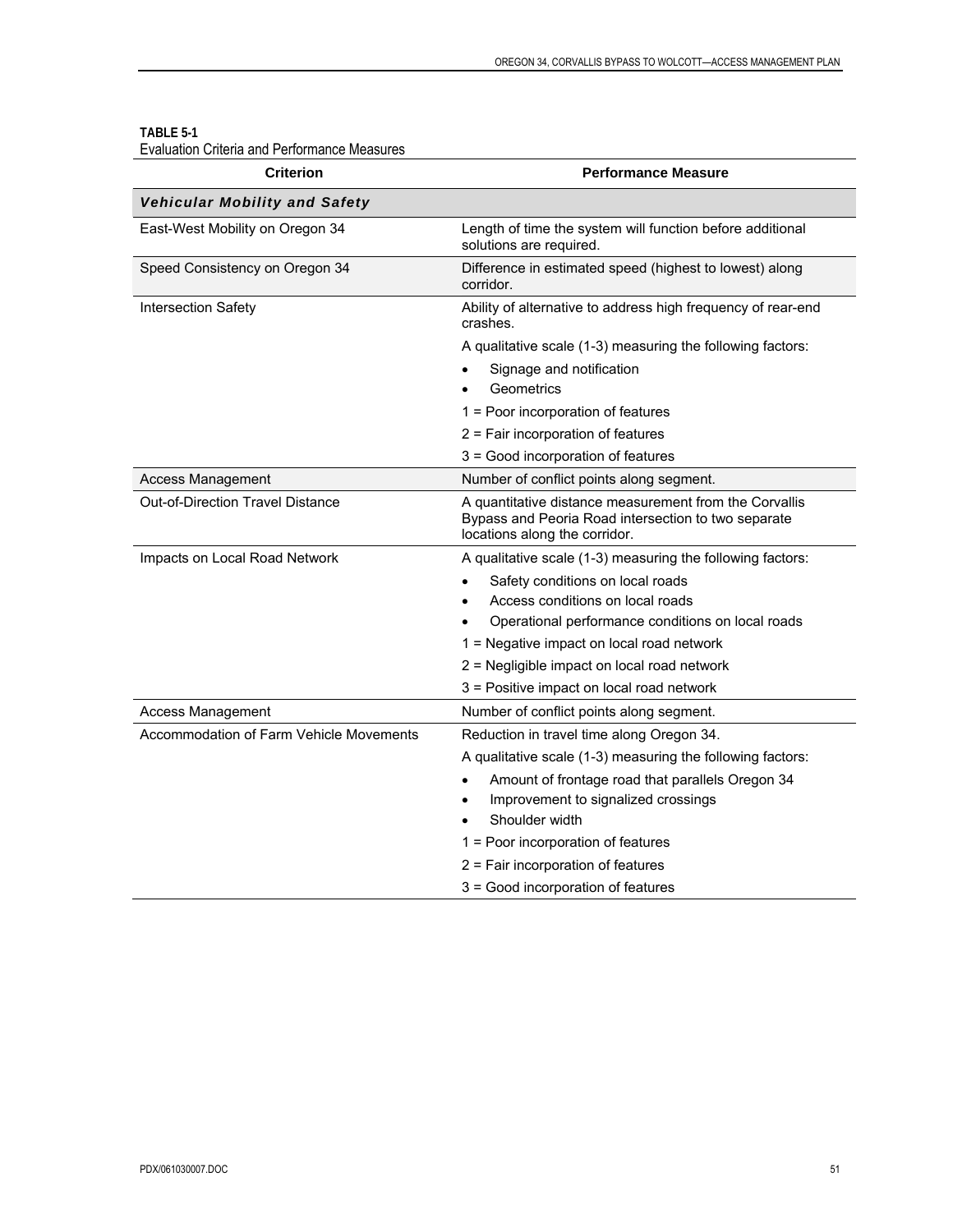| <b>Criterion</b>                            | <b>Performance Measure</b>                                                                                                                                                               |  |
|---------------------------------------------|------------------------------------------------------------------------------------------------------------------------------------------------------------------------------------------|--|
| <b>Land Use</b>                             |                                                                                                                                                                                          |  |
| Residential Displacement                    | Number of houses displaced.                                                                                                                                                              |  |
| <b>Affected Historic Properties</b>         | Number of properties potentially eligible for National Register<br>of Historic Properties adversely impacted.                                                                            |  |
| <b>Business Displacement</b>                | Number of businesses adversely impacted.                                                                                                                                                 |  |
| Farm Use Impact                             | A qualitative scale (1-3) measuring the following factors:                                                                                                                               |  |
|                                             | Viability of continued working farm use (i.e., will the<br>resulting size of parcel[s] created by road division be<br>sufficient for the purpose of profitable farming)                  |  |
|                                             | Interference with farm functions (based on proximity of<br>$\bullet$<br>new roadway to farm structures/facilities and difficulty for<br>machinery crossing any new roadway through farm) |  |
|                                             | Number of EFU acres displaced (based on actual<br>$\bullet$<br>footprint of alternative)                                                                                                 |  |
|                                             | 1 = Significant adverse impact to farm use                                                                                                                                               |  |
|                                             | 2 = Moderate adverse impact to farm use                                                                                                                                                  |  |
|                                             | 3 = No adverse impact to farm use                                                                                                                                                        |  |
| <b>Urbanizing Pressure</b>                  | A qualitative scale (1-3) measuring "urbanization pressure"<br>impact:                                                                                                                   |  |
|                                             | 1 = Urbanizes area                                                                                                                                                                       |  |
|                                             | 2 = Moderate effect regarding urbanization                                                                                                                                               |  |
|                                             | 3 = Negligible effect regarding urbanization                                                                                                                                             |  |
| <b>Environmental</b>                        |                                                                                                                                                                                          |  |
| Wetlands                                    | Number and quality of wetland acres altered.                                                                                                                                             |  |
| <b>Water Quality</b>                        | Impervious surface added.                                                                                                                                                                |  |
| <b>Bicycle and Pedestrian Safety</b>        |                                                                                                                                                                                          |  |
| High Quality Pedestrian/Bicycle Environment | A qualitative scale (1-3) measuring the following factors:                                                                                                                               |  |
|                                             | Vehicle speed/ design speed along route                                                                                                                                                  |  |
|                                             | Vehicle volume (ADT) along Route                                                                                                                                                         |  |
|                                             | Type/quality of route                                                                                                                                                                    |  |
|                                             | Crossing quality (this incorporates numerous factors such<br>as the type of crossing, available gaps, the sight distance,<br>and the complexity)                                         |  |
|                                             | Directness of route (with respect to dominant travel<br>pattern to OSU property)                                                                                                         |  |
|                                             | 1 = Poor bicycle/pedestrian environment                                                                                                                                                  |  |
|                                             | 2 = Fair bicycle/pedestrian environment                                                                                                                                                  |  |
|                                             | 3 = Good bicycle/pedestrian environment                                                                                                                                                  |  |

#### **TABLE 5-1**  Evaluation Criteria and Performance Measures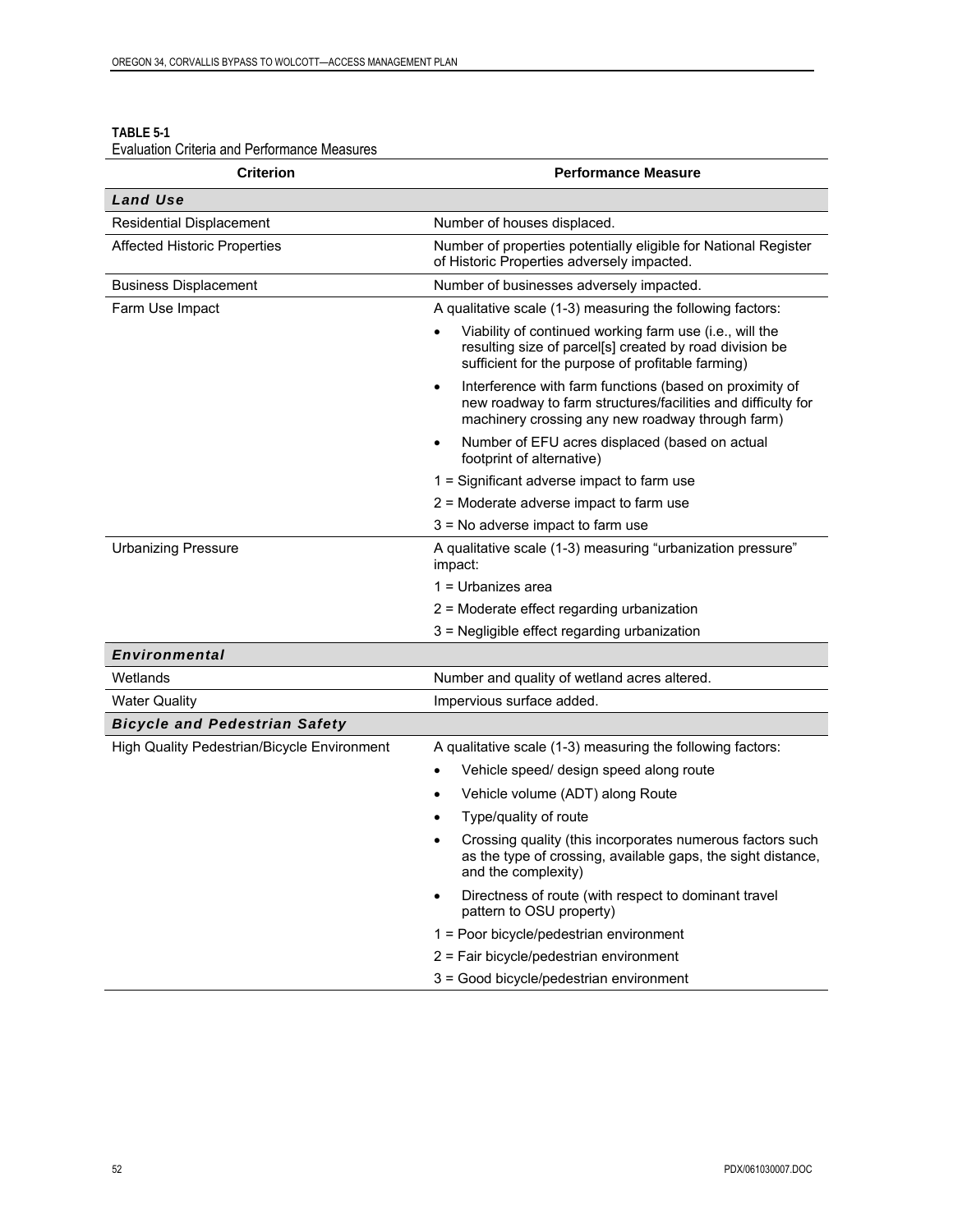| <b>Criterion</b>                                                    | <b>Performance Measure</b>                                                                  |  |
|---------------------------------------------------------------------|---------------------------------------------------------------------------------------------|--|
| Implementation                                                      |                                                                                             |  |
| Compatibility with Planned Future Land Use                          | Percentage of project cost that is usable/compatible with<br>future alternatives.           |  |
| Construction Staging and Traffic Maintenance<br>During Construction | A qualitative scale (1-3) measuring:                                                        |  |
|                                                                     | Ability to construct improvements without impacting<br>$\bullet$<br>operations on Oregon 34 |  |
|                                                                     | Maintenance of access to businesses and residences                                          |  |
|                                                                     | 1 = Poor incorporation of features                                                          |  |
|                                                                     | 2 = Fair incorporation of features                                                          |  |
|                                                                     | 3 = Good incorporation of features                                                          |  |
| Phasability                                                         | A qualitative scale (1-3) measuring:                                                        |  |
|                                                                     | Ability to build alternative in segments<br>$\bullet$                                       |  |
|                                                                     | Ability to match available funding with improvements<br>٠<br>suggested                      |  |
|                                                                     | Ability to acquire right-of-way and permit with respect to<br>schedule                      |  |
|                                                                     | 1 = Poor incorporation of features                                                          |  |
|                                                                     | 2 = Fair incorporation of features                                                          |  |
|                                                                     | 3 = Good incorporation of features                                                          |  |
| Cost                                                                | Cost of design, right-of-way acquisition, and construction.                                 |  |

#### **TABLE 5-1**

Evaluation Criteria and Performance Measures

# **Evaluation of Feasible Alternatives**

Each of the feasible frontage road alternatives was evaluated using the performance measures and stated assumptions for each criterion, as detailed in [Figure 5-8.](http://www.oregon.gov/ODOT/HWY/REGION2/docs/area4/US20OR34AMEP/US20/Figure_5_8.pdf) Project staff compared and evaluated the north frontage road alternatives and the south frontage road alternatives.

The results of the alternatives evaluation are shown in [Figure 5-9.](http://www.oregon.gov/ODOT/HWY/REGION2/docs/area4/US20OR34AMEP/US20/Figure_5_9.pdf) A summary of the rationale behind the dismissal of feasible alternatives (based on evaluation results) is provided in [Appendix A.](http://www.oregon.gov/ODOT/HWY/REGION2/docs/area4/US20OR34AMEP/US20/Appendix_A.pdf)

# **Post-Evaluation Alternatives**

Following the evaluation process, results were displayed at a community open house. Participants subsequently identified two new alternatives for evaluation by the project team. Both alternatives differed from the alternatives presented in that they did not involve realigning either Wolcott or Peoria Roads. Both alternatives sought to address the poor traffic safety conditions in the vicinity of the Peoria Road/Wolcott Road and Oregon 34 intersection without realigning Wolcott Road, building a frontage road, and "taking" farmland in the process. Both of these alternatives were measured against threshold screening criteria to determine whether they merited further evaluation.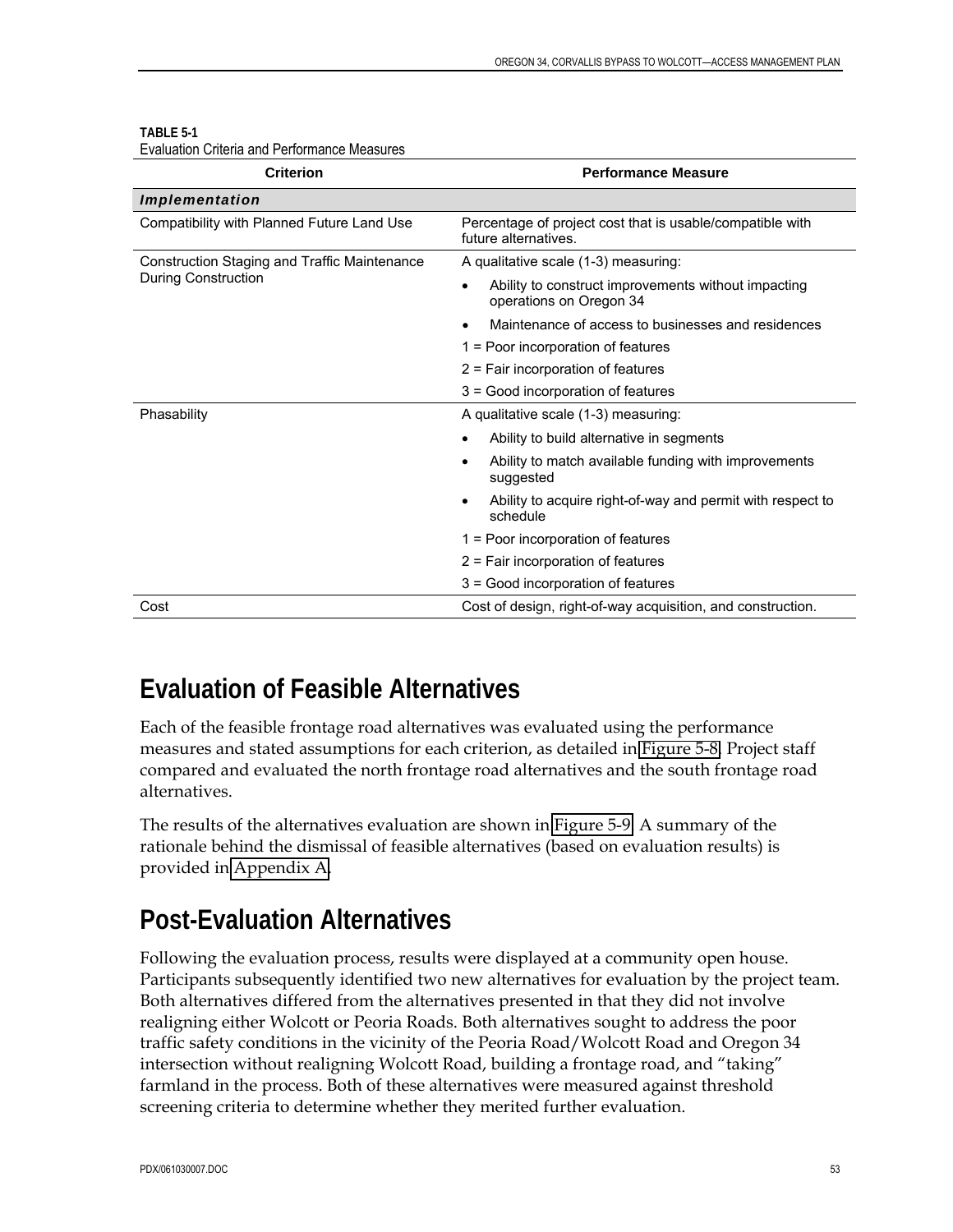## **Post-Evaluation Alternative #1**

The first alternative consisted of adding a second traffic signal that would operate in coordination with the existing Oregon 34/Peoria Road traffic signal.

This alternative was dismissed because it failed to meet screening Criteria #1, #2, #3, and #4.

Recent traffic counts at the Oregon 34/Wolcott Road intersection indicate very low levels of traffic to and from Wolcott Road. These traffic volumes are not sufficient to warrant a new traffic signal. From an operational perspective, installing an unwarranted traffic signal would increase the delay for motorists at the Oregon 34/Wolcott Road intersection. Further, because of the proximity to the Peoria Road intersection, vehicular queues would extend through the downstream intersections during peak hours, further degrading operations and creating potential safety concerns. Providing left-turn storage at the Wolcott Road intersection may also be a physical constraint because it would be located in the opposing left-turn bay for southbound traffic on Peoria Road. A second traffic signal could also be confusing to drivers because they would simultaneously see two closely spaced and potentially conflicting traffic signal indications while approaching the intersections on Oregon 34. Installing an unwarranted traffic signal may, in fact, *increase* the number of crashes, as drivers are less likely to expect to stop. Therefore, this alternative does not meet Criteria #1 and #2.

This alternative calls for two traffic signals spaced approximately 240 feet apart, which would not comply with ODOT's 2,640-foot spacing requirements for traffic signals on an expressway. Therefore, this alternative does not meet Criterion #3.

Additionally, by not closing any existing approaches to the highway, this alternative did not support access management standards for an expressway; thus it did not meet threshold Criterion #4.

## **Post-Evaluation Alternative #2**

The second alternative proposed that Wolcott Road be controlled through a single traffic signal at Peoria Road that would control all movements at the Oregon 34/Peoria Road and Oregon 34/Wolcott Road intersections. The result of this option would be a wide intersection in which vehicles traversing north or south over Oregon 34 would be required to do so in a "jog" fashion. The spacing of these intersections would require a 300-foot offset between the eastbound and westbound crosswalks.

This alternative was dismissed because it failed to meet screening Criteria #1, #2, #3, and #4.

Traffic and safety operations analysis showed that both v/c ratio and safety conditions would worsen with this alternative at the Oregon 34/Peoria Road intersection. Due to the increased clearance traffic signal time (the yellow and all-red traffic signal phase for vehicles to safely pass through the intersection) traffic operations would degrade to a  $v/c$  ratio of 1.06. Safe passage for bicyclists and pedestrians would further add to the traffic signal timing requirements. This additional clearance time would significantly detract from the capacity of the intersection. Furthermore, this level of clearance time would most likely not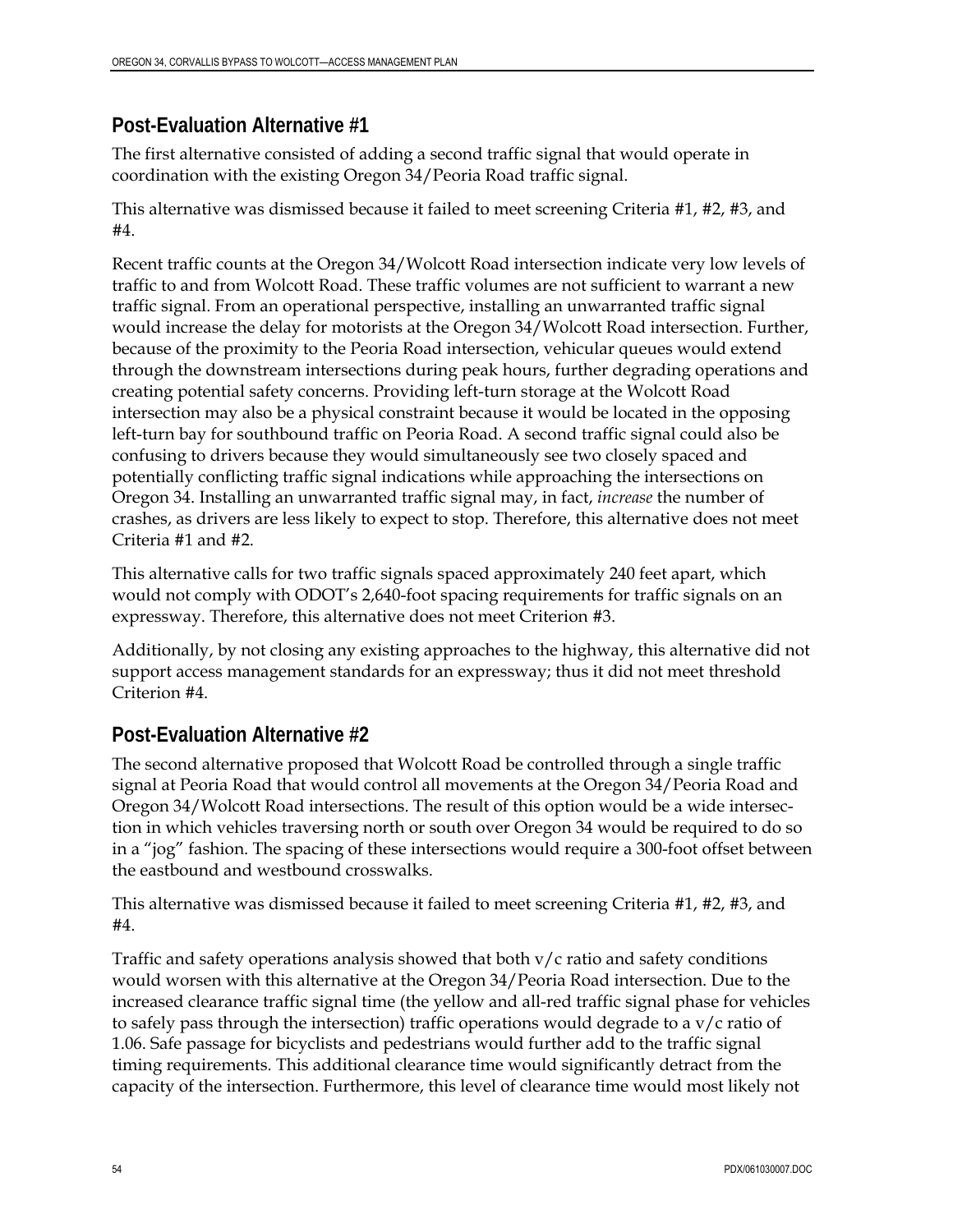be allowed as a design exception by ODOT. Therefore, Criteria #1, #2, and #3 would not be met.

Additionally, by not closing any existing approaches to the highway, this alternative did not support access management standards for an expressway; thus did not meet threshold Criterion #4.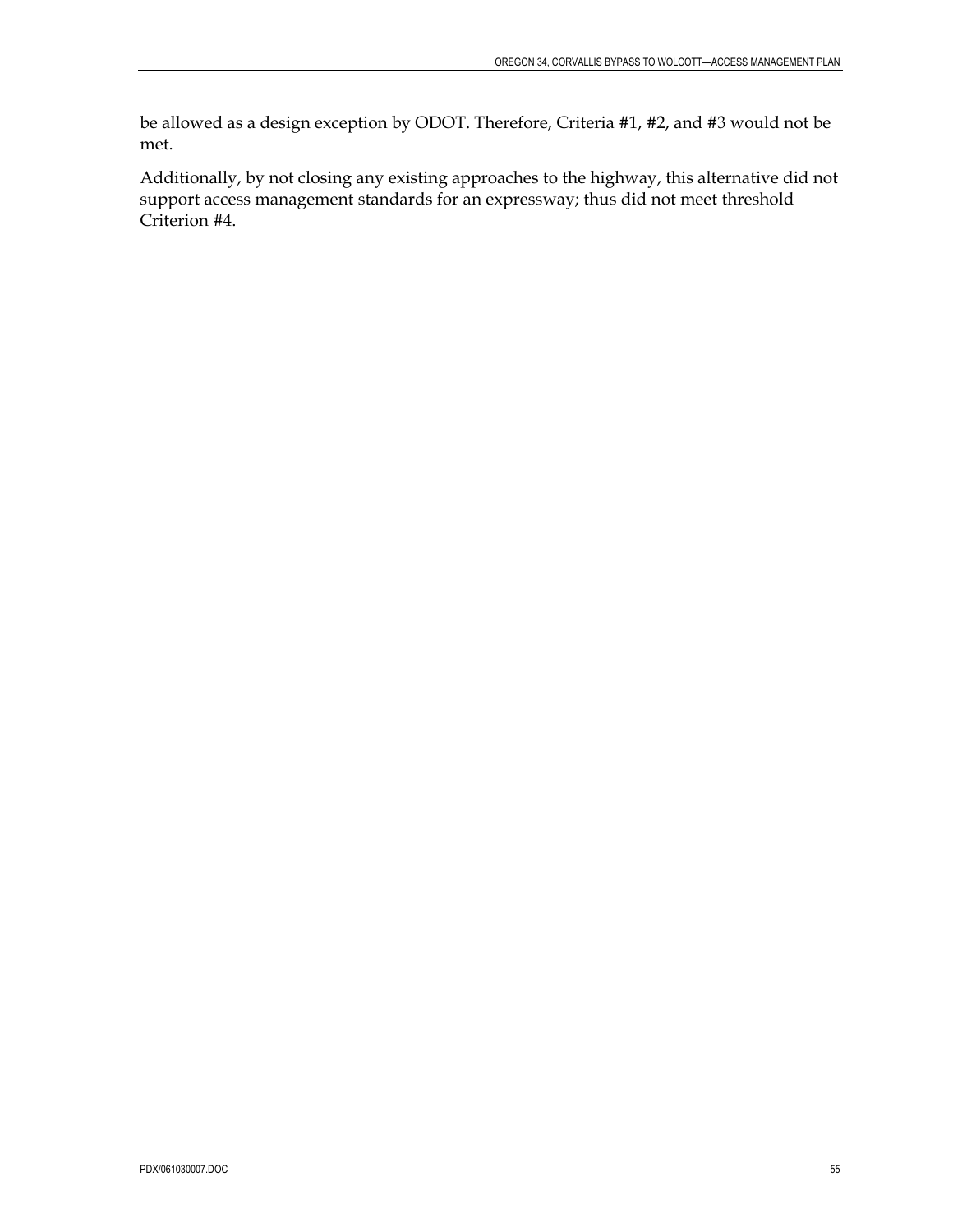# **SECTION 6 Preferred Alternative**

What follows is a description of the preferred alternative package, including how it will improve safety conditions in the study area.

# **North Frontage Road**

## **Description**

Alternative N1-Modified was selected as the preferred north frontage road option. In this alternative, Wolcott Road would be realigned to create a four-legged intersection with Oregon 34, locating the realigned Wolcott Road directly across from Peoria Road. This action would allow for a safer and more orderly movement of vehicles, including the movement of farm equipment onto and across Oregon 34 from points north of Oregon 34.

A segment of frontage road with two 11-foot travel lanes and 4-foot shoulders would extend west from the realigned Wolcott Road to a point just past the driveway of the ODFW building, where it would terminate in a cul-de-sac turnaround. A 12-foot bicycle\pedestrian path would extend west from the ODFW office building to Electric Road. Another segment of frontage road would extend west from Electric Road to the OSU crew dock access road; this segment of frontage road would have two 11-foot travel lanes and 4-foot shoulders.

## **Benefits**

This alternative provides safety and operational benefits throughout the study area by:

- Removing all access locations on the north side of Oregon 34,
- Providing an off-highway route for bicyclists and pedestrians throughout the corridor, and
- Minimizing needed right-of-way and farm impacts north of the highway.

The frontage road connection to Wolcott Road and the planned realignment would provide a safe signalized crossing location for farm vehicles to travel between farmlands north and south of Oregon 34.

This alternative creates a continuous route for bicyclists and pedestrians from Corvallis to Peoria Road. The frontage road connects to the Crew Dock access road, which, in turn, connects to the bike path on the Van Buren Bridge (via the existing path underneath the bridges).

Realigning Peoria Road and Wolcott Road would provide several safety and operational benefits. Operationally, it would provide only a slight increment of delay at the Oregon 34/ Peoria Road traffic signal, while providing the needed connectivity for farm equipment to cross the highway. The realignment would also reduce conflict points at the Wolcott Road intersection by consolidating access to the Peoria Road alignment. Consolidation of access would enable drivers to more easily detect approaching conflict points and prepare accordingly. The single intersection resulting from a realignment of Peoria Road and Wolcott Road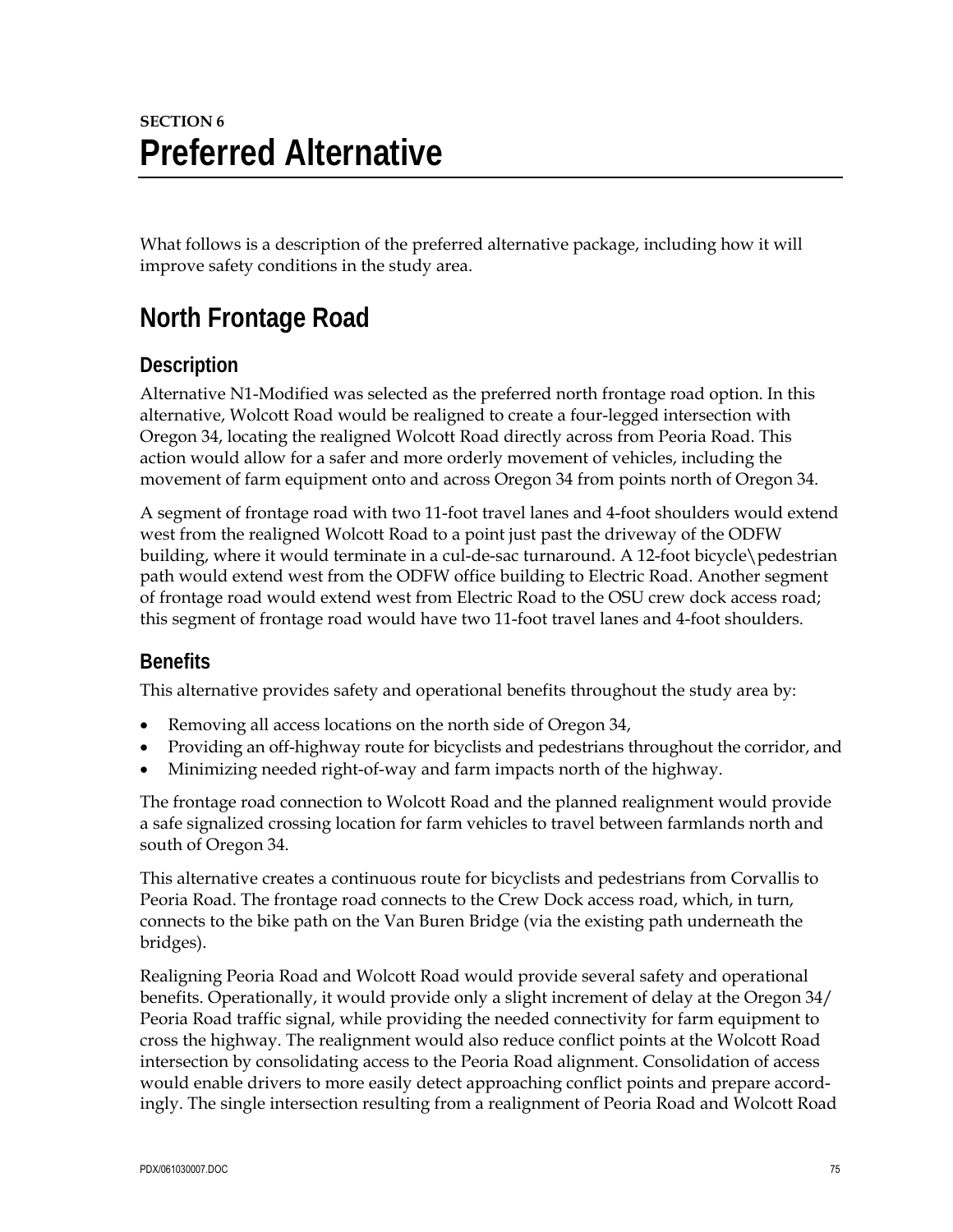would better meet driver expectations and be in compliance with ODOT's designation of the roadway as an expressway.

Additionally, the western portion of the north frontage road would provide access to Electric Road via the Oregon 34/Corvallis Bypass traffic signal, thereby eliminating the current CTWLTL conflict.

Preferred north frontage road Alternative N1-Modified is illustrated in detail in [Figure 6-1.](http://www.oregon.gov/ODOT/HWY/REGION2/docs/area4/US20OR34AMEP/US20/Figure_6_1.pdf)

# **South Frontage Road**

## **Description**

Alternative S1 was selected as the preferred south frontage road option. A segment of frontage road with 12-foot travel lanes and 6-foot shoulders would extend west from Peoria Road to the existing Morse Brothers driveway. (The widened travel lanes and shoulders would accommodate large truck traffic traveling into and out of the Morse Brothers property.) This segment would include a 200-foot-long bridge to span a tributary of the Willamette Channel. Another segment of frontage road, with 11-foot travel lanes and 2-foot shoulders, would extend west from the Morse Brothers driveway to Allen B. Berg Park.

## **Benefits**

This alternative would provide safety and operational benefits throughout the corridor by removing all access locations on the south side of Oregon 34.

The construction of a south frontage road would allow Morse Brothers truck traffic to be redirected to Peoria Road, thereby eliminating truck-turning movements onto Oregon 34 and improving safety conditions along the highway.

In comparison with Alternative S2, Alternative S1 would be expected to have less impact on potentially environmentally sensitive land near Peoria Road. Based on a review of National Wetland Inventory maps, Alternative S1 would impact an estimated 0.39 acres of wetlands, while Alternative S2 would impact approximately 0.89 acres of wetlands.

The south frontage road would be a suitable low-volume service road for Allen P. Berg Park. The City of Corvallis master plan for this park calls for the development of a ball field complex.

Preferred south frontage road Alternative S1 is illustrated in detail in [Figure 6-1.](http://www.oregon.gov/ODOT/HWY/REGION2/docs/area4/US20OR34AMEP/US20/Figure_6_1.pdf)

# **Low-Cost Safety and Operational Improvements**

Analysis of safety and operational data and iterative discussions with the Steering Team led to the consensus development of additional low-cost improvements. These improvements are designed to effectively work in concert with the selected frontage road alternatives to improve safety and operational conditions along Oregon 34.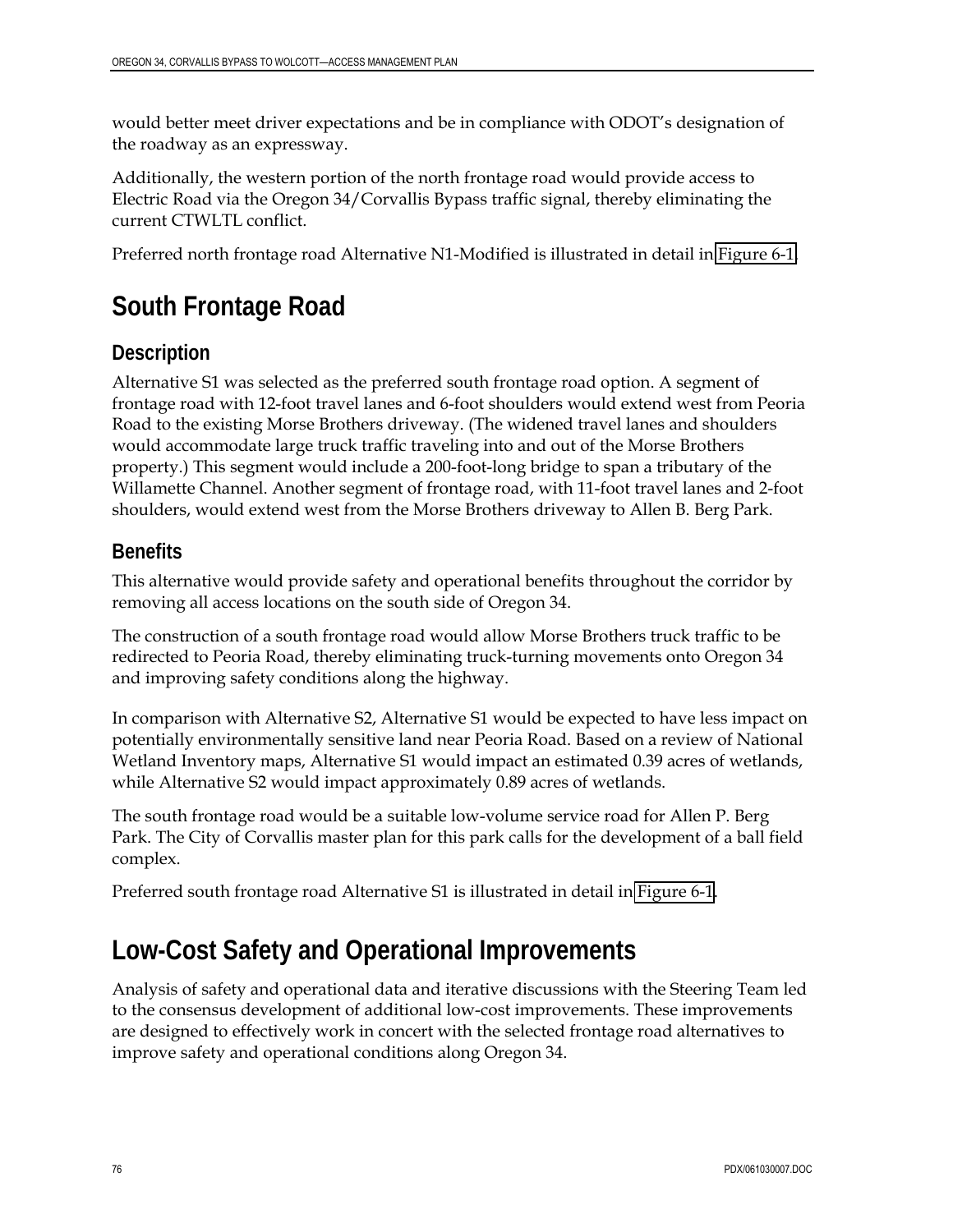Safety and operational treatments were identified along Oregon 34 for the intersections, the intersection approaches, and the highway segment outside of the intersection approaches. Selected treatments are listed below.

**Intersection Treatment** 

- **Intersection illumination**
- **Pedestrian crossing treatments**

**Intersection Approach Treatments** 

- **Wider longitudinal pavement markings**
- **Transverse pavement markings**
- **Raised pavement markings (reflective)**

**Oregon 34 Highway Segment Treatments** 

- **Extension of the right-turn-only lane on eastbound Oregon 34 at the Peoria Road intersection.** This action would shorten current vehicle queue lengths in the two through-travel lanes at this intersection. The likelihood of rear-end crashes would be decreased by this action because right-turning vehicles would be able to decelerate slowly from a higher speed rather than quickly decelerate to enter the existing short, right-turn lane. Mobility conditions would also be improved because more vehicles would be able to move through the intersection during eastbound green intervals.
- **Curb and gutter treatments**
- **Medians (recessed)**
- **Landscaping**
- **Street illumination**

**Peoria Road Treatments** 

- **Reconstruction/widening of roadway**
- **Turn-lane pockets at south frontage road intersection**
- **Dual northbound turn-lanes to increase the intersection performance and reduce queuing**

A graphical depiction of proposed low-cost safety and operational improvements is provided in [Figure 6-2.](http://www.oregon.gov/ODOT/HWY/REGION2/docs/area4/US20OR34AMEP/US20/Figure_6_2.pdf)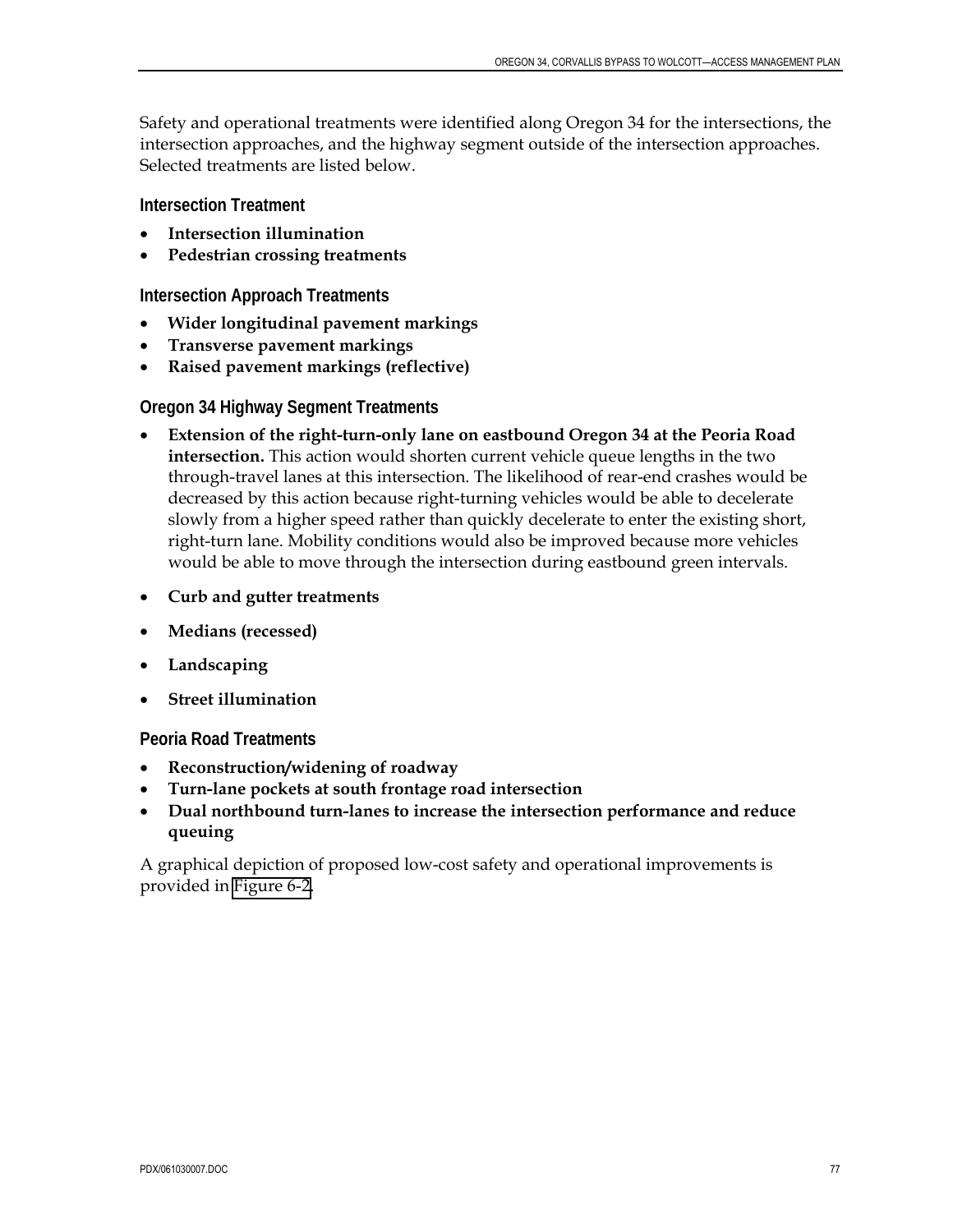# **SECTION 7 Permitting Requirements**

A critical aspect of alternative evaluation is to first determine whether alternatives are consistent with applicable land development regulations and, therefore, feasible. An analysis conducted as part of this AMP revealed that the preferred alternative would, in fact, be in accordance with all applicable regulations. What follows is a discussion of the criteria associated with the necessary permitting requirements. Linn County Code requirements are provided in [Appendix C](http://www.oregon.gov/ODOT/HWY/REGION2/docs/area4/US20OR34AMEP/US20/Appendix_C.pdf).

The proposed AMP project improvements involve development of transportation facilities in an EFU zone, inside a designated floodplain, and within the Willamette River Greenway boundary. Therefore, two major permits must be obtained from Linn County prior to the construction of the proposed improvements:

- The first permit is a Linn County Conditional Use Development Permit, in which decision criteria related to both developing in an EFU zone and developing in a floodplain must be addressed.
- The second permit is a Greenway Conditional Use Permit, in which decision criteria related to project development *inside* the Willamette River Greenway boundary must be addressed.

The decision criteria for the Linn County Conditional Use Development Permit are excerpted in italics in the first part of this section,<sup>[23](#page-58-0)</sup> along with responses that address how preferred alternative improvements meet the requirements. The decision criteria for the Greenway Conditional Use Permit are excerpted in italics in the second part of this section, along with responses that address how preferred alternative improvements meet the requirements.

Responses to both permits are based on the current level of knowledge garnered during this planning process. Responses must be refined prior to permit submission to reflect updated information (i.e., engineering design plans, further environmental analysis).

# **Linn County Conditional Use Development Permit**

The Linn County Conditional Use Permit for AMP-proposed transportation improvements must address criteria from two sections of LCC Chapter 933: LCC 933.310 and LCC 933.900. These criteria contain the requirements for developing in both an EFU zone and a designated floodplain area.

 $\overline{a}$ 

<span id="page-58-0"></span><sup>23</sup> Excerpt source: Linn County Planning and Building Department *Rural Resource Zoning District Conditional Use Permit Application.*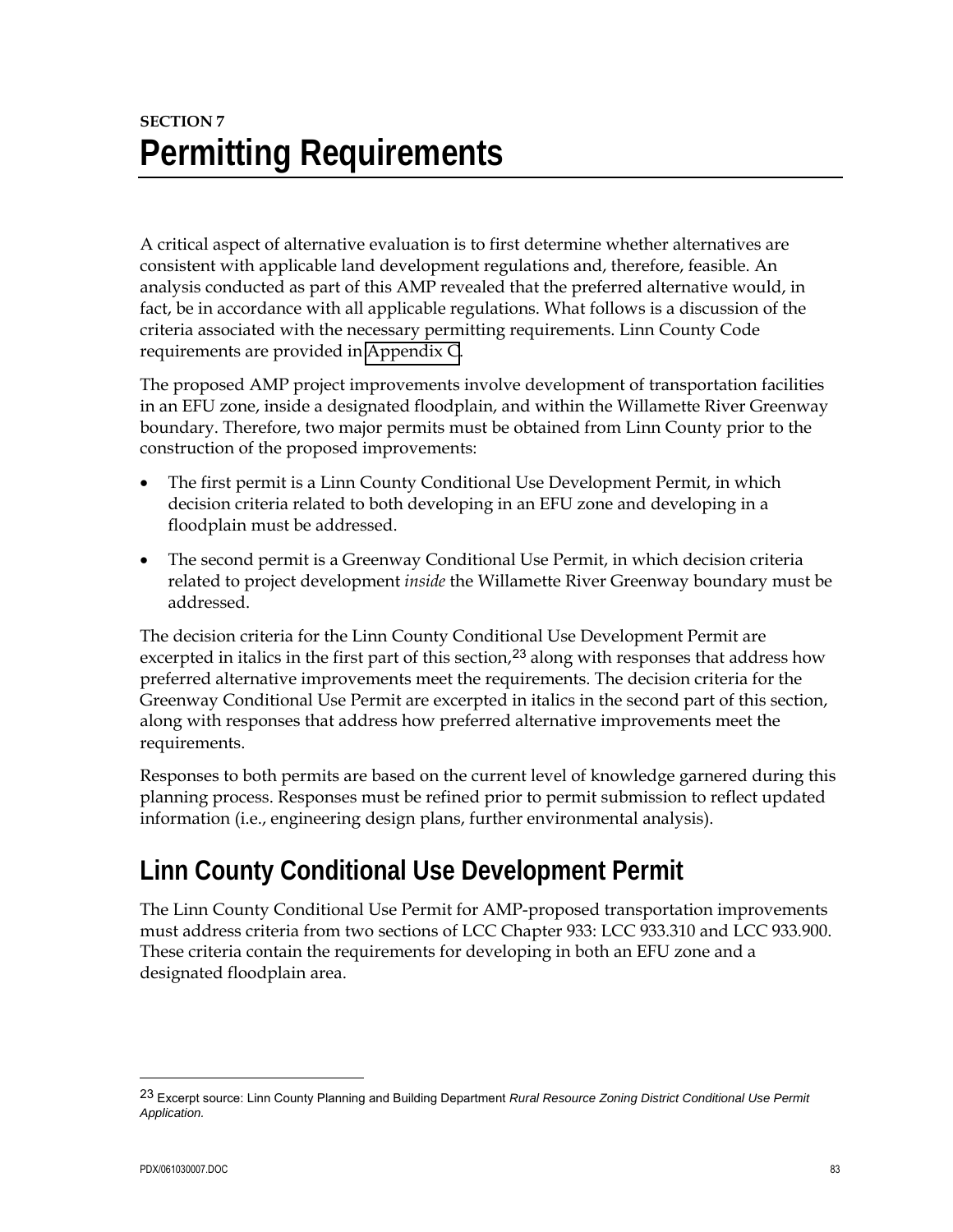## **LCC 933.310—Rural Resource Zone conditional uses; generally**

**Criterion 1:** *The development site has physical characteristics needed to support the use. Those characteristics include, but are not limited to, suitability for a sewage treatment system and an adequate supply of potable water.* 

Critical facilities and services related to the proposed AMP improvement project, such as water, sewer, stormwater drainage, and public utilities, have adequate capacity or will be improved to have adequate capacity to serve the project at the time it is completed.

### **Criterion 2:** *The development will not be located within a mapped geologic hazard area or within a 100-year floodplain unless it is demonstrated that the proposal can be designed and engineered to comply with accepted hazard mitigation requirements.*

Proposed AMP project improvements would occur in an area inundated by the 100-year floodplain (base flood), defined by Linn County's Flood Management Code (Linn County Building Code, Chapter 870) as an "area of special flood hazard." Proposed roadway improvements would require both the excavation and the placement of fill material below the 100-year flood elevation. The 100-year flood elevation at Oregon 34 is approximately 220 feet.

Subsequent to the approval of the Linn County Conditional Use Permit, a floodplain development permit must be prepared. Linn County does not require applicants to address floodplain development criteria in the Linn County Conditional Use Permit itself, but rather in a subsequent building permit. The building permit is where the applicant addresses applicable floodplain development requirements that have been specified in the form of conditional use approval criteria after the Linn County Conditional Use Permit has been reviewed by the Linn County Floodplain Administrator.

The Linn County Floodplain Management Code, Chapter 870.144, contains the requirements that are applicable to the type of roadway construction-related improvements being proposed in this AMP.[2](#page-59-0)4

Under 870.144(A), placement of fill within the floodplain must be approved by the Linn County Floodplain Administrator, and is allowed when the following conditions are met:

- 1) A development permit is obtained;
- 2) The net effect of fill and excavation operations (on site) constitutes no positive change in fill volume;
- 3) The proposed fill or excavation will not change the direction or velocity of flood water flow;
- 4) The proposed fill or excavation will not cause a compounding of flood hazards; **or**
- 5) A registered engineer shall certify that the proposed project will not cause a rise in the base flood elevation during a 100-year event or create conditions that would be detrimental to adjacent or neighboring properties.

<u>.</u>

<span id="page-59-0"></span><sup>&</sup>lt;sup>24</sup> As noted, floodplain development requirements will be stated as conditions of approval upon review of proposed AMP project improvements by the Linn County Floodplain Administrator. These conditions of approval *may* exceed, or be fewer, than the likely applicable criteria noted here, depending on the particular set of improvements being proposed at the time.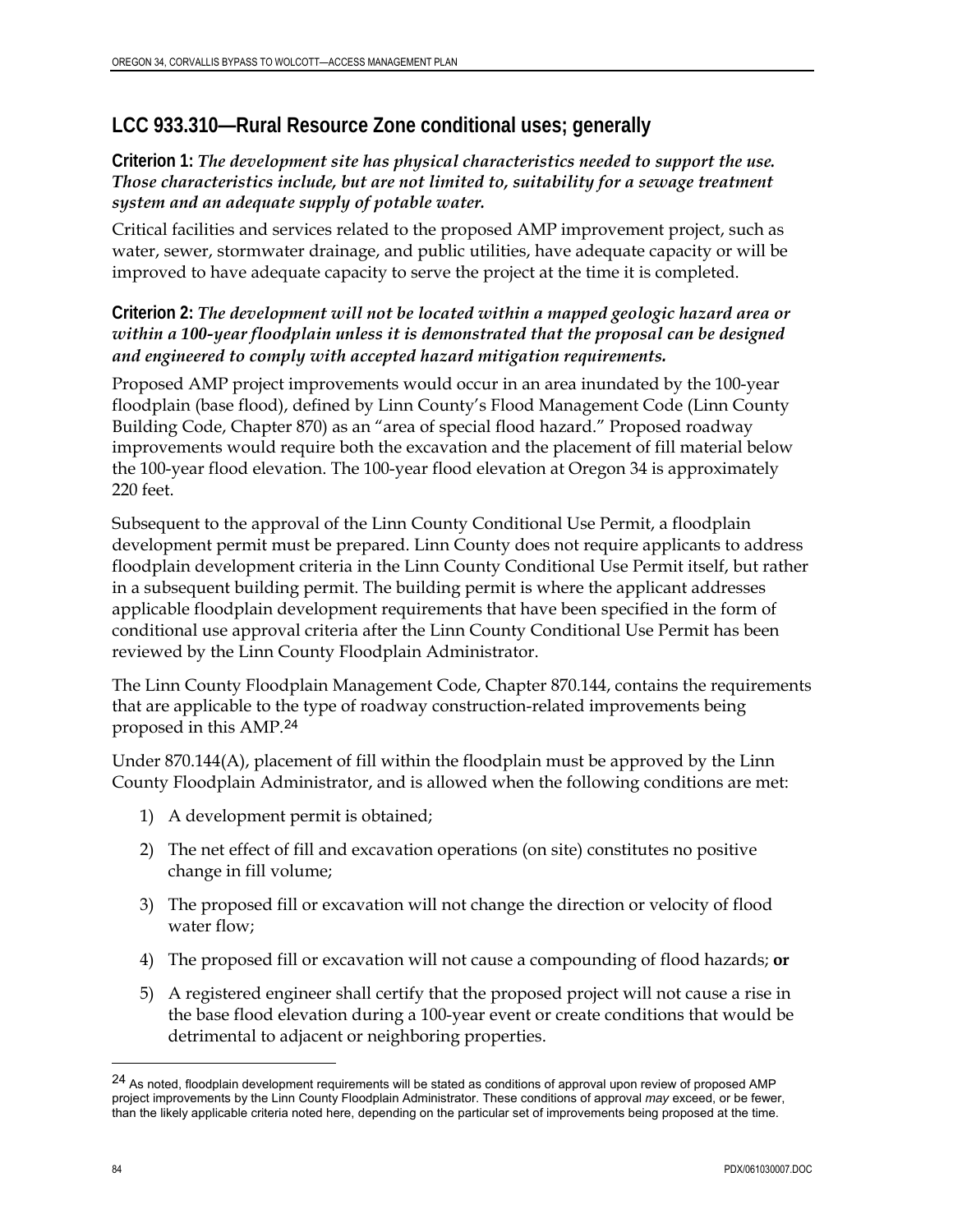Preliminary analysis performed for this AMP report demonstrates that proposed roadway improvements can be designed and engineered to comply with applicable hazard mitigation provisions. Because the existing Oregon 34 roadway acts as a continuous obstruction to flood flows, it is not expected that the development of the proposed frontage roads, which will take place below the level of the existing roadway, would result in increased 100-year water surface elevations.

Preferred alternative frontage roads (Alternative N1-Modified and Alternative S2) can be constructed without additional fill material below the 100-year water surface elevations. Additionally, the elevation of the proposed roadways lies below the elevation of the Oregon 34 roadway embankment for the entire length proposed. As further mitigation for fills, a structure is proposed for the south frontage road over the Willamette River channel tributary. Therefore, proposed AMP project improvements construction would likely be approved by the Linn County Floodplain Administrator. See [Appendix J f](http://www.oregon.gov/ODOT/HWY/REGION2/docs/area4/US20OR34AMEP/US20/Appendix_J.pdf)or detailed profiles and cut/fill volumes of the propose alternatives.

An absolute determination that the previous conditions would be met rests on the results of future hydraulic modeling. This modeling generally takes place during final configuration of the roadway/structure (usually at 30 percent design status).

Aside from necessary excavation and fill actions, proposed AMP project improvements do not include any other development that could alter or obstruct the flow of flood water (guard rails, jersey barriers, etc.).

### **Criterion 3:** *The proposal will not have a significant adverse impact on sensitive fish or wildlife habitat.*

Based on the preliminary "red flag" analysis performed for this AMP report, it is highly unlikely that proposed AMP project improvements would have a significant adverse impact on either sensitive fish or wildlife habitat. The ORNHIC query results for the study area indicated that no listed fish, bird, or plant species have been directly observed within the study area. However, one listed bird species, four listed plant species, and two listed fish species have been observed within a 2-mile radius of the study area. Therefore, as noted in Section 3, further environmental analysis must be performed to confirm the preliminary conclusion that there would be no significant impact on fish or wildlife.

### **Criterion 4:** *The proposed use will not force a significant change in, or significantly increase the cost of, accepted farm or forest practices on surrounding lands devoted to farm or forest use.*

One farm property (tax lot 11S05W36 02600) would be significantly affected by the proposed realignment of Wolcott Road and creation of the north frontage road segment from the realigned Wolcott Road west to the ODFW office building driveway. The Wolcott Road realignment would divide this tax lot into two pieces. Any existing farming activities on this tax lot would be directly affected by the proposed realignment and would need to be relocated to other parcels.

The impact of proposed AMP project improvements on surrounding agricultural land and working farm practices was a consideration during the evaluation of different alternative improvements. The evaluation process considered viability of existing farms affected by the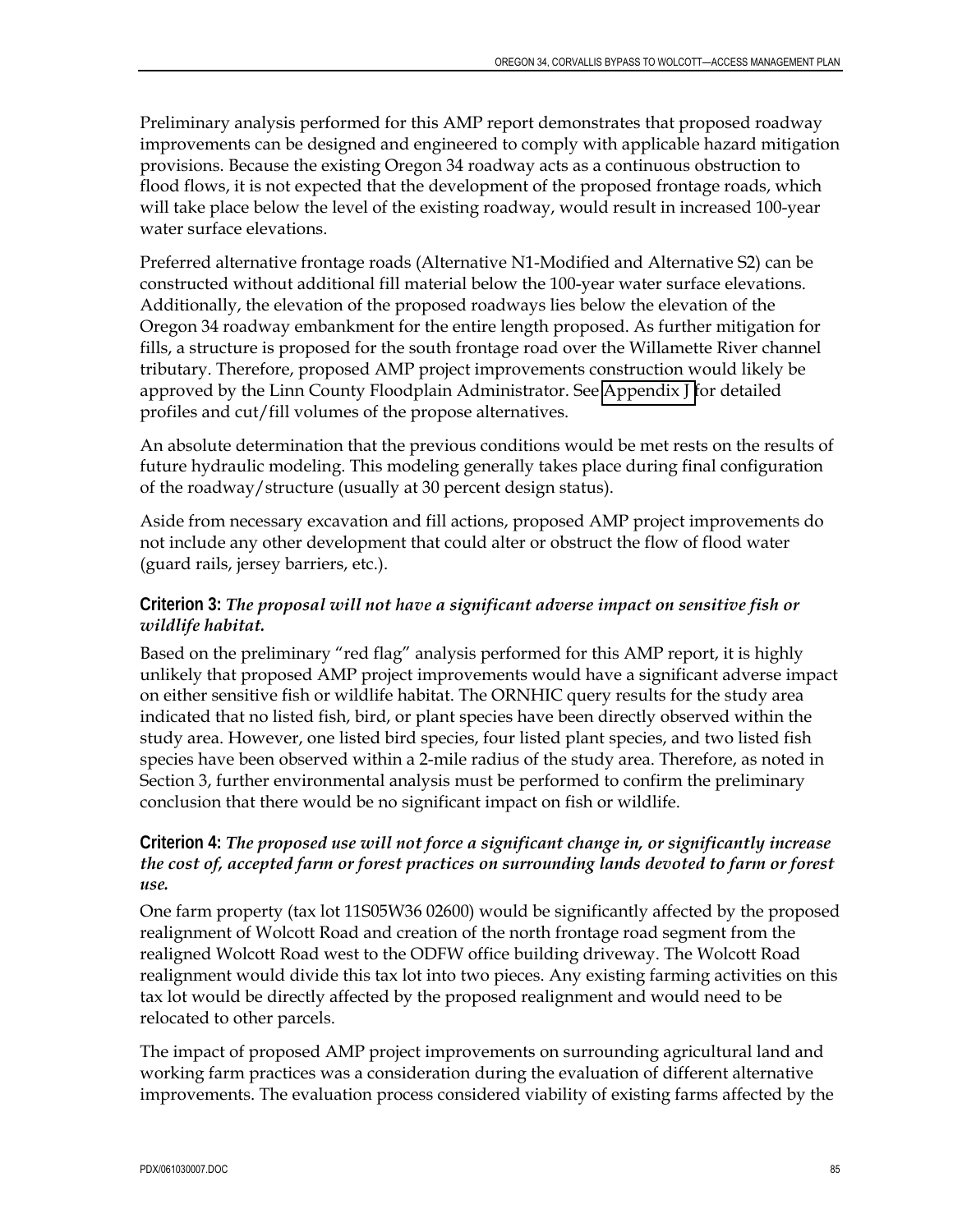alternatives, potential interference from farm functions, and the number of EFU acres displaced as criteria (Table 5-1). For the entire study area, the proposed north frontage road option had less impact on farmland, when compared to the other feasible alternatives (Section 5, [Figure 5-8](http://www.oregon.gov/ODOT/HWY/REGION2/docs/area4/US20OR34AMEP/US20/Figure_5_8.pdf) and [Figure 5-9\)](http://www.oregon.gov/ODOT/HWY/REGION2/docs/area4/US20OR34AMEP/US20/Figure_5_9.pdf).

It is unlikely that proposed AMP project improvements would significantly increase the cost of accepted farm or forest practices on surrounding lands devoted to farm or forest use. Rather, by providing access to a signalized intersection at Wolcott Road and Oregon 34 (the result of the realignment of Wolcott Road), farm vehicle movement across Oregon 34 would be made less time-consuming and safer, which may provide a cost benefit.

### **Criterion 5:** *If in the forest area of the F/F or in the FCM zoning districts, the proposed use will not significantly increase fire hazard or significantly increase fire suppression costs or significantly increase risks to fire suppression personnel.*

This criterion is not applicable. No proposed AMP project improvements would take place in the F/F (Farm/Forest) or FCM (Forest Conservation Management) zoning districts.

**Criterion 6:** *The location, size, design, and operating characteristics of the proposed development will be made reasonably compatible with and have minimal impact on the livability and appropriate development of nearby property. The proposed use will be reviewed with respect to scale, bulk, coverage, density, the availability of necessary public facilities and utilities, traffic generation, road capacity and safety, and to other related impacts of the proposal.* 

The proposed north frontage road would impact the livability of nearby properties as a result of the proximity of the roadway to two existing residences. However, minimal impact would be expected since this frontage road would be a very low-volume road with no potential for through-traffic (the frontage road dead-ends just west of these two properties).

The proposed AMP project improvement frontage roads would be designed according to Linn County design standards for local roads. These standards require right-of-way widths of up to 70 feet, but portions of the frontage roads adjacent to OR 34 may be able to share right-of-way with ODOT, thus reducing the impact of the development on the two existing residences.

The evaluation process used the Vehicular Mobility, Land Use, and Implementation Criteria to indirectly measure each alternative's ability to meet Linn County Criterion 6. The impacts on the local road network, residential displacement, right-of-way impacts, and relative size of development were used as evaluation criteria (Table 5-1). The proposed north frontage road was more compatible with existing development, when compared to the other feasible alternatives (Section 5, [Figure 5-8](http://www.oregon.gov/ODOT/HWY/REGION2/docs/area4/US20OR34AMEP/US20/Figure_5_8.pdf) and [Figure 5-9\)](http://www.oregon.gov/ODOT/HWY/REGION2/docs/area4/US20OR34AMEP/US20/Figure_5_9.pdf).

It is not expected that any proposed AMP project improvements would have an adverse impact on the appropriate development of nearby properties.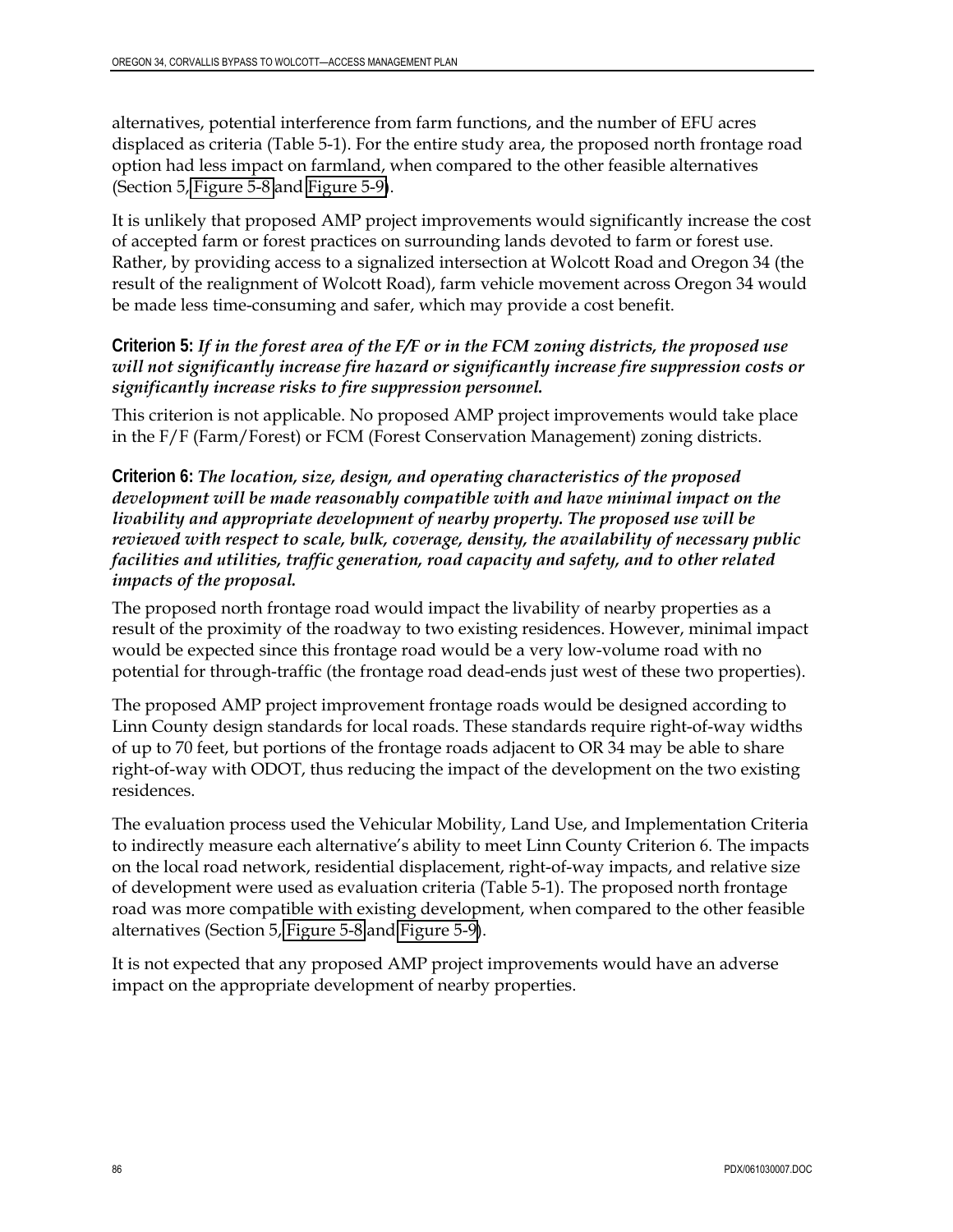**Criterion 7:** *If in the forest area of the F/F or in the FCM zoning districts, a written statement recorded with the deed or written contract with the county is obtained from the land owner which recognizes the rights of adjacent and nearby land owners to conduct forest operations consistent with the Forest Practices Act and Rules for the following uses.* 

- *(a) Parks and campgrounds;*
- *(b) Reservoirs and impoundments;*
- *(c) Medical hardship dwellings;*
- *(d) Home occupations; and*
- *(e) Private accommodations for fishing.*

This criterion is not applicable. No proposed AMP project improvements would take place in the F/F or FCM zoning districts.

## **LCC 933.900—Transportation Improvements**

### **Criterion 1:** *Identify reasonable build design alternatives, such as alternative alignments, that are safe and can be constructed at a reasonable cost, not considering raw land costs, with available technology.*

Reasonable build alternatives are described in Section 5. The preferred alternative was selected on the basis of performance against evaluation criteria, comparison with other feasible alternatives, and potential for improving safety conditions.

### **Criterion 2:** *Assess the effects of the identified alternatives on farm and forest practices, considering impacts to farm and forest lands, structures, and facilities, considering the effects of traffic on the movement of farm and forest vehicles and equipment, and considering the effects of access to authorized units of land created on farm and forest land.*

The following factors related to farm use impact were evaluated in Section 5 [\(Figure 5-8](http://www.oregon.gov/ODOT/HWY/REGION2/docs/area4/US20OR34AMEP/US20/Figure_5_8.pdf) and [Figure 5-9\)](http://www.oregon.gov/ODOT/HWY/REGION2/docs/area4/US20OR34AMEP/US20/Figure_5_9.pdf) for each feasible alternative:

- Total number of agricultural acres displaced
- Interference with farm functions (based on proximity of new roadway of farm structures/facilities and difficulty for machinery crossing any new roadway through farm)
- Viability of continued working farm use
- Ability to accommodate farm vehicle movements both along and across Oregon 34

### **Criterion 3:** *Select from the identified alternatives, the one, or combination of identified alternatives that has the least impact on lands in the immediate vicinity devoted to farm or forest use.*

Of the feasible alternatives evaluated, the preferred alternative contains the north frontage road alternative (Alternative N1-Modified) that had the least impact on the surrounding farm use lands, as illustrated in [Figure 5-8](http://www.oregon.gov/ODOT/HWY/REGION2/docs/area4/US20OR34AMEP/US20/Figure_5_8.pdf) and [Figure 5-9](http://www.oregon.gov/ODOT/HWY/REGION2/docs/area4/US20OR34AMEP/US20/Figure_5_9.pdf) in Section 5.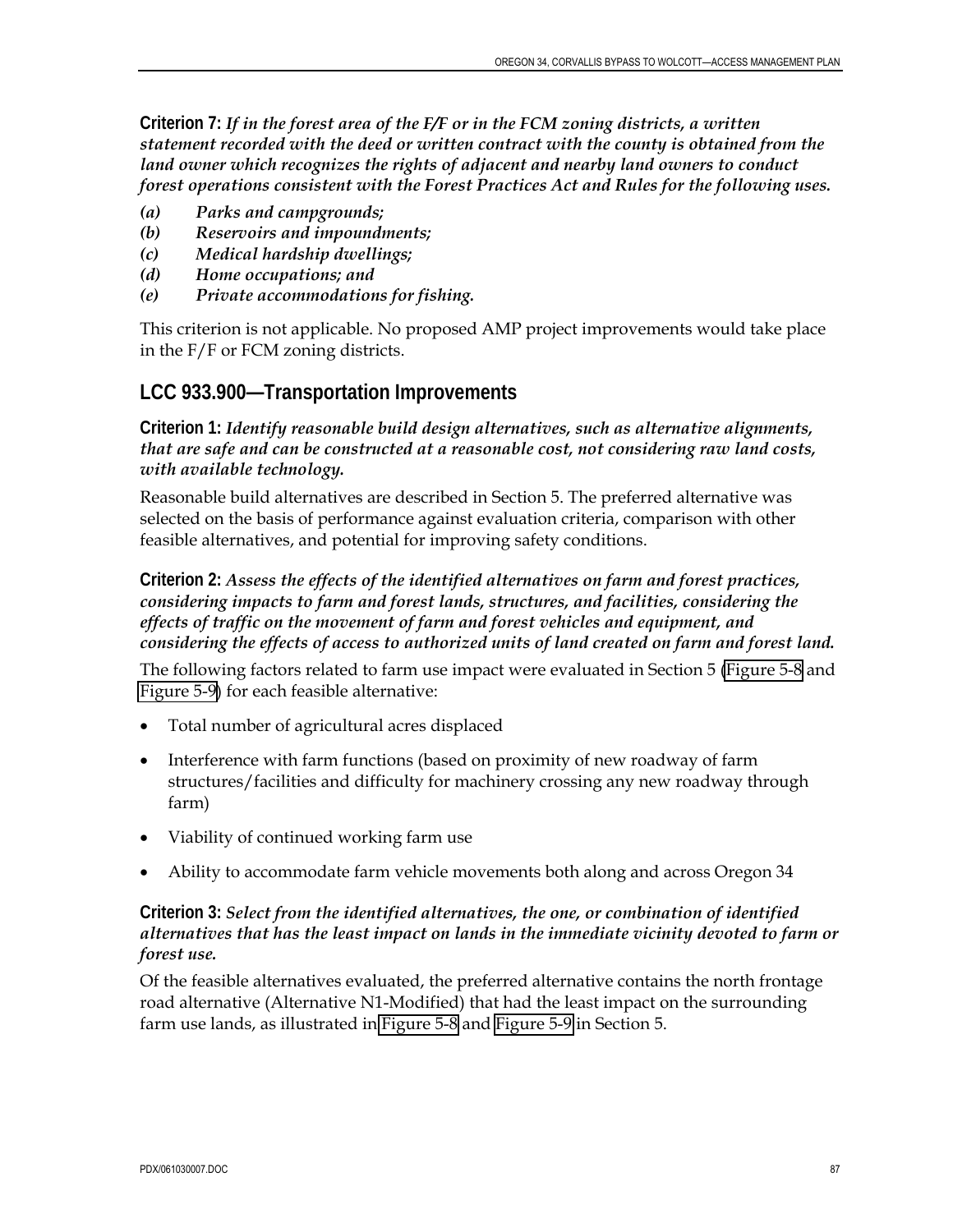# **Linn County Greenway Permit**

The decision criteria excerpted here are applicable solely to actions taking place within the Willamette River Greenway boundary. The Willamette River Greenway boundary is shown in [Figure 3-3](http://www.oregon.gov/ODOT/HWY/REGION2/docs/area4/US20OR34AMEP/US20/Figure_3_3.pdf).

### **Criterion 1:** *The proposal is consistent with the protection of land in the Exclusive Farm Use zoning district.*

A frontage road is being proposed inside the Willamette River Greenway boundary on land that is zoned EFU. However, this land is currently utilized as a golf course. Therefore, the proposed frontage road would not have an impact on agriculturally utilized land inside the Willamette River Greenway boundary.

### **Criterion 2:** *The proposal is consistent with the protection of sensitive fish and wildlife habitat areas identified by the Oregon Department of Fish and Wildlife. Consideration of habitats shall include, but not be limited to, fish spawning sites, fresh water marshes, and great blue heron, osprey, and eagle nest trees, and trees adjacent to the nest trees.*

The land inside of the Willamette River Greenway boundary that would be impacted by the proposed frontage road development is currently in use as a golf course. There would be no impact on sensitive fish or wildlife habitat areas.

### **Criterion 3:** *The proposal is consistent with the preservation of significant natural and scenic areas, viewpoints, and vistas.*

The land inside of the Willamette River Greenway boundary that would be impacted by proposed frontage road development is currently in use as a golf course. This land is no longer in a natural state and there would be no impact on any designated viewpoints or vistas.

### **Criterion 4:** *The proposal is consistent with the enhancement and protection of the natural vegetative fringe to the maximum extent practicable.*

The land inside of the Willamette River Greenway boundary that would be impacted by proposed frontage road development is currently in use as a golf course. This land is no longer in a natural state. Proposed improvements would incorporate native vegetation to the greatest extent possible.

### **Criterion 5:** *The protection, preservation, restoration, and enhancement of areas having ecological, scientific, historical, or archaeological significance are not significantly impaired by the proposal.*

The land inside of the Willamette River Greenway boundary that would be impacted by proposed frontage road development is currently in use as a golf course. There would be no known impacts on areas of ecological, scientific, historical, or archaeological significance.

### **Criterion 6:** *The quality of the air, water, and land resources in and adjacent to the Greenway shall not be significantly impaired by the proposal.*

It is not expected that air, water, or land resources inside of or adjacent to the Willamette River Greenway boundary would be adversely impacted by project improvements. Inside of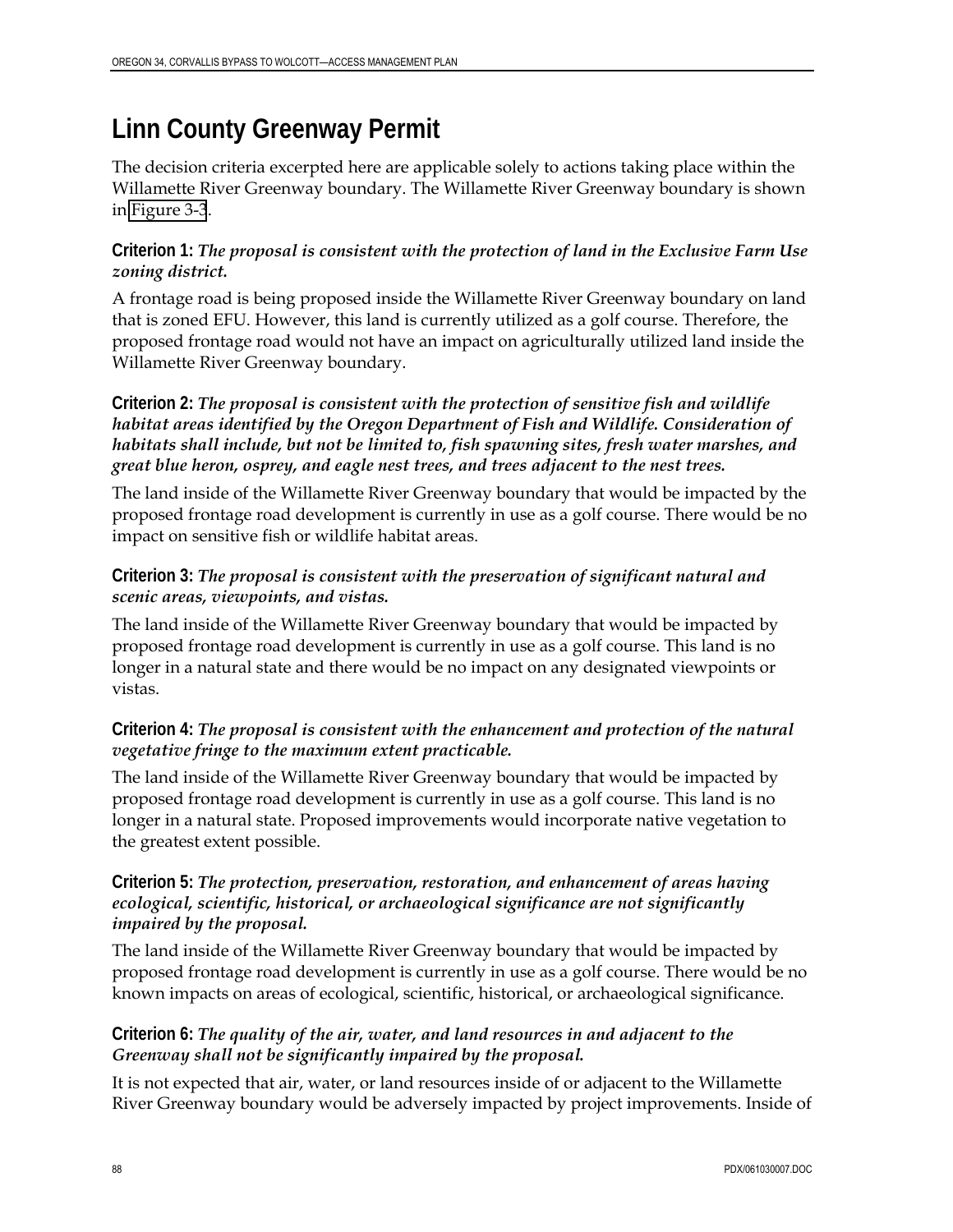the Willamette River Greenway boundary, the proposed frontage road would be a lowvolume local access road serving visitors to the Trysting Tree Golf Course; the small number of vehicles that would utilize the frontage road would not be expected to have a measurable impact on air quality. With regard to water quality, proposed facilities would be in accordance with Linn County standards to ensure appropriate drainage design.

### **Criterion 7:** *The proposal is consistent with the retention, in their natural state, of identified areas of annual flooding, floodplains, and wetlands to the maximum extent practicable.*

It is expected that proposed improvements can be designed and engineered to comply with accepted flood hazard mitigation requirements, thus retaining the natural flow state of Willamette River flood water.

### **Criterion 8:** *The proposal shall not have a significant effect upon potentially erodible areas.*

The topography in the study area is relatively flat and generally not prone to slides or erosion. Regardless, frontage road improvements would be built in accordance with Linn County structural building requirements. Construction would include armored slopes and swales. Water removal techniques would be employed to disallow the concentration of stormwater that could aid erosion.

### **Criterion 9:** *The proposal is compatible with existing uses in the surrounding area.*

The land inside of the Willamette River Greenway boundary that would be impacted by proposed frontage road development is currently in use as a golf course. The proposal is compatible in that the proposed frontage road is a public facility that will serve as an access road to a public recreational facility.

### **Criterion 10:** *The proposal has been directed away from the Willamette River to the greatest extent possible.*

The proposed AMP project improvements are not in the immediate proximity of the Willamette River. At the closest point, proposed AMP project improvements are approximately 900 feet east of the regular bank of the Willamette River, separated by a private driveway leading to the OSU crew docks. The proposed AMP project improvements are located no closer to the river than necessary in order to provide a safe and suitable access road.

### **Criterion 11:** *The maximum possible landscaping area, open space, and vegetation will be provided between the Willamette River and the proposal.*

Proposed AMP project improvements are not in immediate proximity to the Willamette River. The existing open area between the proposed AMP project improvements and the Willamette River would not be impacted.

## **Summary**

The analysis performed for this AMP indicates that all of the improvements proposed as part of the preferred alternative would be permittable under applicable Linn County Development Regulations. However, further in-depth evaluation, particularly related to environmental resources as described in this section, must be undertaken to further substantiate this conclusion.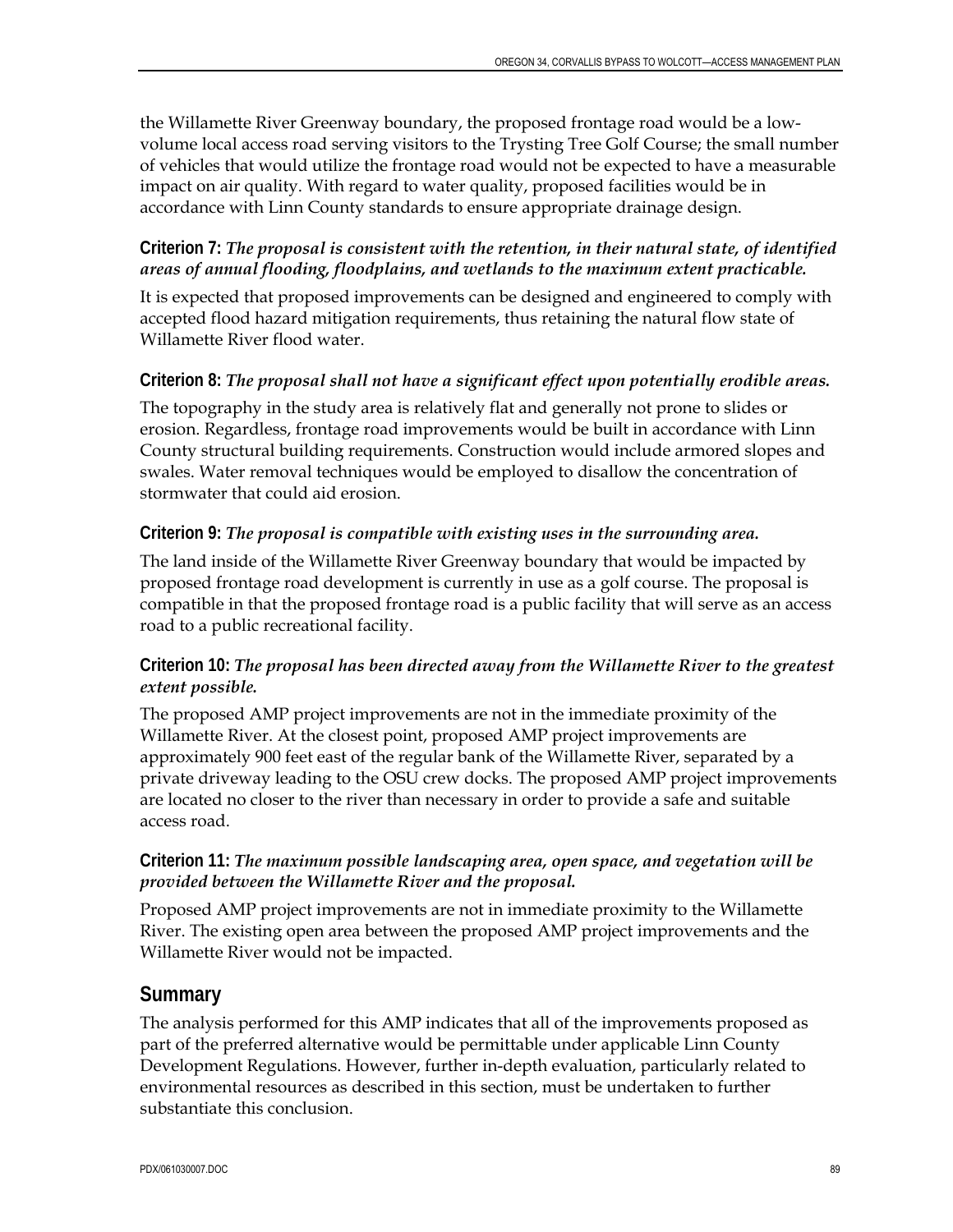# **Roles and Responsibilities of Key Jurisdictions and Groups**

Decision making for the Oregon 34 Expressway Management Plan was shared among the City of Corvallis, Linn and Benton Counties, and ODOT through a Steering Team. The Steering Team had responsibility for oversight of the public process and for ensuring that any alternatives considered the policies and needs of the jurisdictions. Ultimately, the AMP will be adopted by Linn County as part of its transportation system plan. The Steering Team liaisons from each jurisdiction briefed elected officials during work sessions at key decision points in the project. At these meetings, information generated by the Steering Team and project staff was presented to the community.

ODOT was responsible for managing and funding the project, soliciting and receiving public comment, and ensuring that the alternatives generated by the public and PMT were technically sound and consistent with state policies. ODOT developed the draft plan for presentation and adoption.

## **Steering Team**

The Steering Team responsibilities included the following:

- Define project scope and applicable standards
- Manage project scope, schedule, and budget
- Receive public comment
- Direct, produce, and provide quality assurance of technical and public/agency involvement work

The Steering Team members included the following:

| John DeTar            | ODOT                                             |
|-----------------------|--------------------------------------------------|
| Darrin Lane           | Linn County                                      |
| Jim Mitchell          | City of Corvallis                                |
| Roger Irvin           | <b>Benton County Public Works</b>                |
| Dorothy Upton         | ODOT Transportation Planning Administration Unit |
| Derryl James          | <b>ODOT</b> Project Design                       |
| David Warren          | <b>ODOT</b>                                      |
| <b>Bruce Erickson</b> | ODOT                                             |
| Robert Trevis         | <b>ODOT</b> Access Management                    |
| Kathi McConnell       | <b>ODOT</b> Region 2 Traffic                     |
| <b>Steve Dockins</b>  | ODOT Area 4                                      |
| Tom Boylan            | <b>ODOT</b> District 4                           |
| Melissa Mallott       | ODOT Right-of-Way                                |
| Mark Wigg             | <b>ODOT</b> Environmental                        |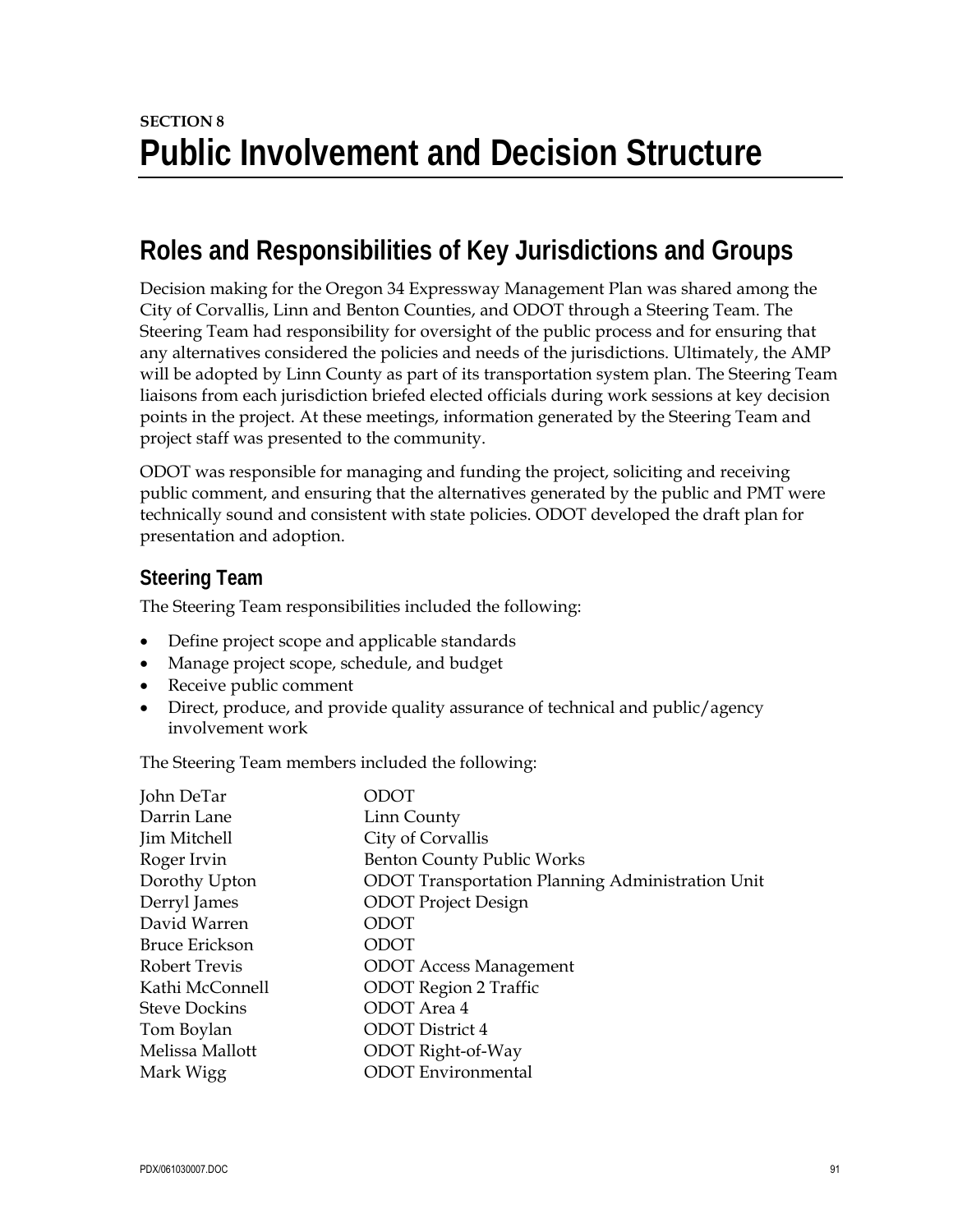| The second Team was supported by: |                          |  |  |  |
|-----------------------------------|--------------------------|--|--|--|
| Julia Kuhn                        | Kittelson & Associates   |  |  |  |
| Joe Bessman                       | Kittelson & Associates   |  |  |  |
| Brian Ray                         | Kittelson & Associates   |  |  |  |
| Michael Hoffmann                  | CH2M HILL                |  |  |  |
| John Willis                       | CH2M HILL                |  |  |  |
| Jamie Damon                       | Jeanne Lawson Associates |  |  |  |

*The Steering Team was supported by:* 

The Steering Team met on four occasions in Corvallis to develop evaluation criteria, generate alternatives, review deliverables, and plan upcoming activities. Other technical resource individuals were included in these meetings, as needed.

# **Public Involvement Program**

The Steering Team conducted a public involvement program that targeted affected property owners and businesses (Table 8-1), the purpose of which was to:

- Elicit and facilitate *public discussion* of the needs and issues affecting the land uses and access changes along Oregon 34 between Wolcott Road and the Willamette River.
- Generate a *collaborative problem-solving process* to identify solutions that address access and safety issues.
- Build *broad public understanding* of the project needs, access requirements, and other issues.
- Nurture and strengthen the *credibility of the partners* (ODOT, City of Corvallis, and Linn and Benton Counties) and the legitimacy of the process.

## **Program Elements**

The public involvement program incorporated the following major elements:

- Research to identify affected property owners and businesses along Oregon 34
- One-on-one and small group meetings with affected property owners, businesses, and community services (i.e., police, fire, EMS, school transport)
- Community open house
- Mailing lists
- Phone calls
- Newsletters
- Media coordination and press releases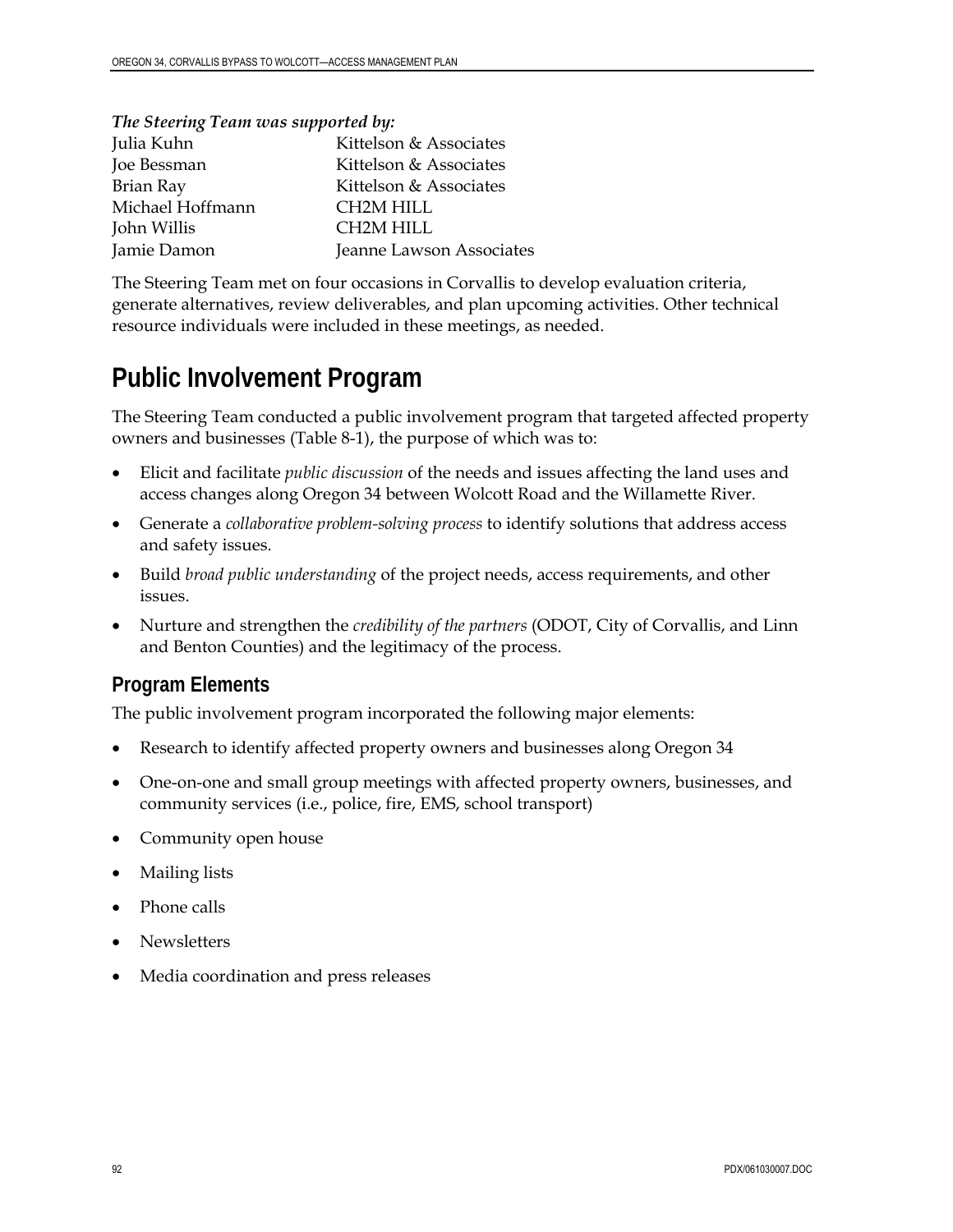| <b>Date</b>          | <b>Event or Activity</b>                                                                                                          | <b>Purpose</b>                                                                                                                                                                             | <b>Outcome</b>                                                                                                                                                                                                          |
|----------------------|-----------------------------------------------------------------------------------------------------------------------------------|--------------------------------------------------------------------------------------------------------------------------------------------------------------------------------------------|-------------------------------------------------------------------------------------------------------------------------------------------------------------------------------------------------------------------------|
| March and April 2005 | Thirteen small group<br>meetings with affected<br>property owners,<br>businesses, and public<br>services<br>(51 people attending) | Introduction of the project<br>Solicitation of input on<br>problems and issues<br>related to access and<br>safety<br>Opportunity to suggest<br>alternatives                                | Identification of issues and<br>concerns<br>Suggestions for<br>alternatives to be<br>considered                                                                                                                         |
| <b>June 2005</b>     | Six small group<br>meetings with affected<br>property owners,<br>businesses, and public<br>services<br>(35 people attending)      | Discuss alternatives from<br>the Steering Team<br>Gather feedback on the<br>alternatives                                                                                                   | Agreement from group on<br>range of alternatives to<br>pursue<br>Refinements to<br>alternatives for Steering<br>Team consideration                                                                                      |
| <b>June 2005</b>     | Newsletter mailing to<br>mailing list and carrier<br>routes within the project<br>vicinity                                        | Summarize information<br>gathered to date and<br>outline next steps.<br>Inform of community open<br>house                                                                                  |                                                                                                                                                                                                                         |
| July 6, 2005         | <b>Community open house</b><br>at the Corvallis Public<br>Library<br>(60+ people attended)                                        | Opportunity for broader<br>community to understand<br>and comment on the<br>project<br>Opportunity for<br>participants in the small<br>group meetings to learn of<br>each other's concerns | 22 completed comment<br>forms received at the<br>community open house<br>2 additional comments<br>were received via e-mail<br>The majority of the<br>comment forms favor the<br><b>Steering Team</b><br>recommendations |
| Throughout           | Single point of contact                                                                                                           | Answer questions and<br>provide information for the<br>public                                                                                                                              |                                                                                                                                                                                                                         |
| Throughout           | <b>Mailing list (property</b><br>owners, business owners,<br>and meeting attendees)                                               | To be notified of meetings<br>and kept informed of the<br>project                                                                                                                          |                                                                                                                                                                                                                         |
| As needed            | <b>Media coordination and</b><br>press releases                                                                                   | To inform broader<br>community of project and<br>meetings                                                                                                                                  |                                                                                                                                                                                                                         |

#### **TABLE 8-1 Public Involvement Activity Summary**

A summary of the Public Involvement can be found in [Appendix L](http://www.oregon.gov/ODOT/HWY/REGION2/docs/area4/US20OR34AMEP/US20/Appendix_L.pdf).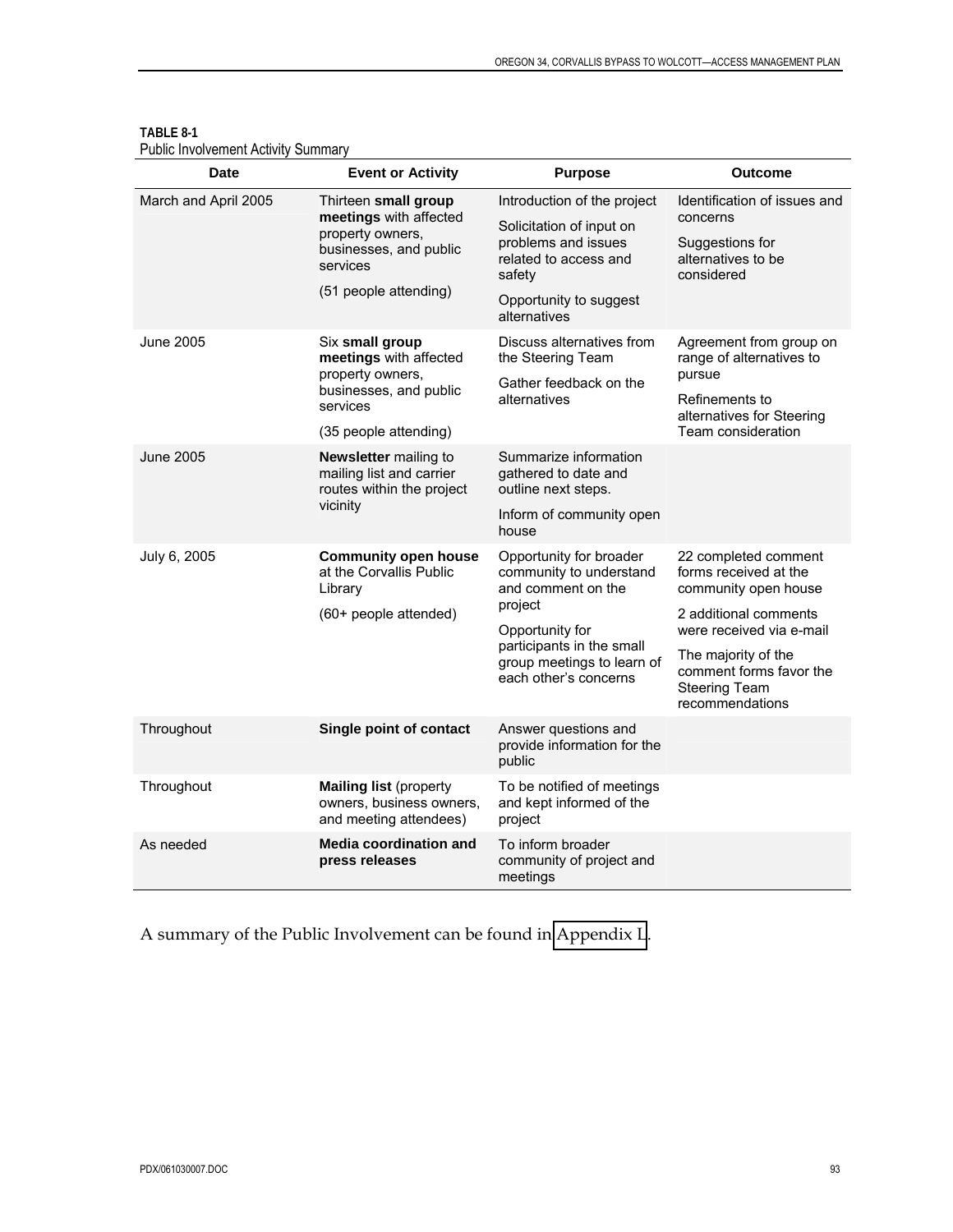# **Access Management Strategy Statement**

The Steering Team recommends the following access management strategy for adoption and implementation:

*Within the project limits, close all private and public approaches between the Corvallis Bypass and Peoria Road intersections, and acquire all access rights to property abutting the north and south sides of Oregon 34.* 

[Figure 9-7](http://www.oregon.gov/ODOT/HWY/REGION2/docs/area4/US20OR34AMEP/US20/Figures_9_7.pdf) provides a listing of all affected approaches and properties in the study corridor and the actions that will be undertaken, respectively, to carry out the proposed project improvements of this AMP.

# **Priority Phases and Funding**

AMP-recommended improvements were prioritized for implementation by phase based on:

- Feasibility of funding (the relative cost of constructing particular improvements), and
- Urgency of implementation relative to improvements' ability to expedite mitigation of existing safety problems.

The establishment of priority phasing was the result of Steering Team consensus approval. The recommended improvements associated with each priority phase are discussed below.

An overview of the priority phases is illustrated in [Figure 9-1](http://www.oregon.gov/ODOT/HWY/REGION2/docs/area4/US20OR34AMEP/US20/Figure_9_1.pdf).

## **Priority Phase 1**

Priority 1 road improvements are shown in detail in [Figure 9-2.](http://www.oregon.gov/ODOT/HWY/REGION2/docs/area4/US20OR34AMEP/US20/Figure_9_2.pdf) Priority 1 includes the following improvements:

- Construct Wolcott Road realignment.
- Construct frontage road extending west from realigned Wolcott Road to the ODFW office building driveway.
- Create a right-turn-only lane on eastbound Oregon 34 at Peoria Road intersection.
- Construct all "low-cost safety and operational treatments" (described in Section 6 and illustrated in [Figure 6-2\)](http://www.oregon.gov/ODOT/HWY/REGION2/docs/area4/US20OR34AMEP/US20/Figure_6_2.pdf).
- Rebuild traffic signal at Peoria Road.
- Close all northside approaches to Oregon 34 between Peoria Road and ODFW.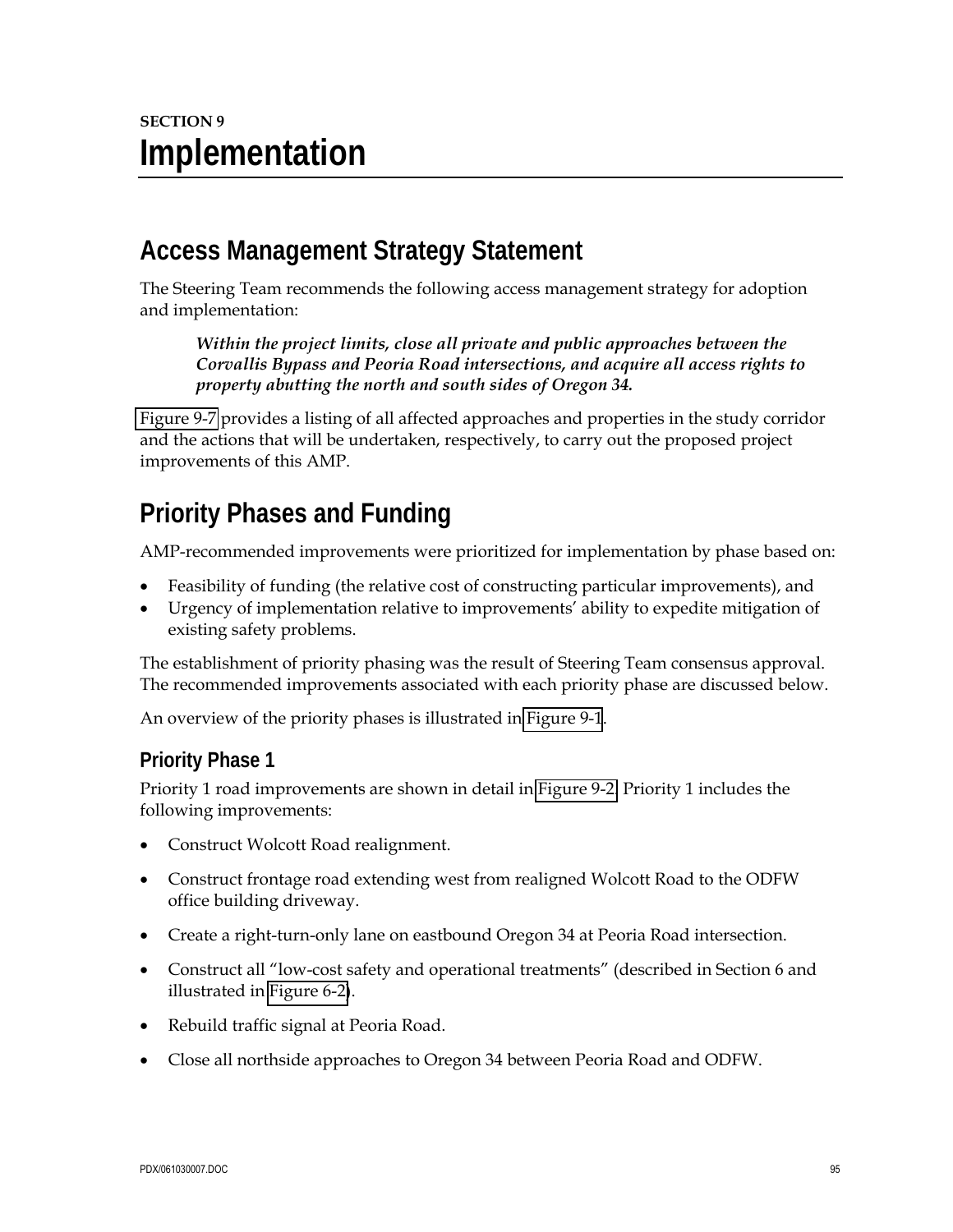- Close existing Wolcott Road approach to Oregon 34 (the segment of Wolcott Road between Oregon 34 and the realigned Wolcott Road will be vacated).
- Purchase right-of-way from two private residential properties.
- Purchase convenience store property located at southeast corner of Oregon 34/Peoria Road intersection.
- Widen Peoria Road to a point approximately 400 feet south of Oregon 34 to accommodate a three-lane south approach.

Priority 1 improvements were prioritized as such for these reasons:

- Realignment of Wolcott Road would provide immediate major safety benefits. It would eliminate turning movements in the intersection area, provide a signalized intersection for ODFW commuters, and allow safe crossing over Oregon 34 for farm vehicles.
- Intersection improvements are an important first step, one that should be taken before constructing either the north or south frontage roads systems. The north frontage road intersection should be realigned to correct road geometry. The south frontage road intersection needs realignment to accommodate a significant increase in truck traffic. To accommodate this additional traffic, there would need to be new signal timing, lane improvements, and curb returns.
- It is economically prudent to construct Wolcott Road realignment in conjunction with intersection improvements.

#### **Implementation Funding**

It is anticipated that Priority 1 improvements would be funded under the currently proposed 2004-2007 STIP safety project<sup>[25](#page-69-0)</sup>, for which said improvements are specified. STIP project funding requests are subject to approval review by the Oregon Transportation Commission, which then authorizes the dispensation of earmarked funding for project improvements.

### **Priority Phase 2 Improvements**

Priority 2 improvements were subdivided into two sub-phases, as described below.

### **Priority 2A**

Priority 2A entails these improvements:

- Construct a paved bicycle/pedestrian (multi-use) path extending west from the ODFW office building driveway to the OSU crew docks driveway.
- Purchase right-of-way from two properties: OSU Research Farm; Trysting Tree Golf Course.

 $\ddot{\phantom{a}}$ 

<span id="page-69-0"></span><sup>25</sup> ODOT 2004-2007 Draft STIP project Key #12580 (titled in "OR34: Roche Street-Wolcott Road").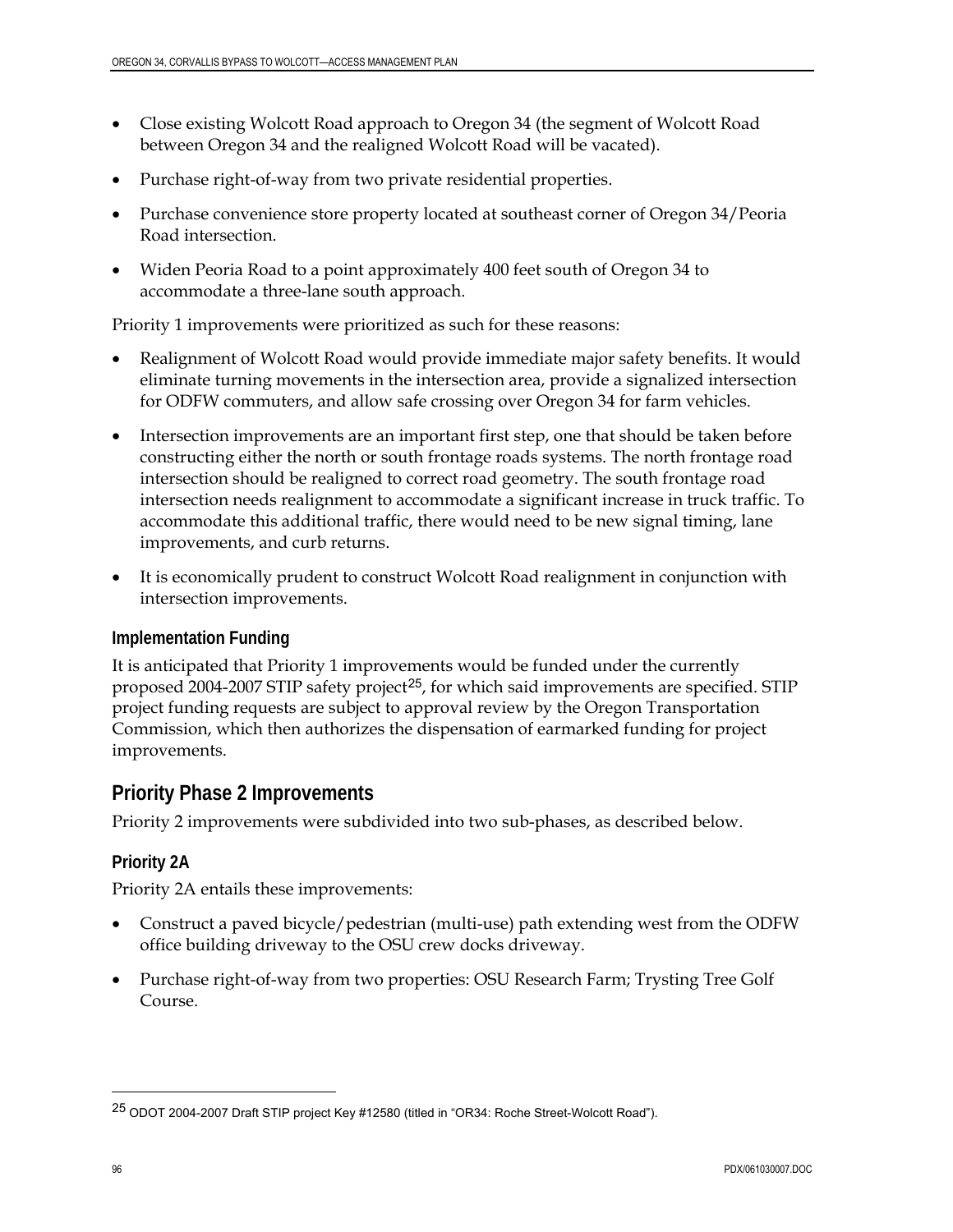Priority 2A improvements were prioritized as such for these reasons:

A multi-use path is a comparatively low-cost improvement that effectively addresses the major concern for bicycle and pedestrian safety in the study area corridor. Because it is much less expensive than other preferred alternative improvements, the multi-use path is thus more feasible to build immediately. The path can be constructed as a stand-alone project once funding is available; and the segment west of Electric Road can be easily incorporated with later Priority 2B frontage road improvements. *When designing the western segment of the multi-use path, project engineers should consider its future function as a frontage road with regard to geometric design and pavement strength.* 

Priority 2A improvements are shown in detail in [Figure 9-3.](http://www.oregon.gov/ODOT/HWY/REGION2/docs/area4/US20OR34AMEP/US20/Figure_9_3.pdf)

## **Priority 2B**

Priority 2B includes the following improvements:

- Construct a frontage road extending east from the OSU crew docks driveway to Electric Road.
- Incorporate the multi-use path west of Electric Road, developed as part of Priority 2A, with development of the frontage road.
- Implement ancillary improvements to accommodate new frontage road traffic at the intersection of the OSU crew docks driveway with Oregon 34. The necessity and type of improvements must be established on the basis of expected functional performance of the intersection for the time period within which the road is anticipated to be built. Potential improvements include a right-turn-only lane on westbound Oregon 34 at the OSU crew docks driveway intersection, a traffic signal phasing adjustment at the intersection, and additional signage.
- Close all southbound approaches to Oregon 34 between ODFW and OSU crew dock access road.
- Purchase right-of-way from Trysting Tree Golf Course property.

Priority 2B improvements were prioritized as such for these reasons:

- Improvements allow closure of Electric Road access and would eliminate turning movement conflicts.
- Improvements fit with a probable available funding scenario.

Priority 2B improvements are shown in detail in [Figure 9-4.](http://www.oregon.gov/ODOT/HWY/REGION2/docs/area4/US20OR34AMEP/US20/Figure_9_4.pdf)

### **Implementation Funding**

The multi-use path (Priority 2A) will likely be funded through a future STIP project or through ODOT's Bicycle and Pedestrian Program. Priority 2A improvements are anticipated to be proposed for STIP funding as a safety project.

## **Priority Phase 3 Improvements**

Priority 3 was subdivided into two sub-phases, described below.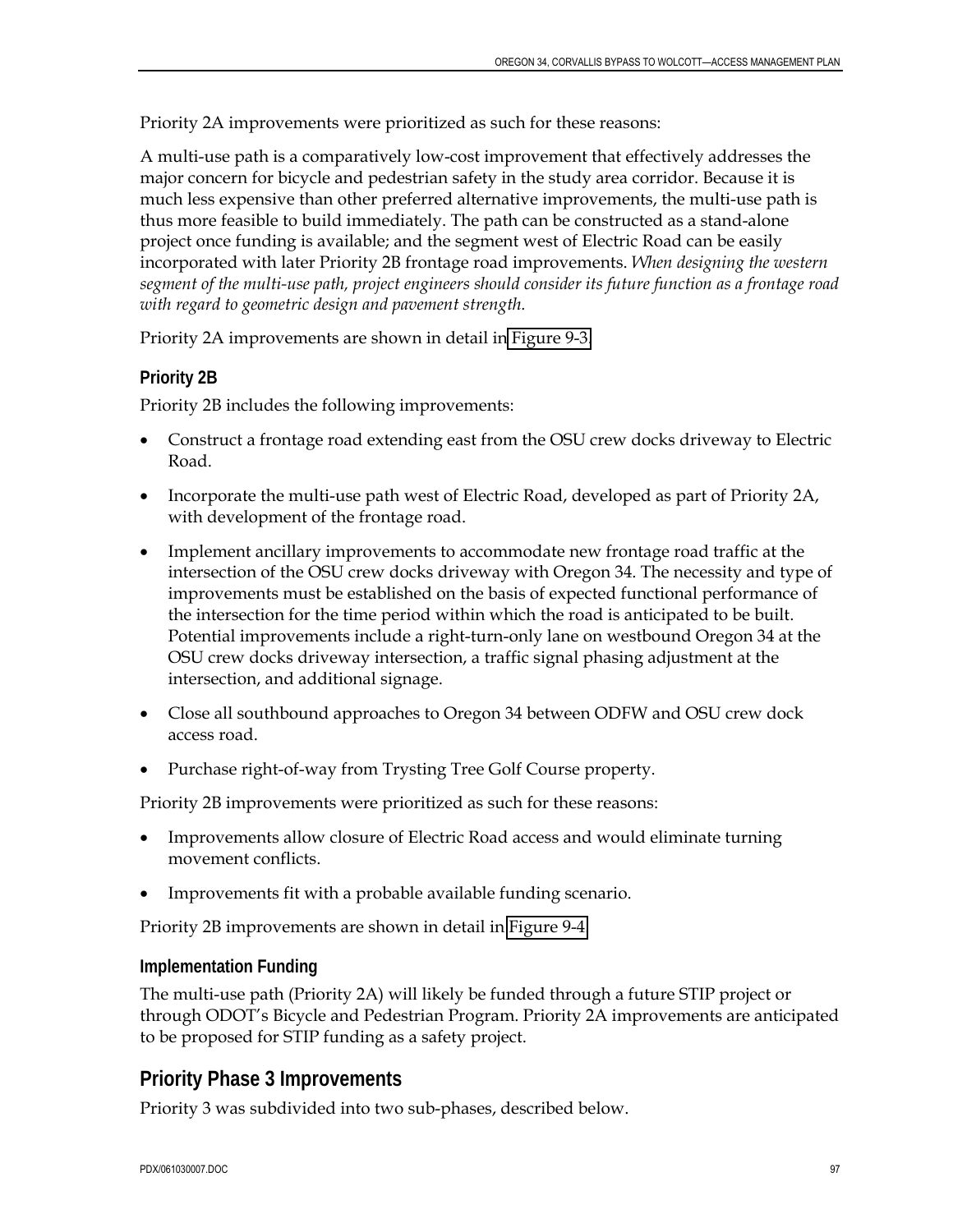### **Priority 3A**

Priority 3A entails the following improvements:

- Construct a frontage road extending west from Peoria Road to the Morse Brothers Driveway.
- Construct a vehicular bridge to span the Willamette Channel tributary along the route of the proposed frontage road.
- Create a left-turn lane pocket on northbound Peoria at south frontage road intersection.

Priority 3A improvements were prioritized as such for these reasons:

- Improvements would enhance mobility operations and safety conditions on Oregon 34 by eliminating truck turning movements onto the expressway.
- Implementing Priority 3A improvements involve higher costs associated with bridge construction and wetland mitigation. Thus, explaining implementation after Priority 1 and 2 improvements, which are lower cost.

Priority 3A improvements are shown in detail in [Figure 9-5.](http://www.oregon.gov/ODOT/HWY/REGION2/docs/area4/US20OR34AMEP/US20/Figure_9_5.pdf)

#### **Priority 3B**

Priority 3B constructs a frontage road extending west from the Morse Brothers Driveway to the future entrance of Allen B. Berg Park. (As noted in Section 3 of this report, though this park is currently undeveloped, the City of Corvallis has long-term plans to develop the site as a ball field complex.)

Priority 3B improvements were prioritized as such for these reasons:

- The frontage road would provide a safe access road for future park users. However, this segment would not be necessary until the park is actually developed.
- This segment of frontage road would allow for closure of the Ireland Lane approach to Oregon 34. However, closing this access would only remove a few turning movements onto Oregon 34, because Ireland Lane serves only two residences and one small business. This makes this access closure less critical than others along the study segment.

Priority 3B improvements are shown in detail in [Figure 9-6.](http://www.oregon.gov/ODOT/HWY/REGION2/docs/area4/US20OR34AMEP/US20/Figure_9_6.pdf)

#### **Implementation Funding**

We anticipate that Priority 3 improvements would be proposed for STIP funding as safety projects.

## **Cost**

A summarized breakdown of estimated AMP construction costs, prioritized by implementation phase, is shown in [Figure 9-8.](http://www.oregon.gov/ODOT/HWY/REGION2/docs/area4/US20OR34AMEP/US20/Figure_9_8.pdf) A planning-level right-of-way estimate for all phases is also included in [Figure 9-8.](http://www.oregon.gov/ODOT/HWY/REGION2/docs/area4/US20OR34AMEP/US20/Figure_9_8.pdf) Explanatory text in support of the construction cost estimate is provided below.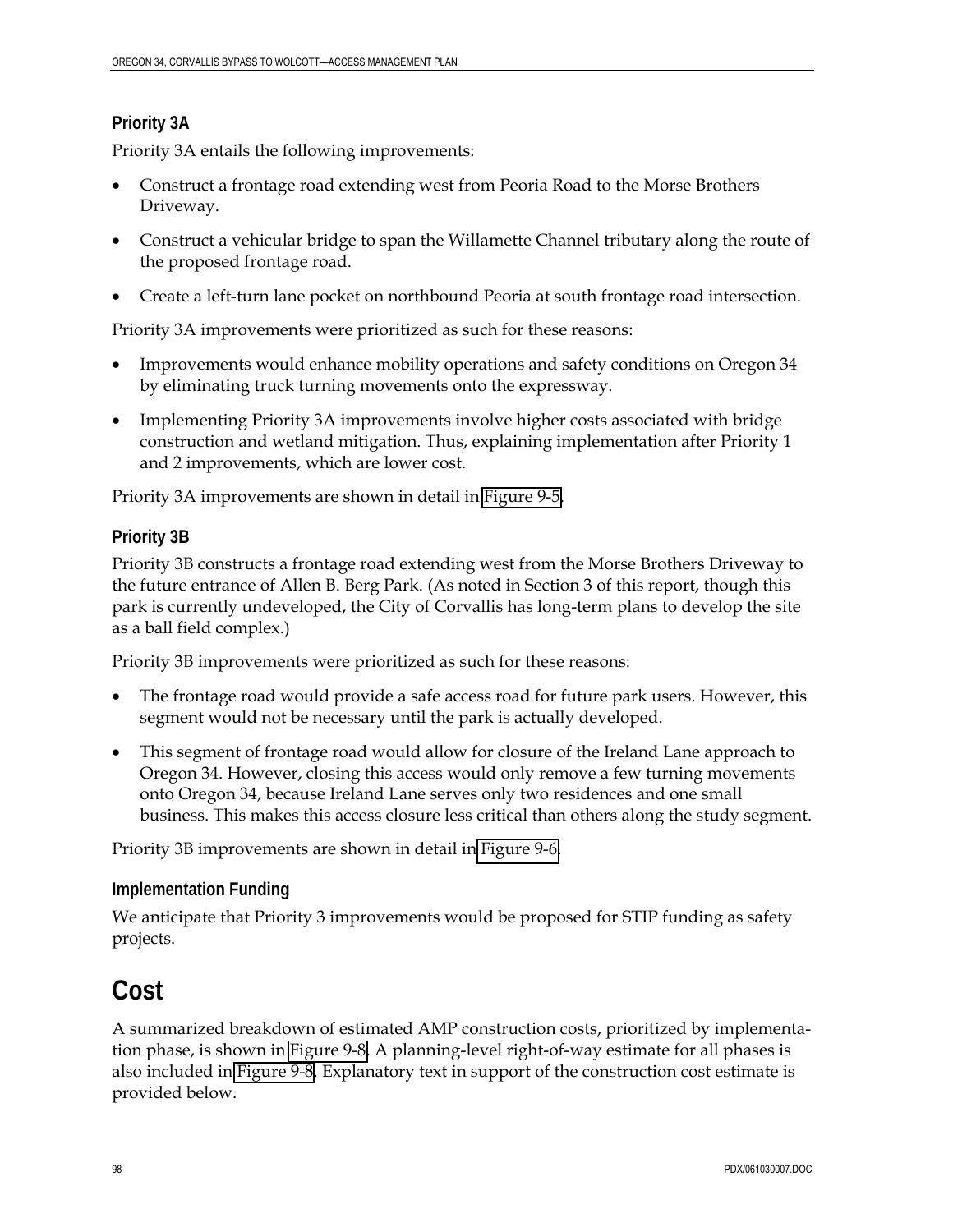## **Explanation of Construction Cost Estimate**

The updated unit costs used in this spreadsheet are based on 2005 construction costs. Roadway improvements were quantified using concept-level CAD designs. Earthwork volumes were estimated using concept-level roadway models measured against an ODOTprovided digital terrain model (DTM). In areas without DTM coverage, earthwork volumes were interpolated

#### **Priority 1**

This phase includes new roadway and intersection improvements. The new roadway would be used to realign Wolcott Road with Peoria Road and create a northern frontage road to connect the new realignment with the ODFW office building driveway. It would have two 11-foot travel lanes and 4-foot shoulders. A 20-foot long by 30-foot wide culvert would also be added. The Peoria intersection includes a new traffic signal.

The improvements at the Peoria Road intersection also include road widening and the addition of roadway improvements for each roadway approach. The right turn bay in the western approach of Oregon 34 would be expanded from 150 feet to 300 feet-ft with the addition of curb along the length of the turn lane.

### **Priority 2A**

This phase includes a multi-use path from the ODFW office building driveway to the OSU Crew Docks Road. This path would be 12 feet wide. A 20-foot long by 11-foot wide culvert would also be added.

### **Priority 2B**

This phase includes a new roadway and intersection improvements. The roadway would extend from Electric Road to the OSU Crew Docks Road. It would have two 11-foot travel lanes and 4-foot shoulders. Some intersection improvements would be required to accommodate the increased traffic due to the frontage road. A culvert would also be added.

### **Priority 3A**

This phase includes new roadway, bridge, and reconstructed roadway. The new roadway would connect the Morse Brothers driveway with Peoria Road and would have two 12-foot travel lanes with 6-foot shoulders. These widened travel lanes and shoulders would accommodate large truck traffic traveling into and out of the Morse Brothers property. A 200-foot-long bridge would be required to span the Willamette Channel tributary along the proposed route of this frontage road. Peoria Road would be reconstructed from a point approximately 400 feet south of Oregon 34 to a point approximately 200 feet south of the intersection between Peoria Road and the new south frontage road.

### **Priority 3B**

This phase involves a new roadway and a retaining wall. This roadway would extend from the Morse Brothers driveway to Allen B. Berg Park. It would have two 11-foot travel lanes with 2-foot shoulders. Because it would eventually serve as a park entrance, this roadway should be designed with smaller shoulders that encourage drivers to travel at slower speeds. There would also be a 350-foot long, 6-foot high retaining wall along part of this frontage road.